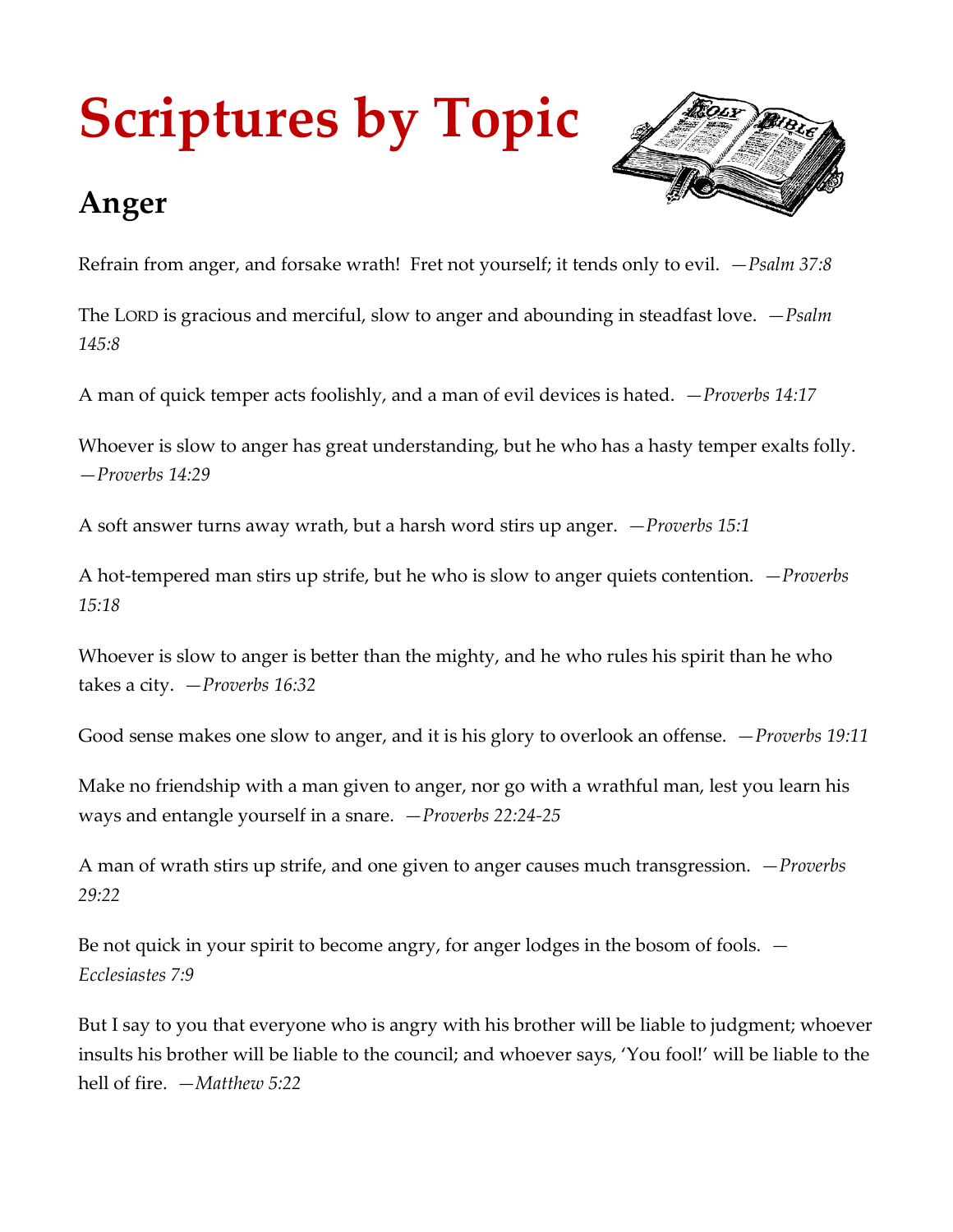Be angry and do not sin; do not let the sun go down on your anger, and give no opportunity to the devil.

Let all bitterness and wrath and anger and clamor and slander be put away from you, along with all malice. Be kind to one another, tenderhearted, forgiving one another, as God in Christ forgave you. *—Ephesians 4:26-27, 31-32*

But now you must put them all away: anger, wrath, malice, slander, and obscene talk from your mouth. *—Colossians 3:8*

Know this, my beloved brothers: let every person be quick to hear, slow to speak, slow to anger; for the anger of man does not produce the righteousness of God. *—James 1:19-20*

They refused to obey and were not mindful of the wonders that you performed among them, but they stiffened their neck and appointed a leader to return to their slavery in Egypt. But you are a God ready to forgive, gracious and merciful, slow to anger and abounding in steadfast love, and did not forsake them. *—Nehemiah 9:17*

Sing praises to the LORD, O you his saints, and give thanks to his holy name. For his anger is but for a moment, and his favor is for a lifetime. Weeping may tarry for the night, but joy comes with the morning. *—Psalm 30:4-5*

# **Bible and Scripture**

The law of the LORD is perfect, reviving the soul; the testimony of the LORD is sure, making wise the simple; the precepts of the LORD are right, rejoicing the heart; the commandment of the LORD is pure, enlightening the eyes; the fear of the LORD is clean, enduring forever; the rules of the LORD are true, and righteous altogether. *—Psalm 19:7-9*

Send out your light and your truth; let them lead me; let them bring me to your holy hill and to your dwelling! *—Psalm 43:3*

I have stored up your word in my heart, that I might not sin against you. *—Psalm 119:11*

Your testimonies are my delight; they are my counselors. *—Psalm 119:24*

Your commandment makes me wiser than my enemies, for it is ever with me. *—Psalm 119:98*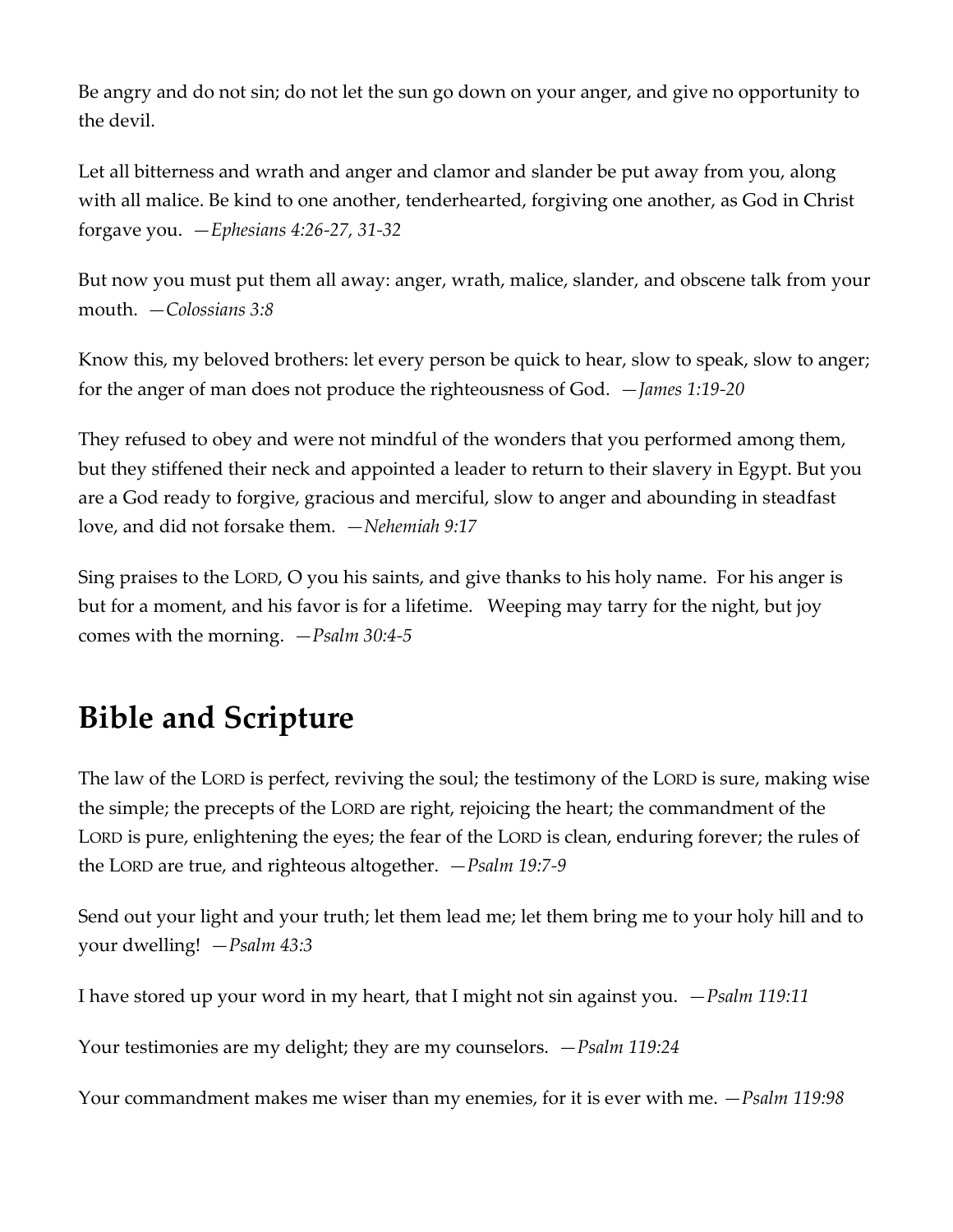Your word is a lamp to my feet and a light to my path. *—Psalm 119:105*

The unfolding of your words gives light; it imparts understanding to the simple. *—Psalm 119:130*

For the commandment is a lamp and the teaching a light, and the reproofs of discipline are the way of life, *—Proverbs 6:23*

"For as the rain and the snow come down from heaven and do not return there but water the earth, making it bring forth and sprout, giving seed to the sower and bread to the eater, so shall my word be that goes out from my mouth; it shall not return to me empty, but it shall accomplish that which I purpose, and shall succeed in the thing for which I sent it. *—Isaiah 55:10-11*

It is the Spirit who gives life; the flesh is no help at all. The words that I have spoken to you are spirit and life. *—John 6:63*

So Jesus said to the Jews who had believed in him, "If you abide in my word, you are truly my disciples, and you will know the truth, and the truth will set you free." *—John 8:31-32*

But as for you, continue in what you have learned and have firmly believed, knowing from whom you learned it and how from childhood you have been acquainted with the sacred writings, which are able to make you wise for salvation through faith in Christ Jesus. All Scripture is breathed out by God and profitable for teaching, for reproof, for correction, and for training in righteousness, that the man of God may be competent, equipped for every good work. *—II Timothy 3:14-17*

For the word of God is living and active, sharper than any two-edged sword, piercing to the division of soul and of spirit, of joints and of marrow, and discerning the thoughts and intentions of the heart. *—Hebrews 4:12*

Having purified your souls by your obedience to the truth for a sincere brotherly love, love one another earnestly from a pure heart, since you have been born again, not of perishable seed but of imperishable, through the living and abiding word of God; for

"All flesh is like grass and all its glory like the flower of grass. The grass withers, and the flower falls, but the word of the Lord remains forever." And this word is the good news that was preached to you. *—I Peter 1:22-25*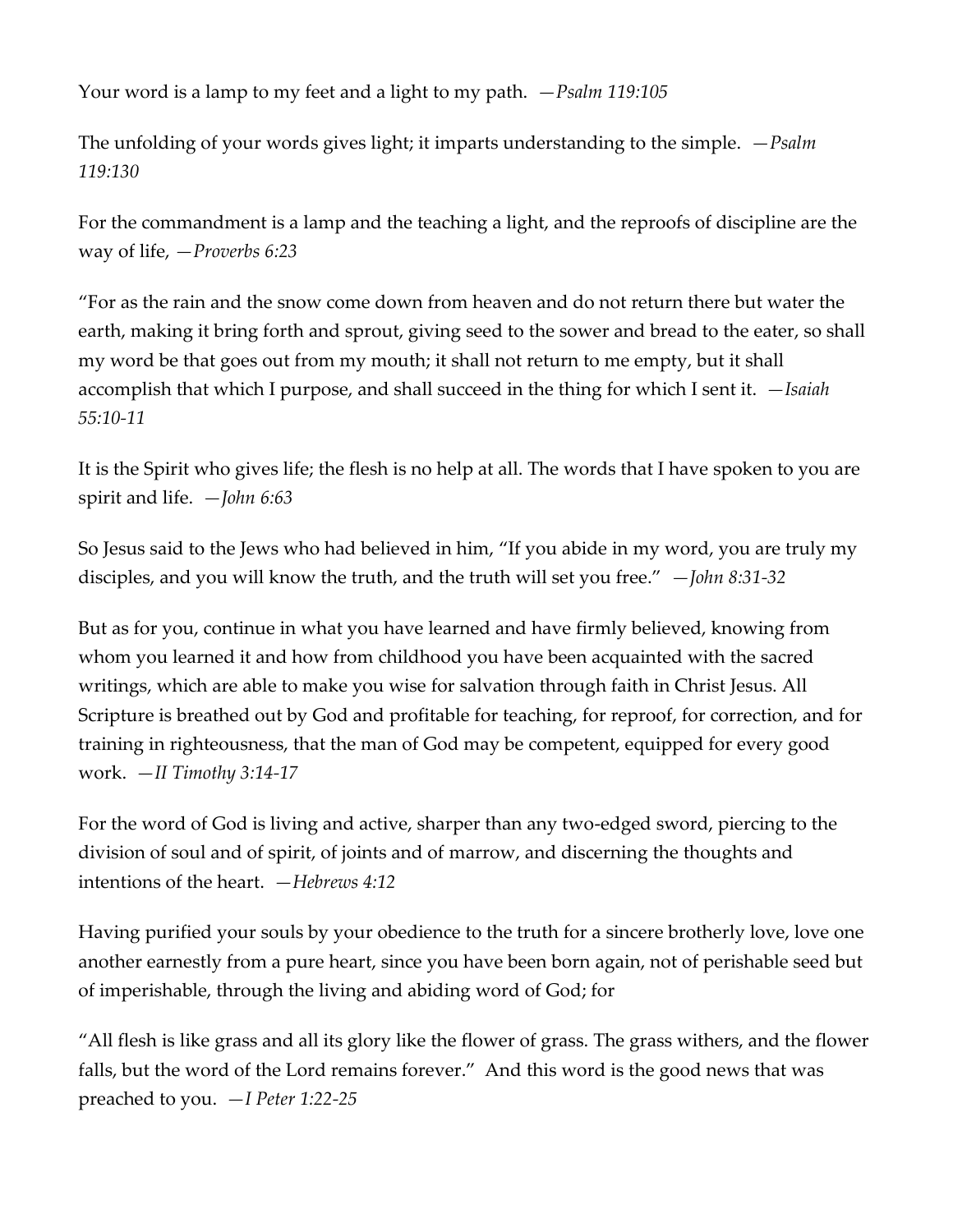His divine power has granted to us all things that pertain to life and godliness, through the knowledge of him who called us to his own glory and excellence, by which he has granted to us his precious and very great promises, so that through them you may become partakers of the divine nature, having escaped from the corruption that is in the world because of sinful desire. *—II Peter 1:3-4*

I warn everyone who hears the words of the prophecy of this book: if anyone adds to them, God will add to him the plagues described in this book, and if anyone takes away from the words of the book of this prophecy, God will take away his share in the tree of life and in the holy city, which are described in this book. *—Revelation 22:18-19*

# **Children**

For I have chosen him, that he may command his children and his household after him to keep the way of the LORD by doing righteousness and justice, so that the LORD may bring to Abraham what he has promised him." *—Genesis 18:19*

I have been young, and now am old, yet I have not seen the righteous forsaken or his children begging for bread. *—Psalm 37:25*

Behold, children are a heritage from the LORD, the fruit of the womb a reward. Like arrows in the hand of a warrior are the children of one's youth. Blessed is the man who fills his quiver with them! He shall not be put to shame when he speaks with his enemies in the gate. *—Psalm 127:3-5*

For you formed my inward parts; you knitted me together in my mother's womb. I praise you, for I am fearfully and wonderfully made. Wonderful are your works; my soul knows it very well. Your eyes saw my unformed substance; in your book were written, every one of them, the days that were formed for me, when as yet there was none of them. *—Psalm 139:13, 14, 16* 

The proverbs of Solomon. A wise son makes a glad father, but a foolish son is a sorrow to his mother. *—Proverbs 10:1*

Grandchildren are the crown of the aged, and the glory of children is their fathers. *—Proverbs 17:6*

He who sires a fool gets himself sorrow, and the father of a fool has no joy. A foolish son is a grief to his father and bitterness to her who bore him. *—Proverbs 17:21, 25*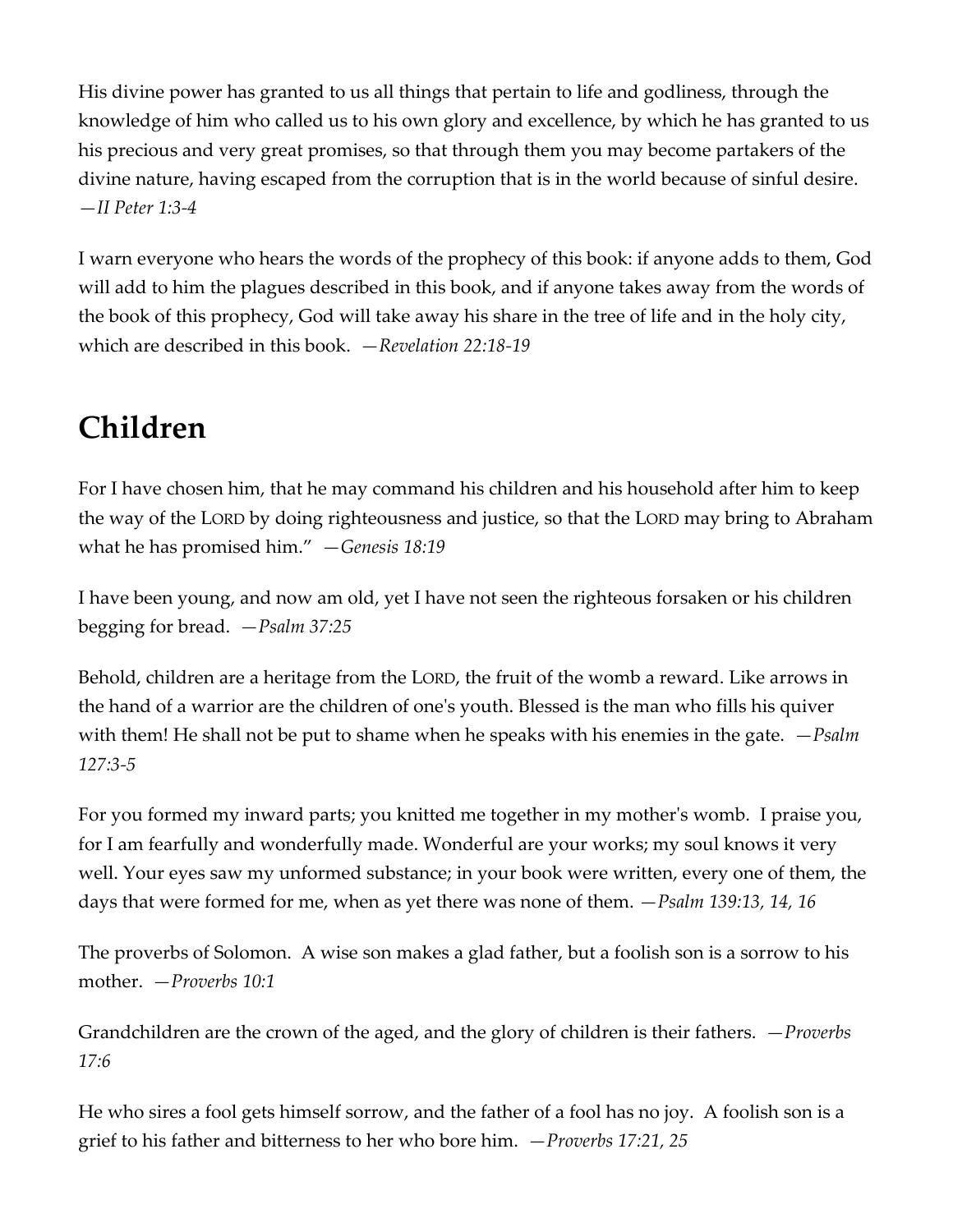The righteous who walks in his integrity—blessed are his children after him! *—Proverbs 20:7*

Train up a child in the way he should go; even when he is old he will not depart from it. *— Proverbs 22:6*

All your children shall be taught by the LORD, and great shall be the peace of your children. *— Isaiah 54:13*

At that time the disciples came to Jesus, saying, "Who is the greatest in the kingdom of heaven?" And calling to him a child, he put him in the midst of them and said, "Truly, I say to you, unless you turn and become like children, you will never enter the kingdom of heaven. Whoever humbles himself like this child is the greatest in the kingdom of heaven. "Whoever receives one such child in my name receives me, but whoever causes one of these little ones who believe in me to sin, it would be better for him to have a great millstone fastened around his neck and to be drowned in the depth of the sea. "See that you do not despise one of these little ones. For I tell you that in heaven their angels always see the face of my Father who is in heaven. What do you think? If a man has a hundred sheep, and one of them has gone astray, does he not leave the ninety-nine on the mountains and go in search of the one that went astray? And if he finds it, truly, I say to you, he rejoices over it more than over the ninety-nine that never went astray. So it is not the will of my Father who is in heaven that one of these little ones should perish. *—Matthew 18:1-6, 10-14*

And they were bringing children to him that he might touch them, and the disciples rebuked them. But when Jesus saw it, he was indignant and said to them, "Let the children come to me; do not hinder them, for to such belongs the kingdom of God. Truly, I say to you, whoever does not receive the kingdom of God like a child shall not enter it." And he took them in his arms and blessed them, laying his hands on them. *—Mark 10:13-16*

For behold, when the sound of your greeting came to my ears, the baby in my womb leaped for joy. *—Luke 1:44*

But Jesus called them to him, saying, "Let the children come to me, and do not hinder them, for to such belongs the kingdom of God. *—Luke 18:16*

Children, obey your parents in the Lord, for this is right. "Honor your father and mother" (this is the first commandment with a promise), "that it may go well with you and that you may live long in the land." *—Ephesians 6:1-3*

Fathers, do not provoke your children, lest they become discouraged. *—Colossians 3:21*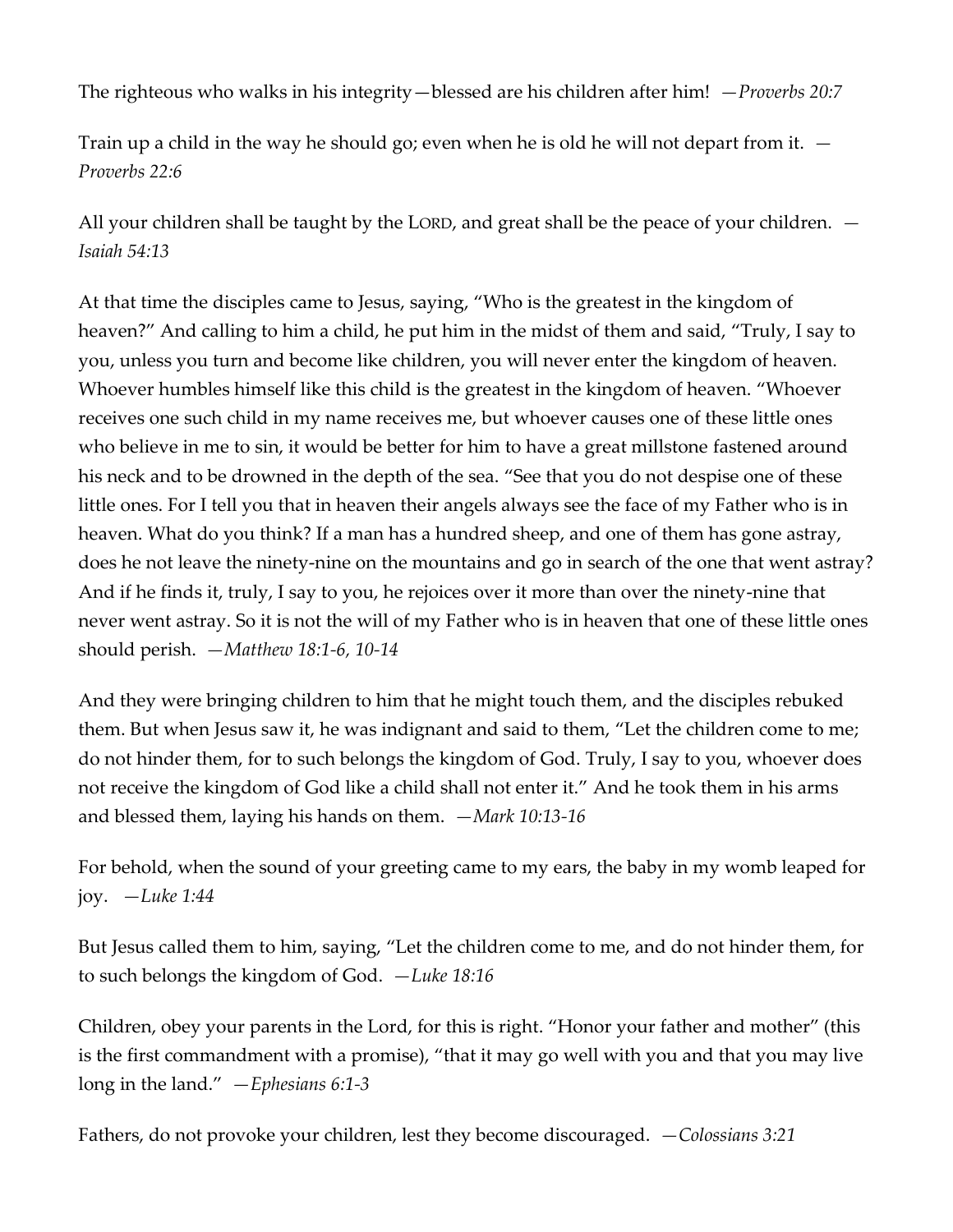But we were gentle among you, like a nursing mother taking care of her own children. So, being affectionately desirous of you, we were ready to share with you not only the gospel of God but also our own selves, because you had become very dear to us. For you know how, like a father with his children, we exhorted each one of you and encouraged you and charged you to walk in a manner worthy of God, who calls you into his own kingdom and glory. And we also thank God constantly for this, that when you received the word of God, which you heard from us, you accepted it not as the word of men but as what it really is, the word of God, which is at work in you believers. *—1 Thessalonians 2:7-8, 11-13* 

#### **Church**

"If your brother sins against you, go and tell him his fault, between you and him alone. If he listens to you, you have gained your brother. But if he does not listen, take one or two others along with you, that every charge may be established by the evidence of two or three witnesses. If he refuses to listen to them, tell it to the church. And if he refuses to listen even to the church, let him be to you as a Gentile and a tax collector. Truly, I say to you, whatever you bind on earth shall be bound in heaven, and whatever you loose on earth shall be loosed in heaven. Again I say to you, if two of you agree on earth about anything they ask, it will be done for them by my Father in heaven. For where two or three are gathered in my name, there am I among them." *— Matthew 18:15-20*

And Jesus returned in the power of the Spirit to Galilee, and a report about him went out through all the surrounding country. And he taught in their synagogues, being glorified by all.

And he came to Nazareth, where he had been brought up. And as was his custom, he went to the synagogue on the Sabbath day, and he stood up to read. *—Luke 4:14-16*

So those who received his word were baptized, and there were added that day about three thousand souls. *—Acts 2:41*

so we, though many, are one body in Christ, and individually members one of another. *— Romans 12:5*

But in the following instructions I do not commend you, because when you come together it is not for the better but for the worse. For, in the first place, when you come together as a church, I hear that there are divisions among you. And I believe it in part, *—I Corinthians 11:17-18*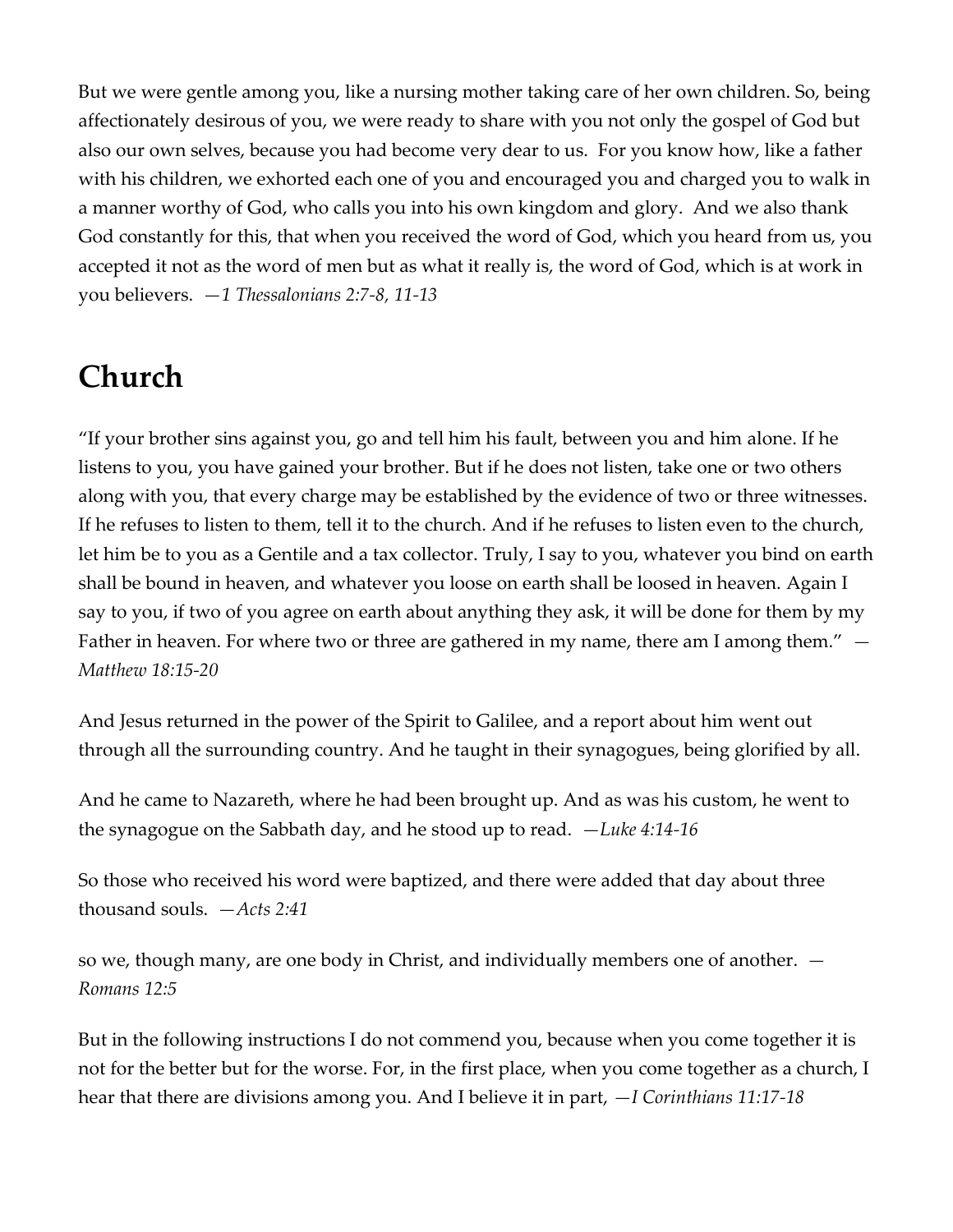For just as the body is one and has many members, and all the members of the body, though many, are one body, so it is with Christ. For in one Spirit we were all baptized into one body— Jews or Greeks, slaves or free—and all were made to drink of one Spirit. For the body does not consist of one member but of many. If the foot should say, "Because I am not a hand, I do not belong to the body," that would not make it any less a part of the body. And if the ear should say, "Because I am not an eye, I do not belong to the body," that would not make it any less a part of the body. If the whole body were an eye, where would be the sense of hearing? If the whole body were an ear, where would be the sense of smell? But as it is, God arranged the members in the body, each one of them, as he chose. If all were a single member, where would the body be? As it is, there are many parts, yet one body. The eye cannot say to the hand, "I have no need of you," nor again the head to the feet, "I have no need of you." On the contrary, the parts of the body that seem to be weaker are indispensable, and on those parts of the body that we think less honorable we bestow the greater honor, and our unpresentable parts are treated with greater modesty, which our more presentable parts do not require. But God has so composed the body, giving greater honor to the part that lacked it, that there may be no division in the body, but that the members may have the same care for one another. If one member suffers, all suffer together; if one member is honored, all rejoice together. Now you are the body of Christ and individually members of it. *—II Corinthians 12:12-27*

I thank God that I speak in tongues more than all of you. Nevertheless, in church I would rather speak five words with my mind in order to instruct others, than ten thousand words in a tongue. Brothers, do not be children in your thinking. Be infants in evil, but in your thinking be mature. In the Law it is written, "By people of strange tongues and by the lips of foreigners will I speak to this people, and even then they will not listen to me, says the Lord." Thus tongues are a sign not for believers but for unbelievers, while prophecy is a sign not for unbelievers but for believers. If, therefore, the whole church comes together and all speak in tongues, and outsiders or unbelievers enter, will they not say that you are out of your minds? But if all prophesy, and an unbeliever or outsider enters, he is convicted by all, he is called to account by all, the secrets of his heart are disclosed, and so, falling on his face, he will worship God and declare that God is really among you. *—II Corinthians 14:18-25*

Wives, submit to your own husbands, as to the Lord. For the husband is the head of the wife even as Christ is the head of the church, his body, and is himself its Savior. Now as the church submits to Christ, so also wives should submit in everything to their husbands. Husbands, love your wives, as Christ loved the church and gave himself up for her, that he might sanctify her, having cleansed her by the washing of water with the word, so that he might present the church to himself in splendor, without spot or wrinkle or any such thing, that she might be holy and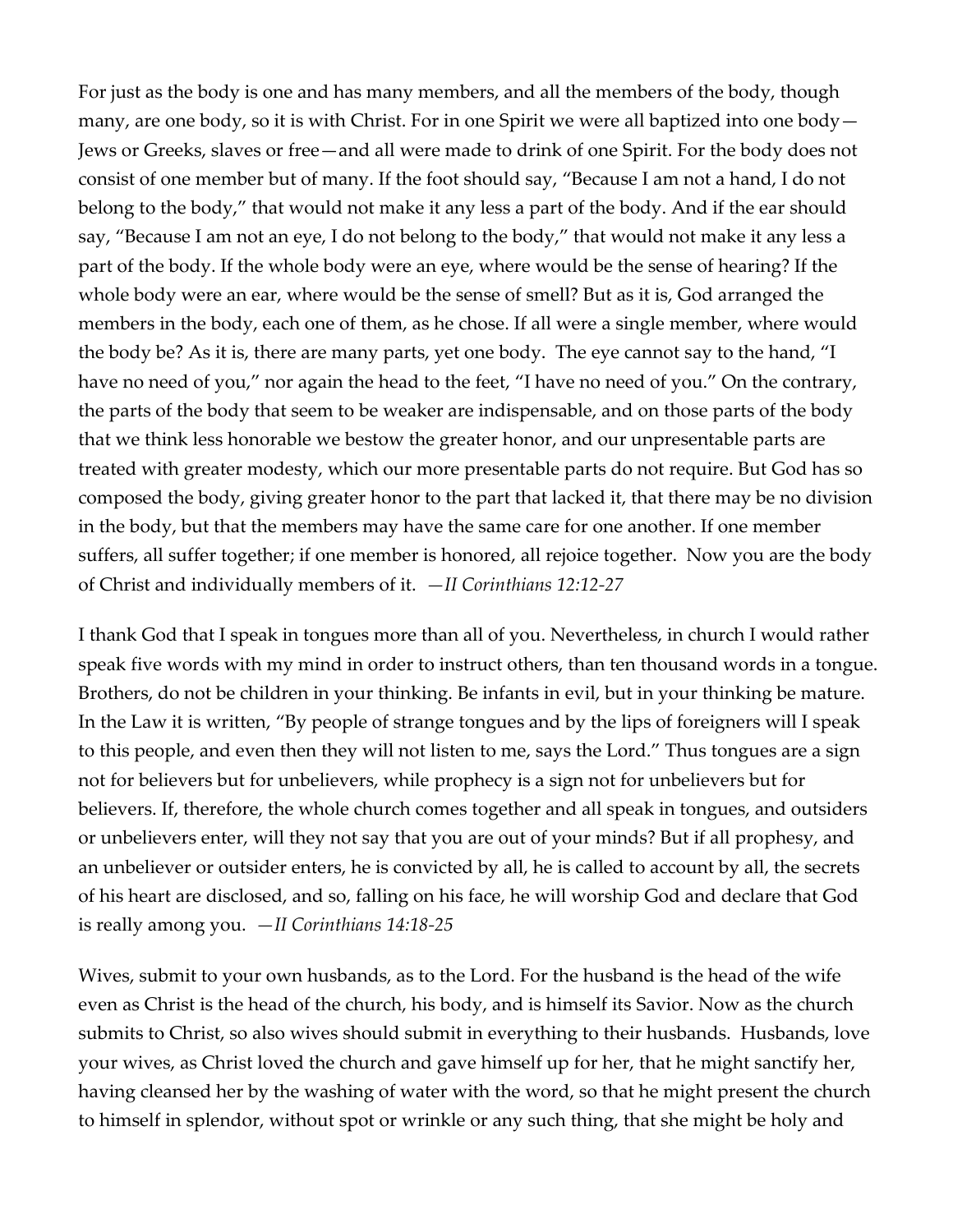without blemish. In the same way husbands should love their wives as their own bodies. He who loves his wife loves himself. For no one ever hated his own flesh, but nourishes and cherishes it, just as Christ does the church, because we are members of his body. "Therefore a man shall leave his father and mother and hold fast to his wife, and the two shall become one flesh." This mystery is profound, and I am saying that it refers to Christ and the church. However, let each one of you love his wife as himself, and let the wife see that she respects her husband. *—Ephesians 5:22-33*

And he is the head of the body, the church. He is the beginning, the firstborn from the dead, that in everything he might be preeminent. *—Colossians 1:18*

For he who sanctifies and those who are sanctified all have one source. That is why he is not ashamed to call them brothers, saying, "I will tell of your name to my brothers; in the midst of the congregation I will sing your praise." *—Hebrews 2:11-12*

And let us consider how to stir up one another to love and good works, not neglecting to meet together, as is the habit of some, but encouraging one another, and all the more as you see the Day drawing near. *—Hebrews 10:24-25*

My brothers, show no partiality as you hold the faith in our Lord Jesus Christ, the Lord of glory. For if a man wearing a gold ring and fine clothing comes into your assembly, and a poor man in shabby clothing also comes in, and if you pay attention to the one who wears the fine clothing and say, "You sit here in a good place," while you say to the poor man, "You stand over there," or, "Sit down at my feet," have you not then made distinctions among yourselves and become judges with evil thoughts? *—James 2:1-4*

# **Comfort**

"God is our refuge and strength, a very present help in trouble. Therefore we will not fear, though the earth should change, though the mountains shake in the heart of the sea; though its waters roar and foam, though the mountains tremble with its tumult." --Psalm 46:1-3

"Be merciful to me, O God, be merciful to me, for in you my soul takes refuge; in the shadow of your wings I will take refuge, until the destroying storms pass by." --Psalm 57:1

```
Psalm 91 (Assurance of God's Protection)
```

```
Psalm 121 (Assurance of God's Protection)
```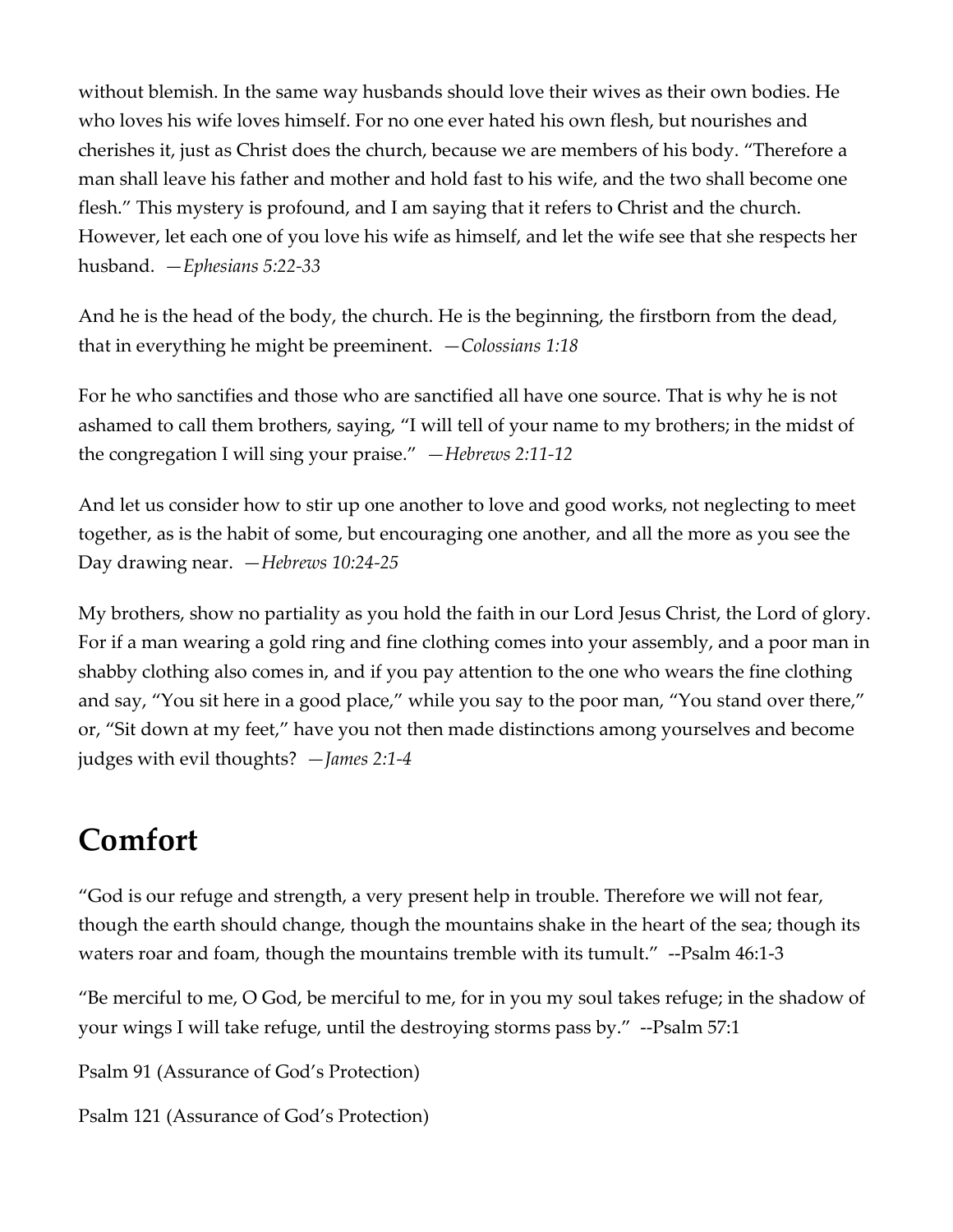"Where can I go from your spirit? Or where can I flee from your presence? If I ascent to heaven, you are there; if I make my bed in Sheol, you are there. If I take the wings of the morning and settle at the farthest limits of the sea, even there your hand shall lead me, and your right hand shall hold me fast. If I say, 'Surely the darkness shall cover me, and the light around me become night,' even the darkness is not dark to you; the night is as bright as the day, for darkness is as light to you." --Psalm 139: 7-12

"For surely I know the plans I have for you, says the Lord, plans for your welfare and not for harm, to give you a future with hope." --Jeremiah 29:11

"Have you not known? Have you not heard? The Lord is the everlasting God, the creator of the ends of the earth. He does not faint or grow weary; his understanding is unsearchable. He gives power to the faint, and strengthens the powerless. Even youths will faint and be weary, and the young will fall exhausted; but those who wait for the Lord shall renew their strength, they shall mount up with wings of eagles, they shall run and not be weary, they shall walk and not faint." --Isaiah 40:28-31

"…do not fear, for I am with you, do not be afraid, for I am your God; I will strengthen you, I will help you, I will uphold you with my victorious right hand." --Isaiah 41:10

"Thus says the Lord, he who created you, O Jacob, he who formed you, O Israel: Do not fear, for I have redeemed you; I have called you by name, you are mine. When you pass through the waters, I will be with you; and through the rivers, they shall not overwhelm you; when you walk through fire you shall not be burned, and the flame shall not consume you." --Isaiah 43: 1- 2

"Come to me, all you that are weary and are carrying heavy burdens, and I will give you rest. Take my yoke upon you, and learn from me; for I am gentle and humble in heart, and you will find rest for your souls. For my yoke is easy, and my burden is light." --Matthew 11:28-30

"Blessed are you who are poor, for yours is the kingdom of God. Blessed are you who are hungry now, for you will be filled. Blessed are you who weep now, for you will laugh." --Luke 6:20-22

"Peace I leave with you; my peace I give to you. I do not give to you as the world gives. Do not let your hearts be troubled, and do not let them be afraid." --John 14:27

"In hope we were saved. Now hope that is seen is not hope. For who hopes for what is seen? But if we hope for what we do not see, we wait for it with patience. Likewise the Spirit helps us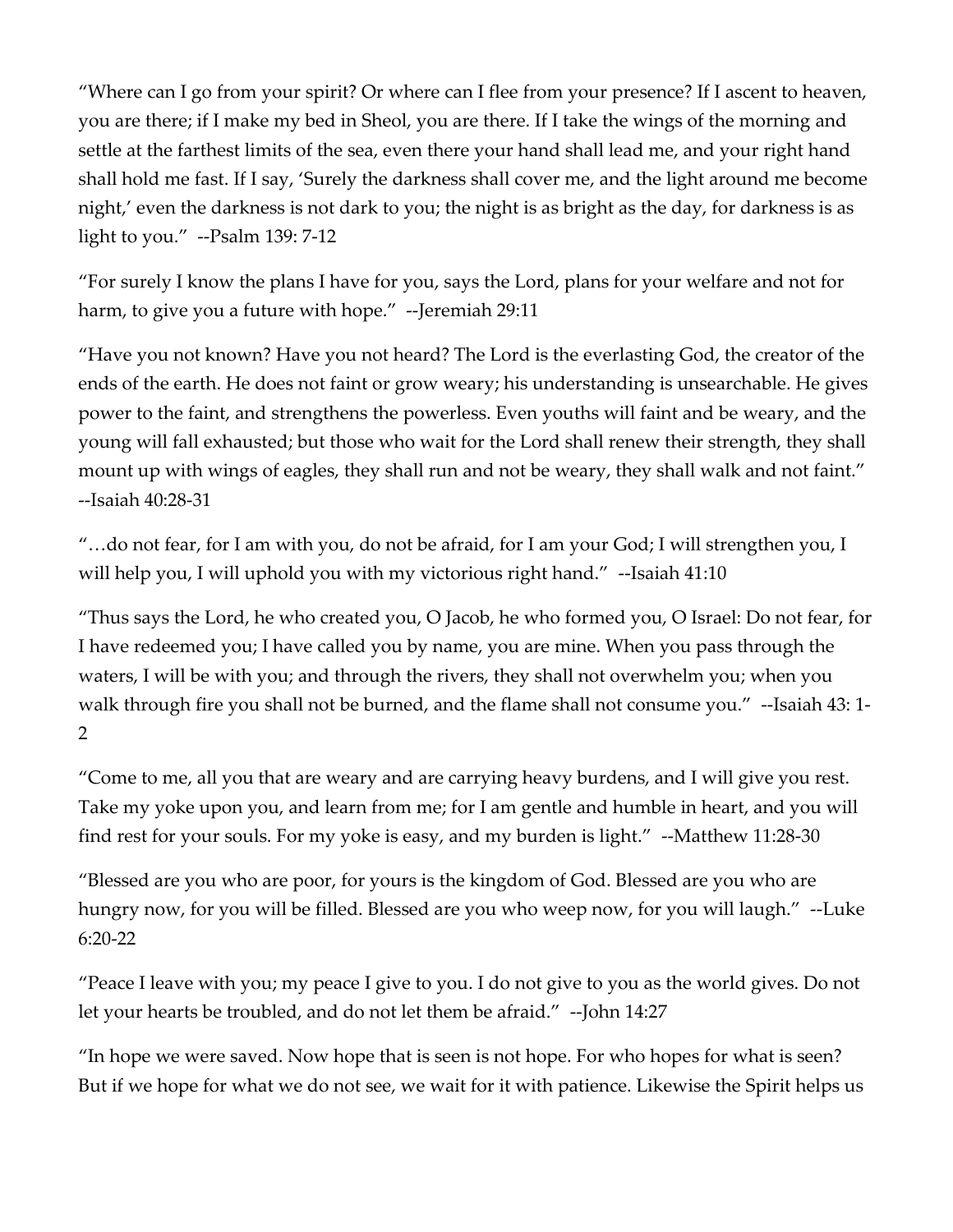in our weakness; for we do not know how to pray as we ought, but that very Spirit intercedes with sighs too deep for words." --Romans 8:24-26

"For I am convinced that neither death, nor life, nor angels, nor rulers, nor things present, nor things to come, nor powers, nor height, nor depth, nor anything else in all creation, will be able to separate us from the love of God in Christ Jesus our Lord." --Romans 8:38,29

"God has so arranged the body, giving the greater honor to the inferior member, that there may be no dissension within the body, but the members may have the same care for one another. If one member suffers, all suffer together with it." --I Corinthians 12:24-26

"Bear one another's burdens, and in this way you will fulfill the law of Christ." --Galatians 6:2

"May you be made strong with all the strength that comes from his glorious power, and may you be prepared to endure everything with patience, while joyfully giving thanks to the Father, who has enabled you to share in the inheritance of the saints in the light. He has rescued us from the power of darkness and transferred us into the kingdom of his beloved Son, in whom we have redemption, the forgiveness of sins. --Colossians 1:11-14

"…God has said, "I will never leave you or forsake you." --Hebrews 13:5

"God is love, and those who abide in love abide in God, and God abides in the. There is no fear in love, but perfect love casts out fear." --I John 4:16b,18a

## **Death**

Even though I walk through the valley of the shadow of death, I will fear no evil, for you are with me; your rod and your staff, they comfort me. *—Psalm 23:4*

Another of the disciples said to him, "Lord, let me first go and bury my father." And Jesus said to him, "Follow me, and leave the dead to bury their own dead." *—Matthew 8:21-22*

And do not fear those who kill the body but cannot kill the soul. Rather fear him who can destroy both soul and body in hell. Are not two sparrows sold for a penny? And not one of them will fall to the ground apart from your Father. But even the hairs of your head are all numbered. Fear not, therefore; you are of more value than many sparrows. *—Matthew 10:28-31*

Jesus said to her, "I am the resurrection and the life. Whoever believes in me, though he die, yet shall he live, *—John 11:25*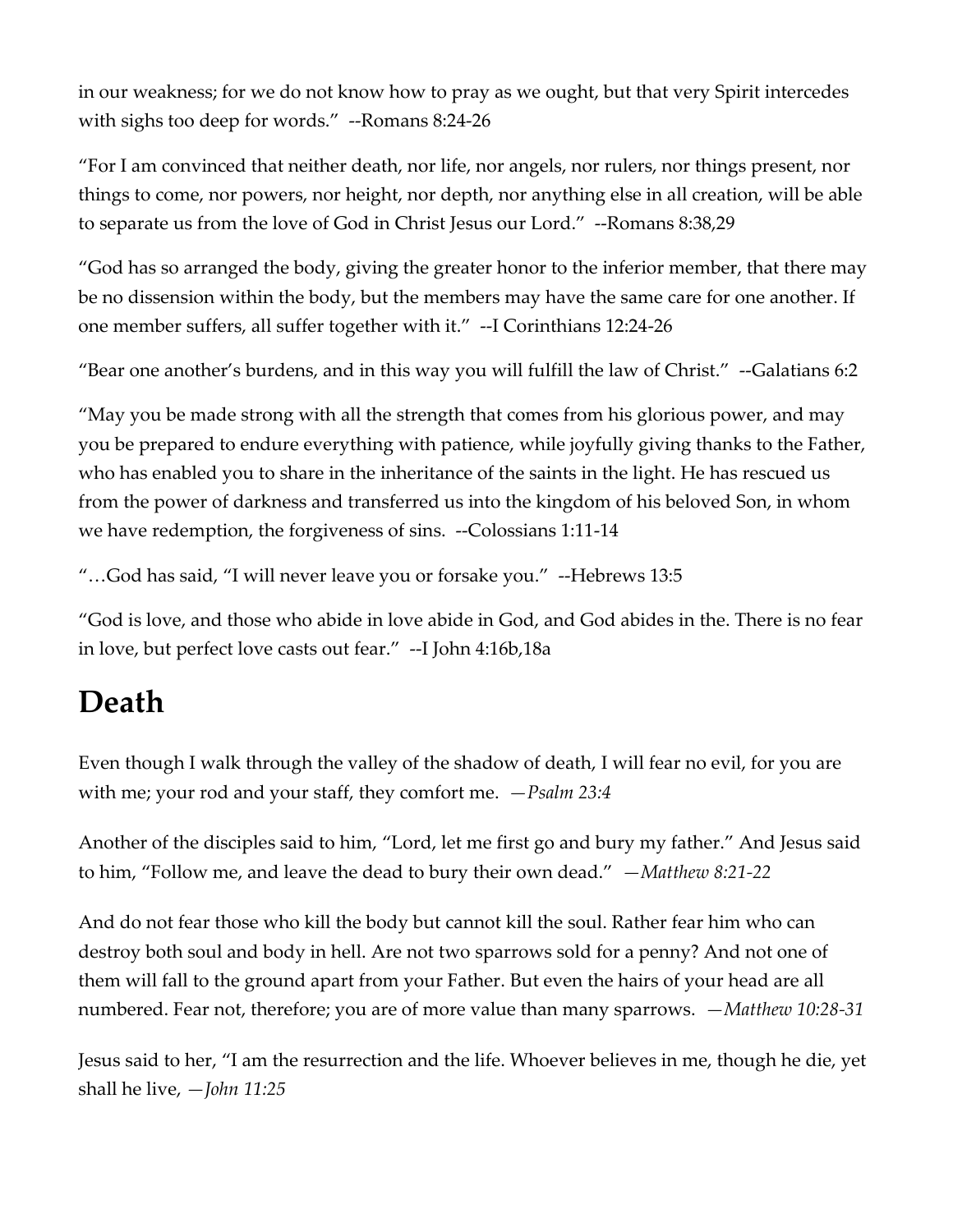When the perishable puts on the imperishable, and the mortal puts on immortality, then shall come to pass the saying that is written: "Death is swallowed up in victory." *—I Corinthians 15:54*

For we know that if the tent that is our earthly home is destroyed, we have a building from God, a house not made with hands, eternal in the heavens. For in this tent we groan, longing to put on our heavenly dwelling, if indeed by putting it on we may not be found naked. For while we are still in this tent, we groan, being burdened—not that we would be unclothed, but that we would be further clothed, so that what is mortal may be swallowed up by life. He who has prepared us for this very thing is God, who has given us the Spirit as a guarantee. So we are always of good courage. We know that while we are at home in the body we are away from the Lord, for we walk by faith, not by sight. Yes, we are of good courage, and we would rather be away from the body and at home with the Lord. So whether we are at home or away, we make it our aim to please him. For we must all appear before the judgment seat of Christ, so that each one may receive what is due for what he has done in the body, whether good or evil. *—II Corinthians 5:1-10*

For to me to live is Christ, and to die is gain. If I am to live in the flesh, that means fruitful labor for me. Yet which I shall choose I cannot tell. I am hard pressed between the two. My desire is to depart and be with Christ, for that is far better. But to remain in the flesh is more necessary on your account. *—Philippians 1:21-24*

But our citizenship is in heaven, and from it we await a Savior, the Lord Jesus Christ, who will transform our lowly body to be like his glorious body, by the power that enables him even to subject all things to himself. *—Philippians 3:20-21*

But we do not want you to be uninformed, brothers, about those who are asleep, that you may not grieve as others do who have no hope. For since we believe that Jesus died and rose again, even so, through Jesus, God will bring with him those who have fallen asleep. For this we declare to you by a word from the Lord, that we who are alive, who are left until the coming of the Lord, will not precede those who have fallen asleep. For the Lord himself will descend from heaven with a cry of command, with the voice of an archangel, and with the sound of the trumpet of God. And the dead in Christ will rise first. Then we who are alive, who are left, will be caught up together with them in the clouds to meet the Lord in the air, and so we will always be with the Lord. Therefore encourage one another with these words. *—1 Thessalonians 4:13-18*

and which now has been manifested through the appearing of our Savior Christ Jesus, who abolished death and brought life and immortality to light through the gospel, *—2 Timothy 1:10*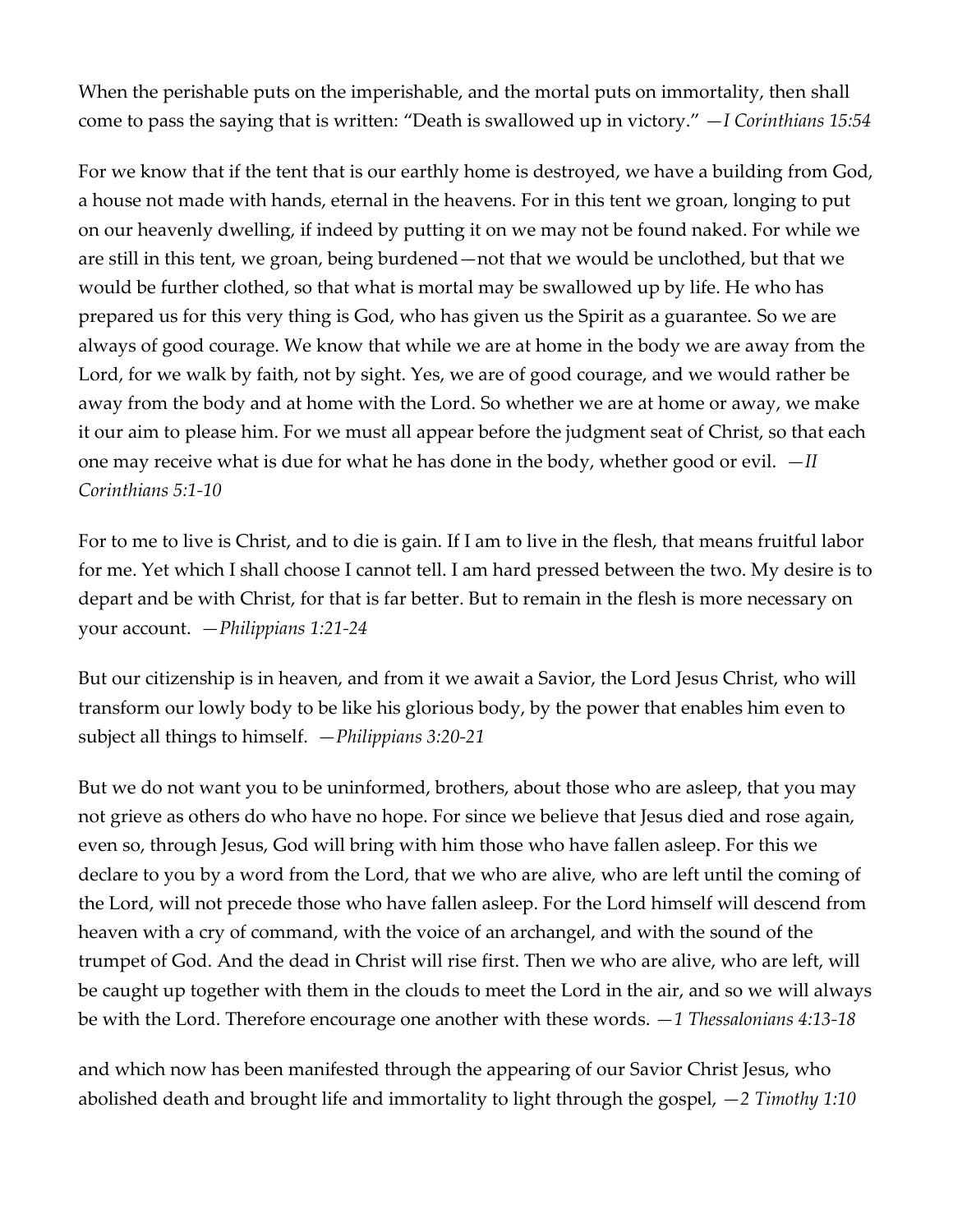But we see him who for a little while was made lower than the angels, namely Jesus, crowned with glory and honor because of the suffering of death, so that by the grace of God he might taste death for everyone. *—Hebrews 2:9*

And just as it is appointed for man to die once, and after that comes judgment, *—Hebrews 9:27*

# **Divorce**

"It was also said, 'Whoever divorces his wife, let him give her a certificate of divorce.' But I say to you that everyone who divorces his wife, except on the ground of sexual immorality, makes her commit adultery, and whoever marries a divorced woman commits adultery. *—Matthew 5:31-32*

And Pharisees came up to him and tested him by asking, "Is it lawful to divorce one's wife for any cause?" He answered, "Have you not read that he who created them from the beginning made them male and female, and said, 'Therefore a man shall leave his father and his mother and hold fast to his wife, and the two shall become one flesh'? So they are no longer two but one flesh. What therefore God has joined together, let not man separate." They said to him, "Why then did Moses command one to give a certificate of divorce and to send her away?" He said to them, "Because of your hardness of heart Moses allowed you to divorce your wives, but from the beginning it was not so. And I say to you: whoever divorces his wife, except for sexual immorality, and marries another, commits adultery." *—Matthew 19:3-9*

And Pharisees came up and in order to test him asked, "Is it lawful for a man to divorce his wife?" He answered them, "What did Moses command you?" They said, "Moses allowed a man to write a certificate of divorce and to send her away." And Jesus said to them, "Because of your hardness of heart he wrote you this commandment. But from the beginning of creation, 'God made them male and female.' 'Therefore a man shall leave his father and mother and hold fast to his wife, and the two shall become one flesh.' So they are no longer two but one flesh. What therefore God has joined together, let not man separate." And in the house the disciples asked him again about this matter. And he said to them, "Whoever divorces his wife and marries another commits adultery against her, and if she divorces her husband and marries another, she commits adultery." *—Mark 10:2-12*

"Everyone who divorces his wife and marries another commits adultery, and he who marries a woman divorced from her husband commits adultery. *—Luke 16:18*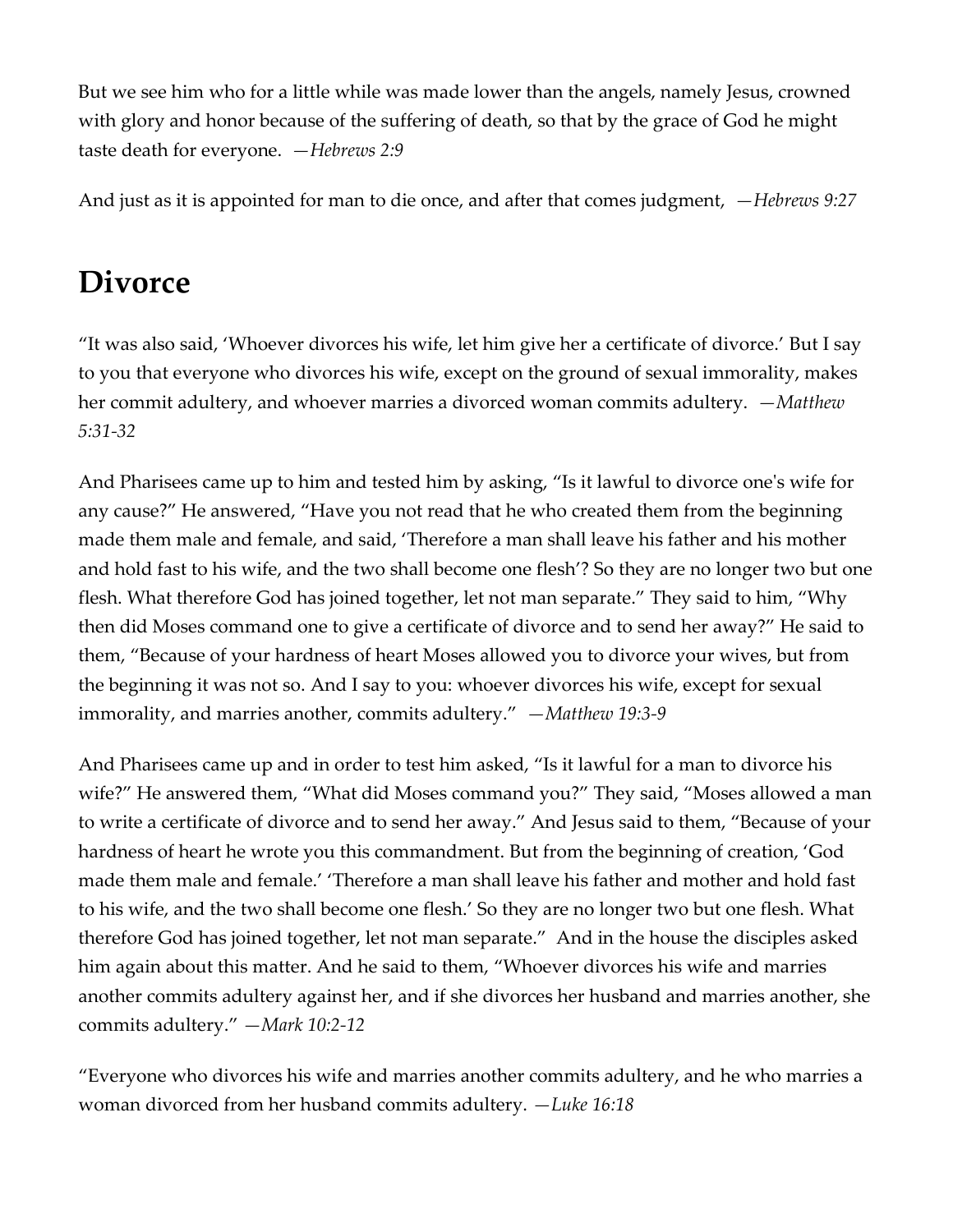For a married woman is bound by law to her husband while he lives, but if her husband dies she is released from the law of marriage. Accordingly, she will be called an adulteress if she lives with another man while her husband is alive. But if her husband dies, she is free from that law, and if she marries another man she is not an adulteress. *—Romans 7:2-3*

To the married I give this charge (not I, but the Lord): the wife should not separate from her husband (but if she does, she should remain unmarried or else be reconciled to her husband), and the husband should not divorce his wife. To the rest I say (I, not the Lord) that if any brother has a wife who is an unbeliever, and she consents to live with him, he should not divorce her. If any woman has a husband who is an unbeliever, and he consents to live with her, she should not divorce him. For the unbelieving husband is made holy because of his wife, and the unbelieving wife is made holy because of her husband. Otherwise your children would be unclean, but as it is, they are holy. But if the unbelieving partner separates, let it be so. In such cases the brother or sister is not enslaved. God has called you to peace. *—I Corinthians 7:10-15*

A wife is bound to her husband as long as he lives. But if her husband dies, she is free to be married to whom she wishes, only in the Lord. *—I Corinthians 7:39*

#### **Faith**

He said to them, "Because of your little faith. For truly, I say to you, if you have faith like a grain of mustard seed, you will say to this mountain, 'Move from here to there,' and it will move, and nothing will be impossible for you." *—Matthew 17:20*

Truly, I say to you, whatever you bind on earth shall be bound in heaven, and whatever you loose on earth shall be loosed in heaven. Again I say to you, if two of you agree on earth about anything they ask, it will be done for them by my Father in heaven. *—Matthew 18:18-19*

And Jesus answered them, "Truly, I say to you, if you have faith and do not doubt, you will not only do what has been done to the fig tree, but even if you say to this mountain, 'Be taken up and thrown into the sea,' it will happen. *—Matthew 21:21*

And Jesus answered them, "Have faith in God. Truly, I say to you, whoever says to this mountain, 'Be taken up and thrown into the sea,' and does not doubt in his heart, but believes that what he says will come to pass, it will be done for him. Therefore I tell you, whatever you ask in prayer, believe that you have received it, and it will be yours. And whenever you stand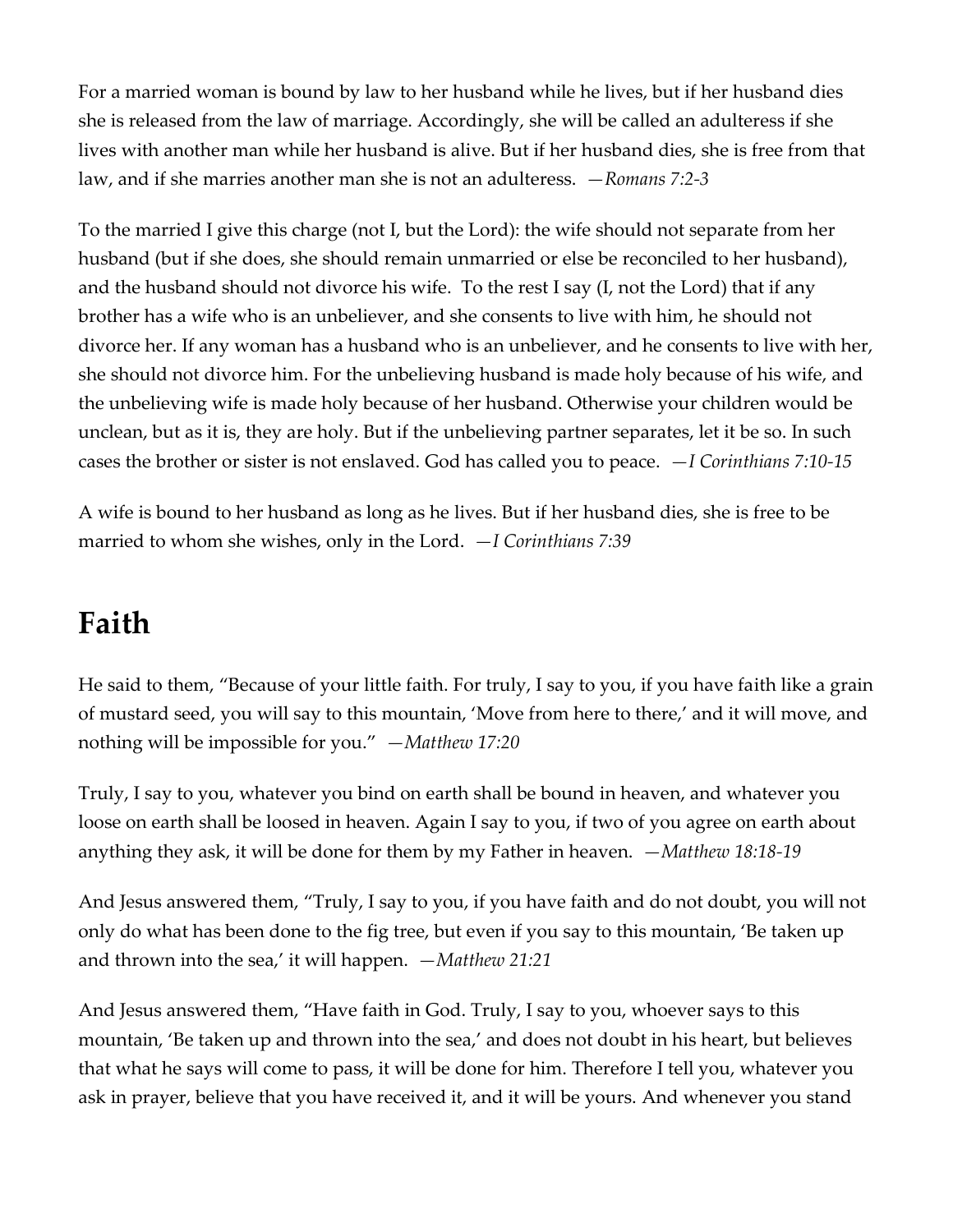praying, forgive, if you have anything against anyone, so that your Father also who is in heaven may forgive you your trespasses." *—Mark 11:22-26*

For in it the righteousness of God is revealed from faith for faith, as it is written, "The righteous shall live by faith." *—Romans 1:17*

But now the righteousness of God has been manifested apart from the law, although the Law and the Prophets bear witness to it— the righteousness of God through faith in Jesus Christ for all who believe. For there is no distinction: for all have sinned and fall short of the glory of God, and are justified by his grace as a gift, through the redemption that is in Christ Jesus, whom God put forward as a propitiation by his blood, to be received by faith. This was to show God's righteousness, because in his divine forbearance he had passed over former sins. It was to show his righteousness at the present time, so that he might be just and the justifier of the one who has faith in Jesus. Then what becomes of our boasting? It is excluded. By what kind of law? By a law of works? No, but by the law of faith. For we hold that one is justified by faith apart from works of the law. *—Romans 3:21-28*

For what does the Scripture say? "Abraham believed God, and it was counted to him as righteousness." Now to the one who works, his wages are not counted as a gift but as his due. And to the one who does not work but believes in him who justifies the ungodly, his faith is counted as righteousness, *—Romans 4:3-5*

Therefore, since we have been justified by faith, we have peace with God through our Lord Jesus Christ. Through him we have also obtained access by faith into this grace in which we stand, and we rejoice in hope of the glory of God. *—Romans 5:1-2*

But what does it say? "The word is near you, in your mouth and in your heart" (that is, the word of faith that we proclaim); because, if you confess with your mouth that Jesus is Lord and believe in your heart that God raised him from the dead, you will be saved. For with the heart one believes and is justified, and with the mouth one confesses and is saved. For the Scripture says, "Everyone who believes in him will not be put to shame."

So faith comes from hearing, and hearing through the word of Christ. *—Romans 10:8-11, 17*

For by grace you have been saved through faith. And this is not your own doing; it is the gift of God, not a result of works, so that no one may boast. *—Ephesians 2:8-9*

Finally, be strong in the Lord and in the strength of his might. Put on the whole armor of God, that you may be able to stand against the schemes of the devil. For we do not wrestle against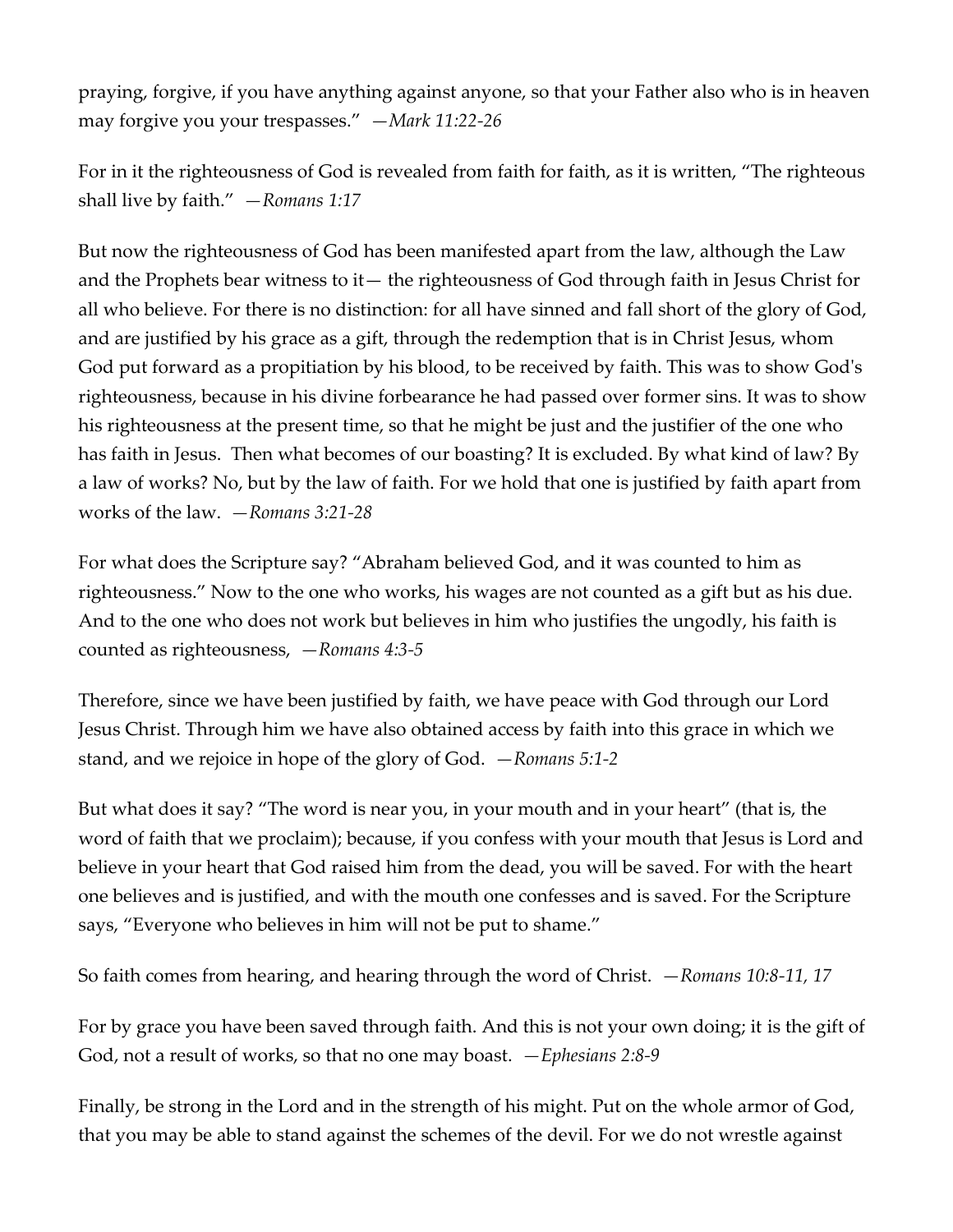flesh and blood, but against the rulers, against the authorities, against the cosmic powers over this present darkness, against the spiritual forces of evil in the heavenly places. Therefore take up the whole armor of God, that you may be able to withstand in the evil day, and having done all, to stand firm. Stand therefore, having fastened on the belt of truth, and having put on the breastplate of righteousness, and, as shoes for your feet, having put on the readiness given by the gospel of peace. In all circumstances take up the shield of faith, with which you can extinguish all the flaming darts of the evil one; and take the helmet of salvation, and the sword of the Spirit, which is the word of God, *—Ephesians 6:10-17*

Now faith is the assurance of things hoped for, the conviction of things not seen. For by it the people of old received their commendation. By faith we understand that the universe was created by the word of God, so that what is seen was not made out of things that are visible. By faith Abel offered to God a more acceptable sacrifice than Cain, through which he was commended as righteous, God commending him by accepting his gifts. And through his faith, though he died, he still speaks. By faith Enoch was taken up so that he should not see death, and he was not found, because God had taken him. Now before he was taken he was commended as having pleased God. And without faith it is impossible to please him, for whoever would draw near to God must believe that he exists and that he rewards those who seek him. *—Hebrews 11:1-6*

looking to Jesus, the founder and perfecter of our faith, who for the joy that was set before him endured the cross, despising the shame, and is seated at the right hand of the throne of God. *— Hebrews 12:2*

In this you rejoice, though now for a little while, if necessary, you have been grieved by various trials, so that the tested genuineness of your faith—more precious than gold that perishes though it is tested by fire—may be found to result in praise and glory and honor at the revelation of Jesus Christ. Though you have not seen him, you love him. Though you do not now see him, you believe in him and rejoice with joy that is inexpressible and filled with glory, obtaining the outcome of your faith, the salvation of your souls. *—I Peter 1:6-9*

For everyone who has been born of God overcomes the world. And this is the victory that has overcome the world—our faith. *—I John 5:4*

# **Family**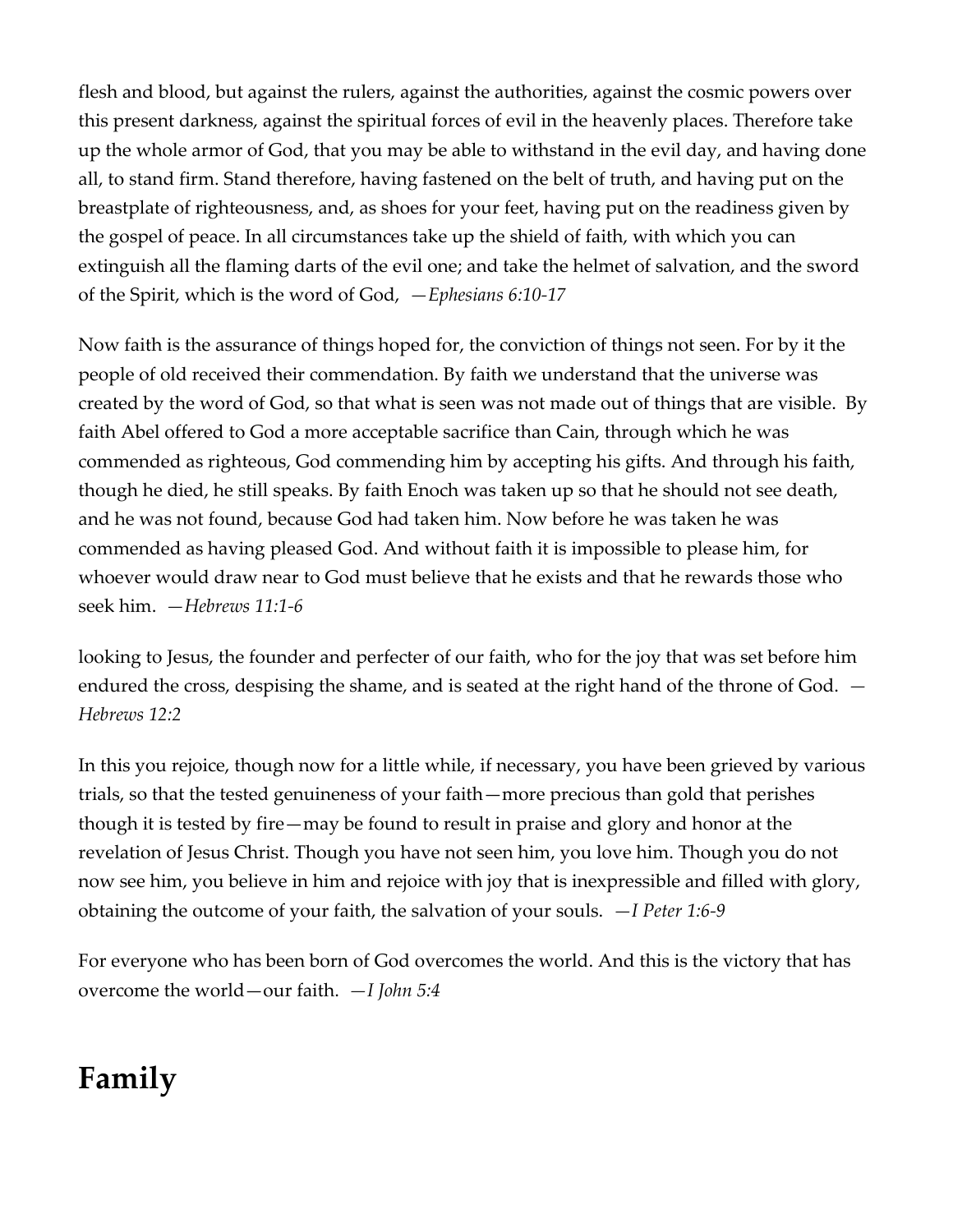For I have chosen him, that he may command his children and his household after him to keep the way of the LORD by doing righteousness and justice, so that the LORD may bring to Abraham what he has promised him." *—Genesis 18:19*

And if it is evil in your eyes to serve the LORD, choose this day whom you will serve, whether the gods your fathers served in the region beyond the River, or the gods of the Amorites in whose land you dwell. But as for me and my house, we will serve the LORD." *—Joshua 24:15*

"Thus says the LORD of hosts, the God of Israel, to all the exiles whom I have sent into exile from Jerusalem to Babylon: Build houses and live in them; plant gardens and eat their produce. Take wives and have sons and daughters; take wives for your sons, and give your daughters in marriage, that they may bear sons and daughters; multiply there, and do not decrease. *— Jeremiah 29:4-6*

Again I say to you, if two of you agree on earth about anything they ask, it will be done for them by my Father in heaven. For where two or three are gathered in my name, there am I among them." *—Matthew 18:19-20*

Peter began to say to him, "See, we have left everything and followed you." Jesus said, "Truly, I say to you, there is no one who has left house or brothers or sisters or mother or father or children or lands, for my sake and for the gospel, who will not receive a hundredfold now in this time, houses and brothers and sisters and mothers and children and lands, with persecutions, and in the age to come eternal life. But many who are first will be last, and the last first." *—Mark 10:28-31*

Then he brought them out and said, "Sirs, what must I do to be saved?" And they said, "Believe in the Lord Jesus, and you will be saved, you and your household." And they spoke the word of the Lord to him and to all who were in his house. And he took them the same hour of the night and washed their wounds; and he was baptized at once, he and all his family. *—Acts 16:30-33*

Wives, submit to your husbands, as is fitting in the Lord. Husbands, love your wives, and do not be harsh with them. Children, obey your parents in everything, for this pleases the Lord. Fathers, do not provoke your children, lest they become discouraged. *—Colossians 3:18-21*

Older women likewise are to be reverent in behavior, not slanderers or slaves to much wine. They are to teach what is good, and so train the young women to love their husbands and children, to be self-controlled, pure, working at home, kind, and submissive to their own husbands, that the word of God may not be reviled. *—Titus 2:3-5*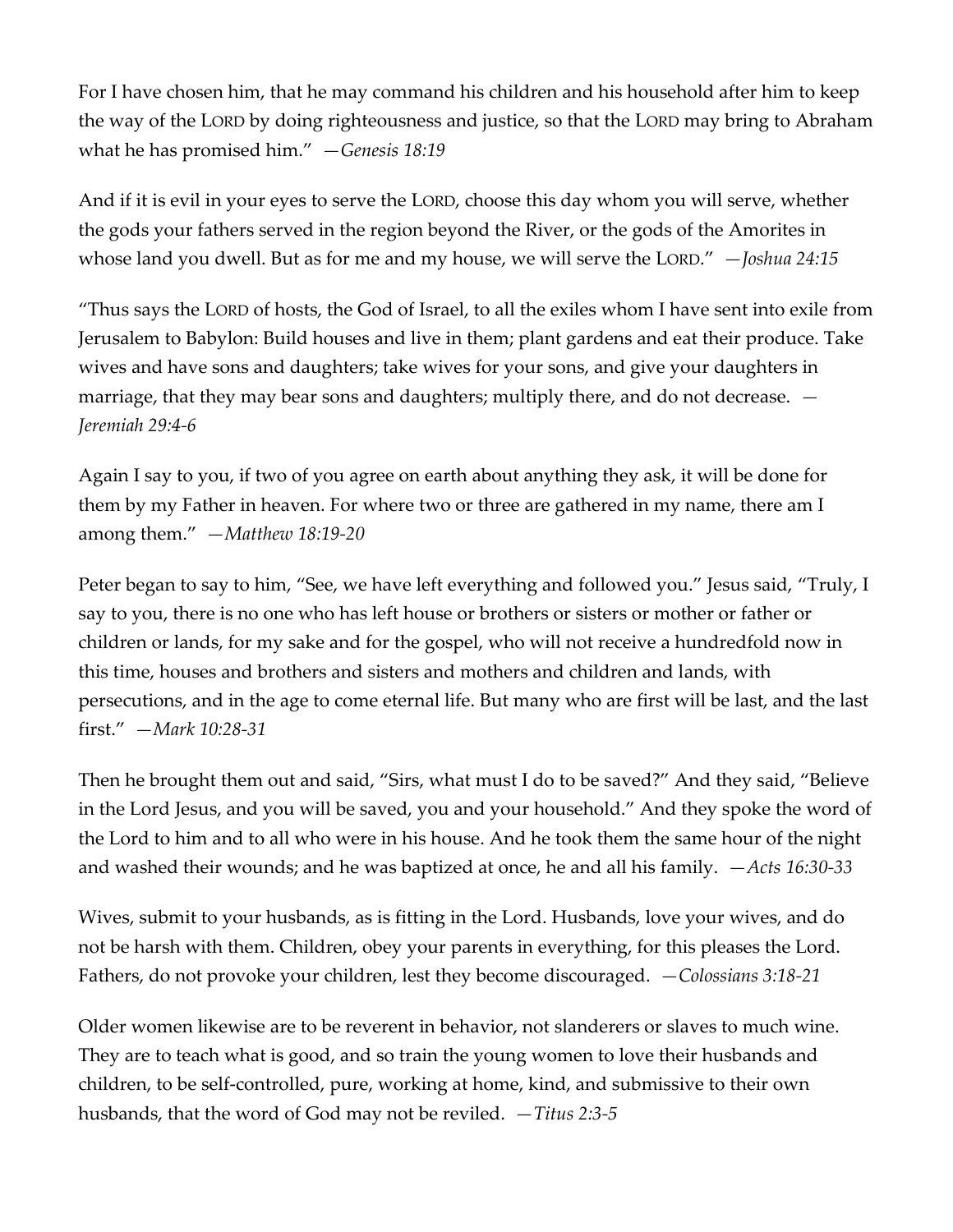## **Fear and Worry**

But now thus says the LORD, he who created you, O Jacob, he who formed you, O Israel: "Fear not, for I have redeemed you; I have called you by name, you are mine. When you pass through the waters, I will be with you; and through the rivers, they shall not overwhelm you; when you walk through fire you shall not be burned, and the flame shall not consume you. *—Isaiah 43:1-2*

Do not be afraid of sudden terror or of the ruin of the wicked, when it comes, for the LORD will be your confidence and will keep your foot from being caught. *—Proverbs 3:25-26*

but whoever listens to me will dwell secure and will be at ease, without dread of disaster." *— Proverbs 1:33*

fear not, for I am with you; be not dismayed, for I am your God; I will strengthen you, I will help you, I will uphold you with my righteous right hand. For I, the LORD your God, hold your right hand; it is I who say to you, "Fear not, I am the one who helps you." *—Isaiah 41:10,13*

Are not two sparrows sold for a penny? And not one of them will fall to the ground apart from your Father. But even the hairs of your head are all numbered. Fear not, therefore; you are of more value than many sparrows. *—Matthew 10:29-31*

"Fear not, little flock, for it is your Father's good pleasure to give you the kingdom. *—Luke 12:32*

For all who are led by the Spirit of God are sons of God. For you did not receive the spirit of slavery to fall back into fear, but you have received the Spirit of adoption as sons, by whom we cry, "Abba! Father!" *—Romans 8:14-15*

God is our refuge and strength, a very present help in trouble. Therefore we will not fear though the earth gives way, though the mountains be moved into the heart of the sea, *—Psalm 46:1-2*

for God gave us a spirit not of fear but of power and love and self-control. *—II Timothy 1:7*

There is no fear in love, but perfect love casts out fear. For fear has to do with punishment, and whoever fears has not been perfected in love. *—I John 4:18*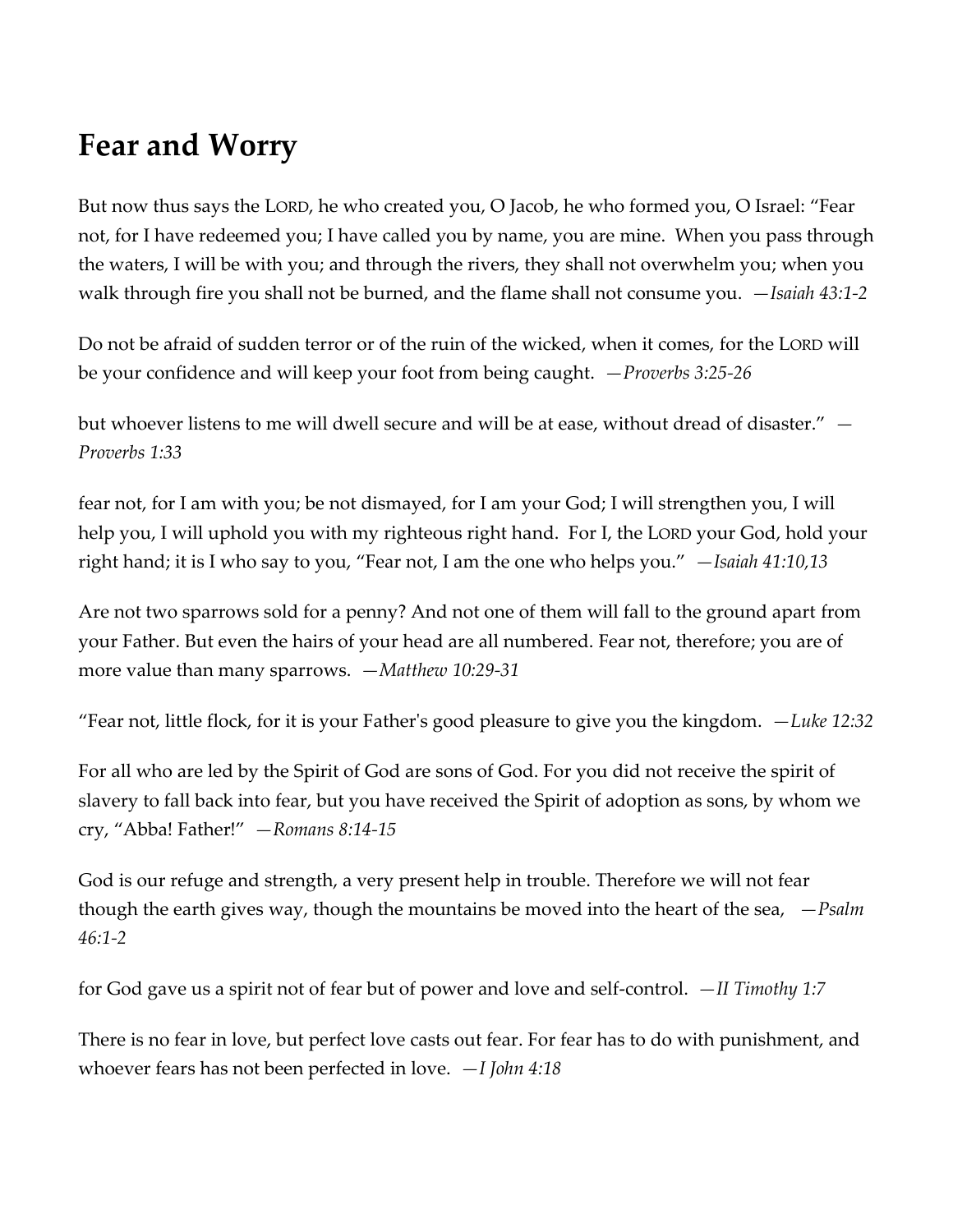It is the LORD who goes before you. He will be with you; he will not leave you or forsake you. Do not fear or be dismayed." *—Deuteronomy 31:8*

So we can confidently say, "The Lord is my helper; I will not fear; what can man do to me?" *— Hebrews 13:6*

# **Forgiveness**

If my people who are called by my name humble themselves, and pray and seek my face and turn from their wicked ways, then I will hear from heaven and will forgive their sin and heal their land. *—II Chronicles 7:14*

Blessed is the one whose transgression is forgiven, whose sin is covered. Blessed is the man against whom the LORD counts no iniquity, and in whose spirit there is no deceit. For when I kept silent, my bones wasted away through my groaning all day long. For day and night your hand was heavy upon me; my strength was dried up as by the heat of summer. *Selah*

I acknowledged my sin to you, and I did not cover my iniquity; I said, "I will confess my transgressions to the LORD," and you forgave the iniquity of my sin. *Selah*

Therefore let everyone who is godly offer prayer to you at a time when you may be found; surely in the rush of great waters, they shall not reach him. You are a hiding place for me; you preserve me from trouble; you surround me with shouts of deliverance. *Selah —Psalm 32:1-7*

Have mercy on me, O God, according to your steadfast love; according to your abundant mercy blot out my transgressions. Wash me thoroughly from my iniquity, and cleanse me from my sin!

For I know my transgressions, and my sin is ever before me. Against you, you only, have I sinned and done what is evil in your sight, so that you may be justified in your words and blameless in your judgment. Behold, I was brought forth in iniquity, and in sin did my mother conceive me. Behold, you delight in truth in the inward being, and you teach me wisdom in the secret heart.

Purge me with hyssop, and I shall be clean; wash me, and I shall be whiter than snow. Let me hear joy and gladness; let the bones that you have broken rejoice. Hide your face from my sins, and blot out all my iniquities. Create in me a clean heart, O God, and renew a right spirit within me. Cast me not away from your presence, and take not your Holy Spirit from me. Restore to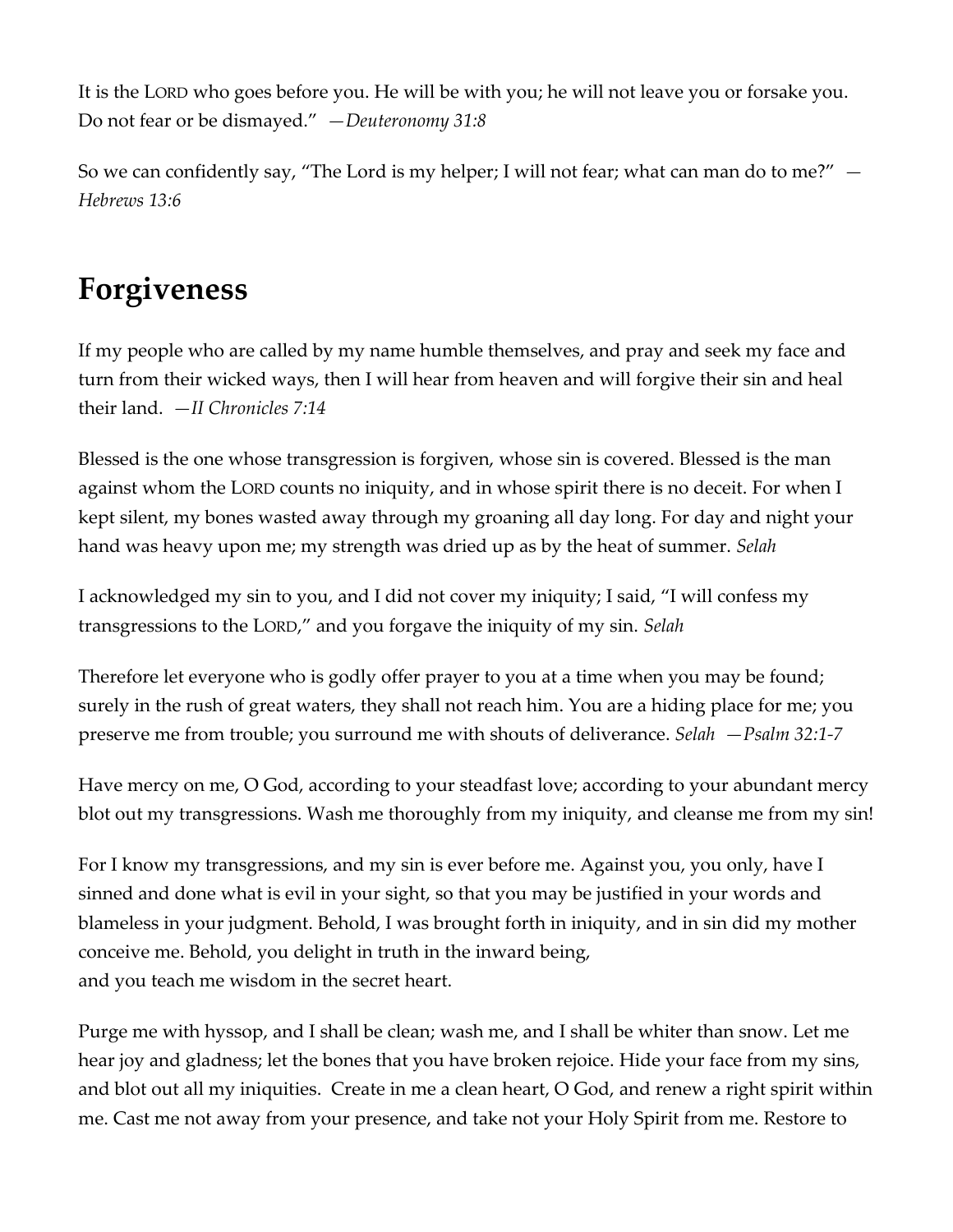me the joy of your salvation, and uphold me with a willing spirit. Then I will teach transgressors your ways, and sinners will return to you. Deliver me from blood guiltiness, O God, O God of my salvation, and my tongue will sing aloud of your righteousness. O Lord, open my lips, and my mouth will declare your praise. For you will not delight in sacrifice, or I would give it; you will not be pleased with a burnt offering. The sacrifices of God are a broken spirit; a broken and contrite heart, O God, you will not despise. Do good to Zion in your good pleasure; build up the walls of Jerusalem; then will you delight in right sacrifices, in burnt offerings and whole burnt offerings; then bulls will be offered on your altar. *—Psalm 51:1-19*

as far as the east is from the west, so far does he remove our transgressions from us. *—Psalm 103:12*

"I, I am he who blots out your transgressions for my own sake, and I will not remember your sins. *—Isaiah 43:25*

For if you forgive others their trespasses, your heavenly Father will also forgive you, but if you do not forgive others their trespasses, neither will your Father forgive your trespasses. *— Matthew 6:14-15*

Then Peter came up and said to him, "Lord, how often will my brother sin against me, and I forgive him? As many as seven times?" Jesus said to him, "I do not say to you seven times, but seventy times seven. *—Matthew 18:21-22*

And Jesus said, "Father, forgive them, for they know not what they do." And they cast lots to divide his garments. *—Luke 23:34*

Put on then, as God's chosen ones, holy and beloved, compassionate hearts, kindness, humility, meekness, and patience, bearing with one another and, if one has a complaint against another, forgiving each other; as the Lord has forgiven you, so you also must forgive. *—Colossians 3:12- 13*

If we confess our sins, he is faithful and just to forgive us our sins and to cleanse us from all unrighteousness.

*—I John 1:9*

# **Forgiveness**

"If My people who are called by My name will humble themselves, and pray and seek My face, and turn from their wicked ways, then I will hear from heaven, and will forgive their sin and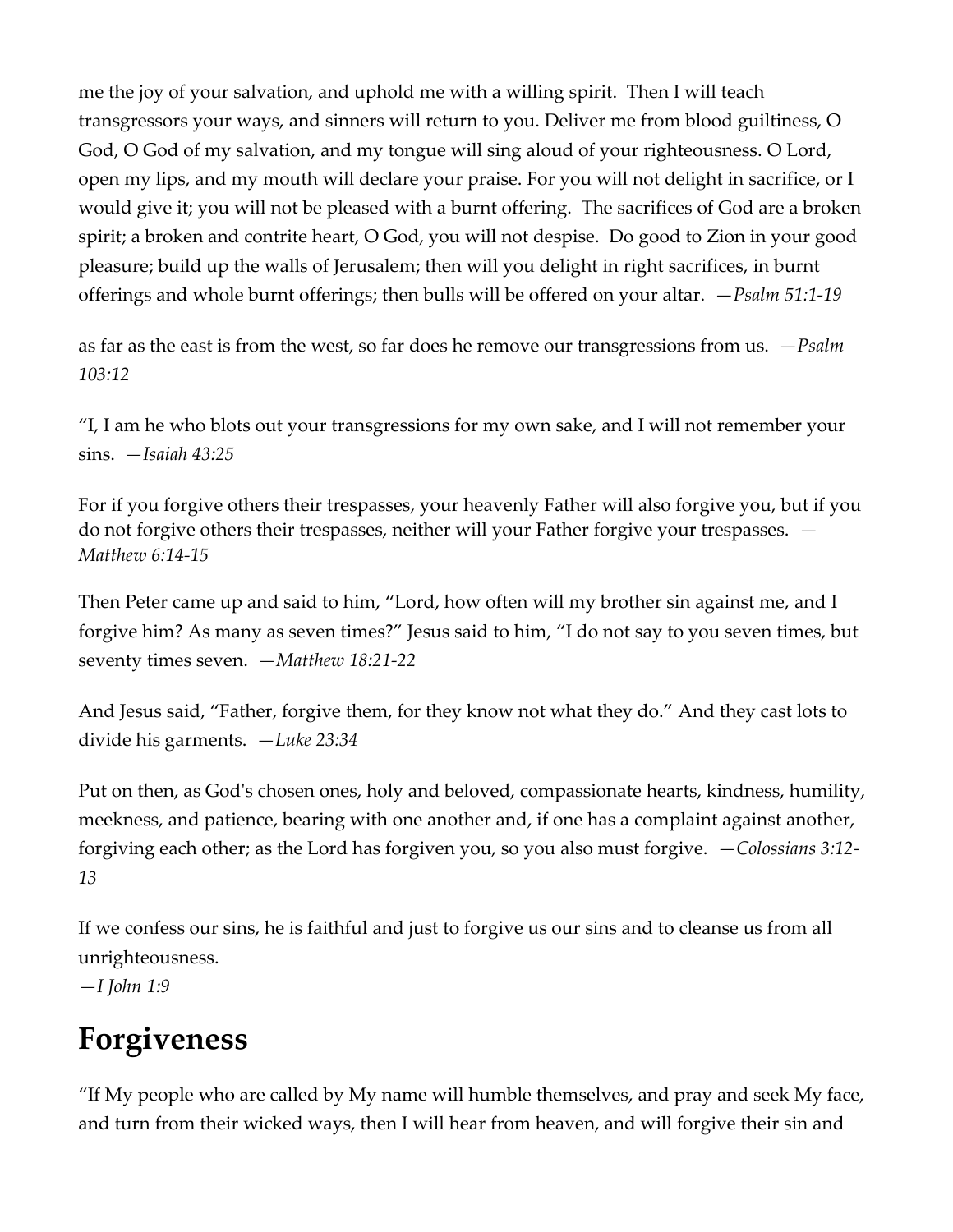heal their land." --2 Chronicles 7:14

"For You, Lord, are good, and ready to forgive, And abundant in mercy to all those who call upon You." -- Psalm 86:5

"No more shall every man teach his neighbor, and every man his brother, saying, 'Know the LORD,' for they all shall know Me, from the least of them to the greatest of them, says the LORD. For I will forgive their iniquity, and their sin I will remember no more." --Jeremiah 31:34

"And forgive us our debts, As we forgive our debtors." --Matthew 6:12

"For if you forgive men their trespasses, your heavenly Father will also forgive you. But if you do not forgive men their trespasses, neither will your Father forgive your trespasses." -- Matthew 6:14-15

"Then Peter came to Him and said, "Lord, how often shall my brother sin against me, and I forgive him? Up to seven times? Jesus said to him, "I do not say to you, up to seven times, but up to seventy times seven." --Matthew 18:21-22

[ Do Not Judge ] "Judge not, and you shall not be judged. Condemn not, and you shall not be condemned. Forgive, and you will be forgiven." --Luke 6:37

"There was a certain creditor who had two debtors. One owed five hundred denarii, and the other fifty. And when they had nothing with which to repay, he freely forgave them both. Tell Me, therefore, which of them will love him more?" Simon answered and said, "I suppose the one whom he forgave more." And He said to him, "You have rightly judged." Then He turned to the woman and said to Simon, "Do you see this woman? I entered your house; you gave Me no water for My feet, but she has washed My feet with her tears and wiped them with the hair of her head. You gave Me no kiss, but this woman has not ceased to kiss My feet since the time I came in. You did not anoint My head with oil, but this woman has anointed My feet with fragrant oil. Therefore I say to you, her sins, which are many, are forgiven, for she loved much. But to whom little is forgiven, the same loves little." Then He said to her, "Your sins are forgiven." And those who sat at the table with Him began to say to themselves, "Who is this who even forgives sins?" Then He said to the woman, "Your faith has saved you. Go in peace." -- Luke 7:41-50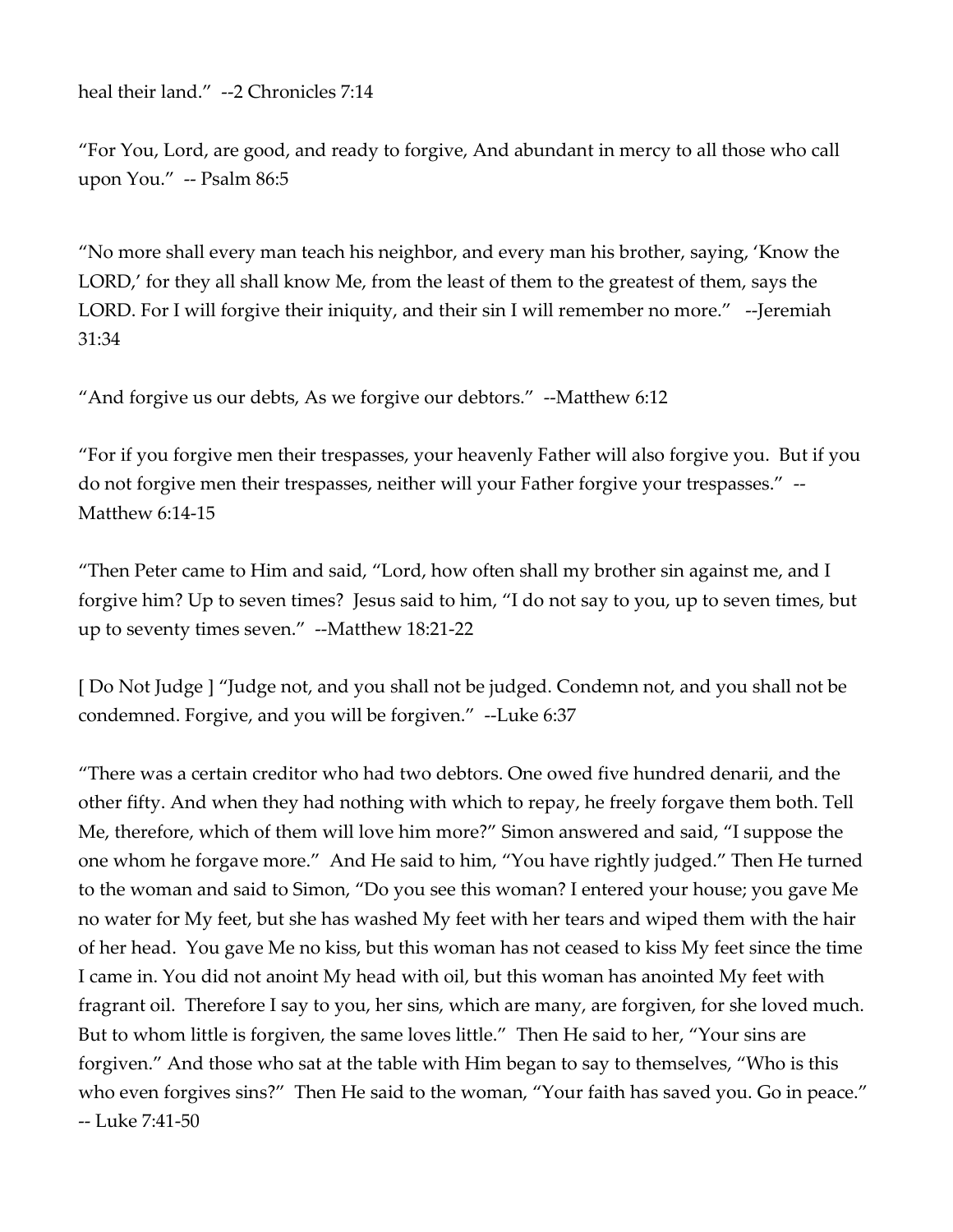"And when they had come to the place called Calvary, there they crucified Him, and the criminals, one on the right hand and the other on the left. 34 Then Jesus said, "Father, forgive them, for they do not know what they do." And they divided His garments and cast lots. 35 And the people stood looking on. But even the rulers with them sneered, saying, "He saved others; let Him save Himself if He is the Christ, the chosen of God." " -- Luke 23:33-35

"If we confess our sins, He is faithful and just to forgive us our sins and to cleanse us from all unrighteousness." I John 1:9

## **Freedom**

It is for freedom that Christ has set us free. Stand firm, then and do not let yourselves be burdened again by a yoke of slavery. –Galatians 5:1

Jesus said, "You will know the truth, and the truth will set you free." –John 8:31-32

But thanks be to God that, though you used to be slaves to sin, you wholeheartedly obeyed the form of teaching to which you were entrusted. You have been set free from sin and have become slaves to righteousness. –Romans 6:17-18

Grace and peace to you from God our Father and the Lord Jesus Christ, who gave himself for our sins to rescue us from the present evil age, according to the will of our God and Father, to whom be glory for ever and ever. Amen. –Galatians 1:3-5

What a wretched man I am! Who will rescue me from this body of death? Thanks be to God- through Jesus Christ our Lord! –Romans 7:24-25

But now He has reconciled you by Christ's physical body through death to present you holy in His sight, without blemish and free from accusation. –Colossians 1:22

If we could be saved by his laws, then God would not have had to give us a different way to get out of the grip of sin -- for the Scriptures insist we are all its prisoners. the only way out is through faith in Jesus Christ; the way of escape is open to all who believe Him. –Galatians 3:22 (TLB)

Since the children [are human], He too shared in their humanity so that by His death He might destroy Him who holds the power of death-- that is, the devil -- and free those who all their lives were held in slavery by their fear of death. –Hebrews 2:14-15

We were under great pressure, far beyond our ability to endure, so that we despaired even of life. Indeed, in our hearts we felt the sentence of death. But this happened that we might not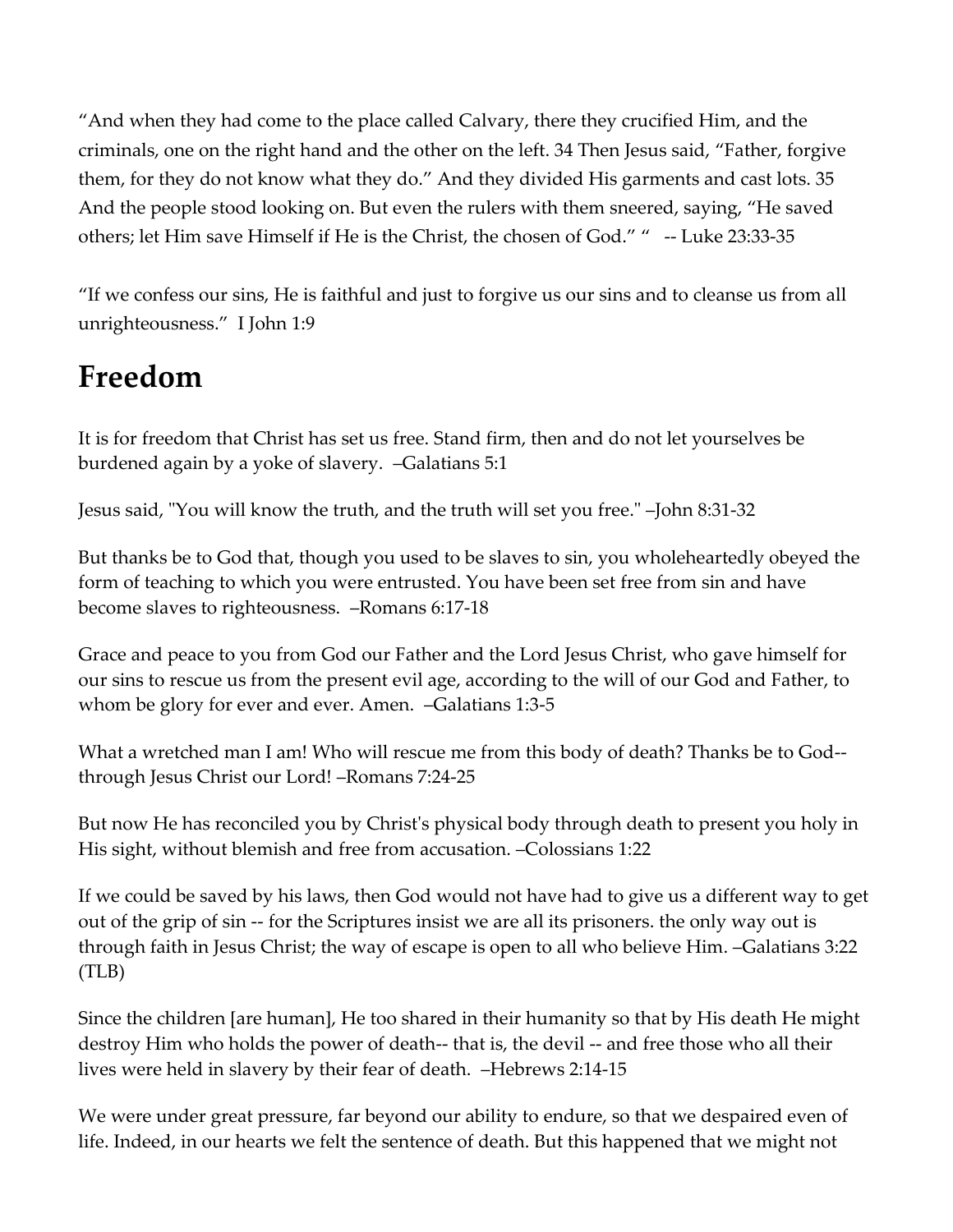rely on ourselves but on God, who raises the dead. He has delivered us from such a deadly peril, and He will deliver us. On Him we have set our hope that He will continue to deliver us. –II Corinthians 1:10

For this reason Christ is the mediator of a new covenant, that those who are called may receive the promised eternal inheritance-- now that He has died as a ransom to set them free. . . – Hebrews 9:15

# **Friendship**

As soon as he had finished speaking to Saul, the soul of Jonathan was knit to the soul of David, and Jonathan loved him as his own soul. And Saul took him that day and would not let him return to his father's house. Then Jonathan made a covenant with David, because he loved him as his own soul. *—1 Samuel 18:1-3*

A man of many companions may come to ruin, but there is a friend who sticks closer than a brother. *—Proverbs 18:24*

Make no friendship with a man given to anger, nor go with a wrathful man, lest you learn his ways and entangle yourself in a snare. *—Proverbs 22:24-25*

If you have found honey, eat only enough for you, lest you have your fill of it and vomit it. Let your foot be seldom in your neighbor's house, lest he have his fill of you and hate you. *— Proverbs 25:16-17*

Better is open rebuke than hidden love. Faithful are the wounds of a friend; profuse are the kisses of an enemy. *—Proverbs 27:5-6*

Two are better than one, because they have a good reward for their toil. For if they fall, one will lift up his fellow. But woe to him who is alone when he falls and has not another to lift him up! *—Ecclesiastes 4:9-10*

"This is my commandment, that you love one another as I have loved you. Greater love has no one than this, that someone lay down his life for his friends. You are my friends if you do what I command you. No longer do I call you servants, for the servant does not know what his master is doing; but I have called you friends, for all that I have heard from my Father I have made known to you. *—John 15:12-15*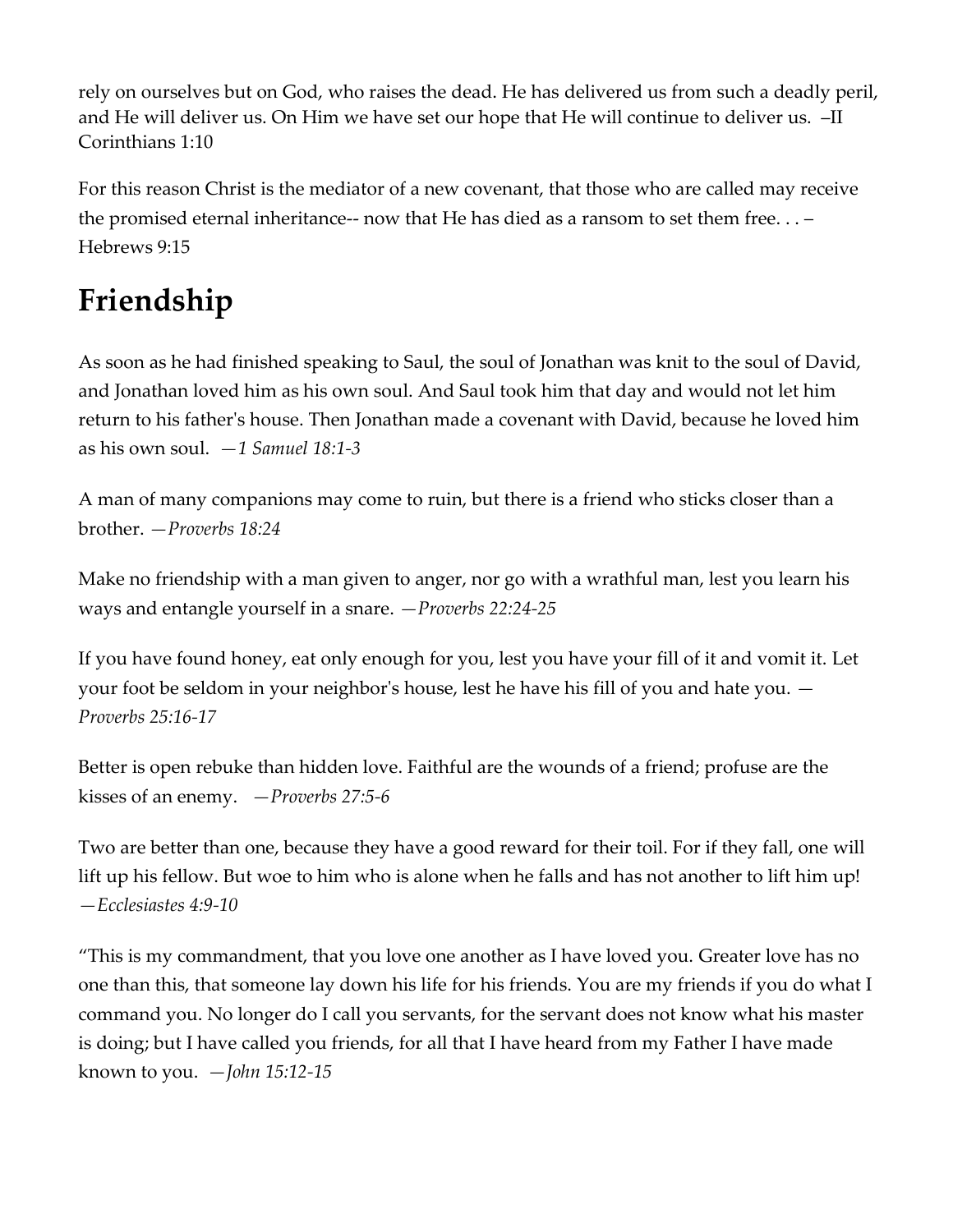# **Giving**

For there will never cease to be poor in the land. Therefore I command you, 'You shall open wide your hand to your brother, to the needy and to the poor, in your land.' *—Deuteronomy 15:11*

Honor the LORD with your wealth and with the firstfruits of all your produce; then your barns will be filled with plenty, and your vats will be bursting with wine. *—Proverbs 3:9-10*

Whoever brings blessing will be enriched, and one who waters will himself be watered. *— Proverbs 11:25*

Whoever is generous to the poor lends to the LORD, and he will repay him for his deed. *— Proverbs 19:17*

Whoever closes his ear to the cry of the poor will himself call out and not be answered. *— Proverbs 21:13*

Whoever has a bountiful eye will be blessed, for he shares his bread with the poor. *—Proverbs 22:9*

Will man rob God? Yet you are robbing me. But you say, 'How have we robbed you?' In your tithes and contributions. You are cursed with a curse, for you are robbing me, the whole nation of you. Bring the full tithe into the storehouse, that there may be food in my house. And thereby put me to the test, says the LORD of hosts, if I will not open the windows of heaven for you and pour down for you a blessing until there is no more need. I will rebuke the devourer for you, so that it will not destroy the fruits of your soil, and your vine in the field shall not fail to bear, says the LORD of hosts. *—Malachi 3:8-11*

But when you give to the needy, do not let your left hand know what your right hand is doing, so that your giving may be in secret. And your Father who sees in secret will reward you. *— Matthew 6:3-4*

Then the King will say to those on his right, 'Come, you who are blessed by my Father, inherit the kingdom prepared for you from the foundation of the world. For I was hungry and you gave me food, I was thirsty and you gave me drink, I was a stranger and you welcomed me, I was naked and you clothed me, I was sick and you visited me, I was in prison and you came to me.' Then the righteous will answer him, saying, 'Lord, when did we see you hungry and feed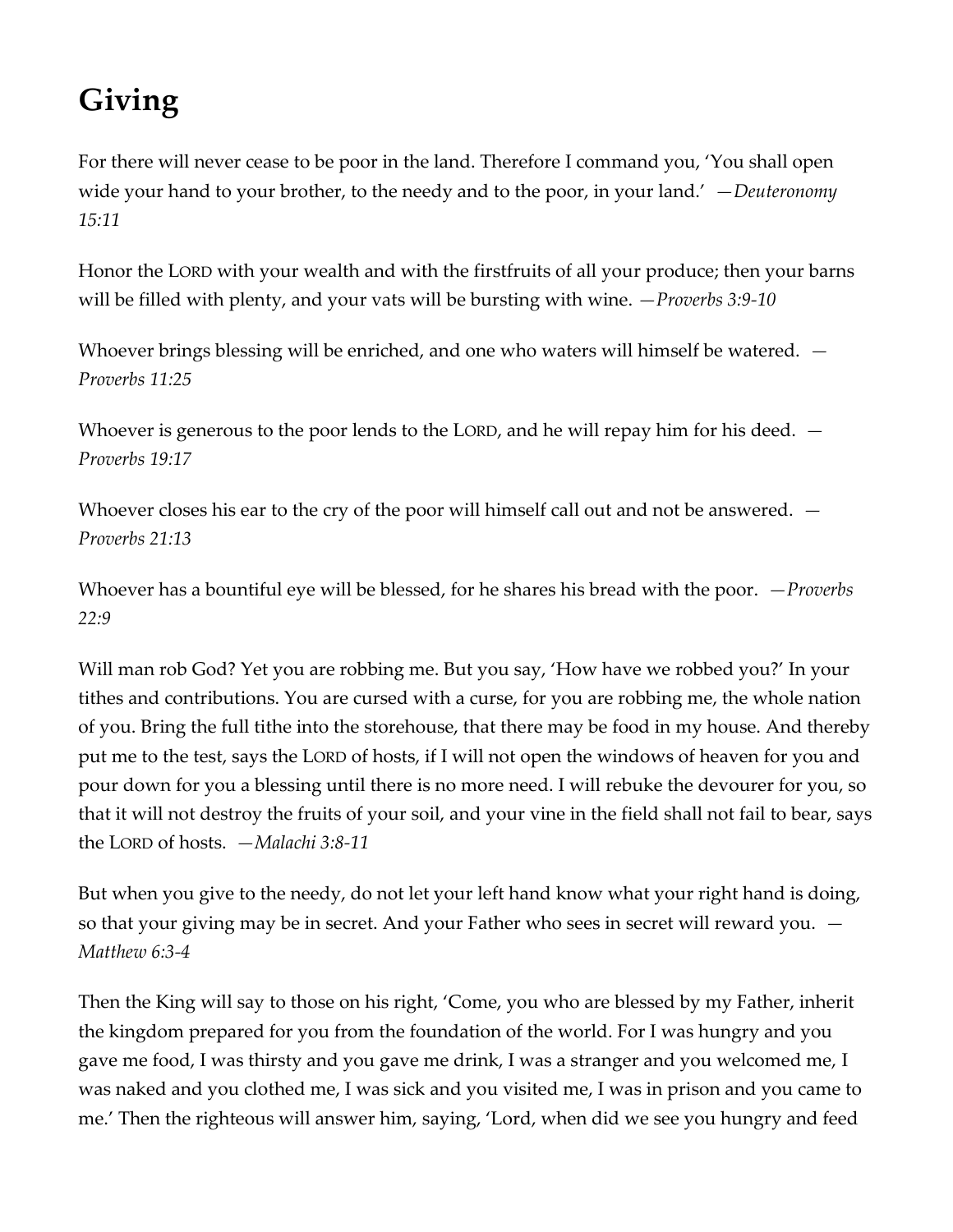you, or thirsty and give you drink? And when did we see you a stranger and welcome you, or naked and clothe you? And when did we see you sick or in prison and visit you?' And the King will answer them, 'Truly, I say to you, as you did it to one of the least of these my brothers, you did it to me.'

"Then he will say to those on his left, 'Depart from me, you cursed, into the eternal fire prepared for the devil and his angels. For I was hungry and you gave me no food, I was thirsty and you gave me no drink, I was a stranger and you did not welcome me, naked and you did not clothe me, sick and in prison and you did not visit me.' Then they also will answer, saying, 'Lord, when did we see you hungry or thirsty or a stranger or naked or sick or in prison, and did not minister to you?' Then he will answer them, saying, 'Truly, I say to you, as you did not do it to one of the least of these, you did not do it to me.' And these will go away into eternal punishment, but the righteous into eternal life." *—Matthew 25:34-46*

give, and it will be given to you. Good measure, pressed down, shaken together, running over, will be put into your lap. For with the measure you use it will be measured back to you." *— Luke 6:38*

Jesus looked up and saw the rich putting their gifts into the offering box, and he saw a poor widow put in two small copper coins. And he said, "Truly, I tell you, this poor widow has put in more than all of them. For they all contributed out of their abundance, but she out of her poverty put in all she had to live on." *—Luke 21:1-4*

Now in these days prophets came down from Jerusalem to Antioch. And one of them named Agabus stood up and foretold by the Spirit that there would be a great famine over all the world (this took place in the days of Claudius). So the disciples determined, everyone according to his ability, to send relief to the brothers living in Judea. And they did so, sending it to the elders by the hand of Barnabas and Saul. *—Acts 11:27-30*

The point is this: whoever sows sparingly will also reap sparingly, and whoever sows bountifully will also reap bountifully. Each one must give as he has decided in his heart, not reluctantly or under compulsion, for God loves a cheerful giver. And God is able to make all grace abound to you, so that having all sufficiency in all things at all times, you may abound in every good work. As it is written,

"He has distributed freely, he has given to the poor; his righteousness endures forever."

He who supplies seed to the sower and bread for food will supply and multiply your seed for sowing and increase the harvest of your righteousness. You will be enriched in every way to be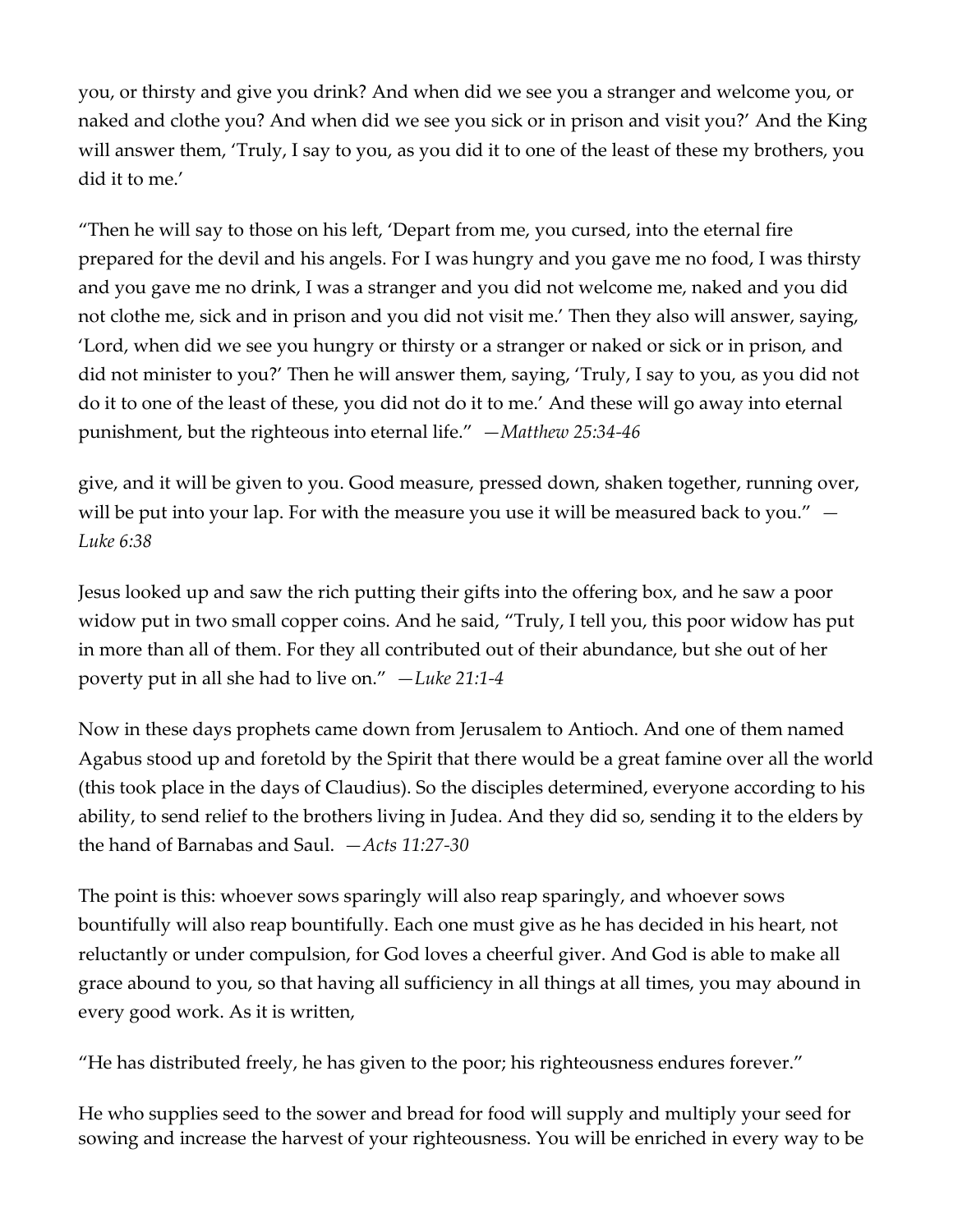generous in every way, which through us will produce thanksgiving to God. For the ministry of this service is not only supplying the needs of the saints but is also overflowing in many thanksgivings to God. *—II Corinthians 9:6-12*

If a brother or sister is poorly clothed and lacking in daily food, and one of you says to them, "Go in peace, be warmed and filled," without giving them the things needed for the body, what good is that? *—James 2:15-16*

## **Grace**

And the Word became flesh and dwelt among us, and we have seen his glory, glory as of the only Son from the Father, full of grace and truth. (John bore witness about him, and cried out, "This was he of whom I said, 'He who comes after me ranks before me, because he was before me.'") And from his fullness we have all received, grace upon grace. For the law was given through Moses; grace and truth came through Jesus Christ. No one has ever seen God; the only God, who is at the Father's side, he has made him known. *—John 1:14-18*

Therefore, since we have been justified by faith, we have peace with God through our Lord Jesus Christ. Through him we have also obtained access by faith into this grace in which we stand, and we rejoice in hope of the glory of God. *—Romans 5:1-2*

So to keep me from becoming conceited because of the surpassing greatness of the revelations, a thorn was given me in the flesh, a messenger of Satan to harass me, to keep me from becoming conceited. Three times I pleaded with the Lord about this, that it should leave me. But he said to me, "My grace is sufficient for you, for my power is made perfect in weakness." Therefore I will boast all the more gladly of my weaknesses, so that the power of Christ may rest upon me. For the sake of Christ, then, I am content with weaknesses, insults, hardships, persecutions, and calamities. For when I am weak, then I am strong. *—II Corinthians 12:7-10*

Blessed be the God and Father of our Lord Jesus Christ, who has blessed us in Christ with every spiritual blessing in the heavenly places, even as he chose us in him before the foundation of the world, that we should be holy and blameless before him. In love he predestined us for adoption as sons through Jesus Christ, according to the purpose of his will, to the praise of his glorious grace, with which he has blessed us in the Beloved. In him we have redemption through his blood, the forgiveness of our trespasses, according to the riches of his grace, which he lavished upon us, in all wisdom and insight making known to us the mystery of his will, according to his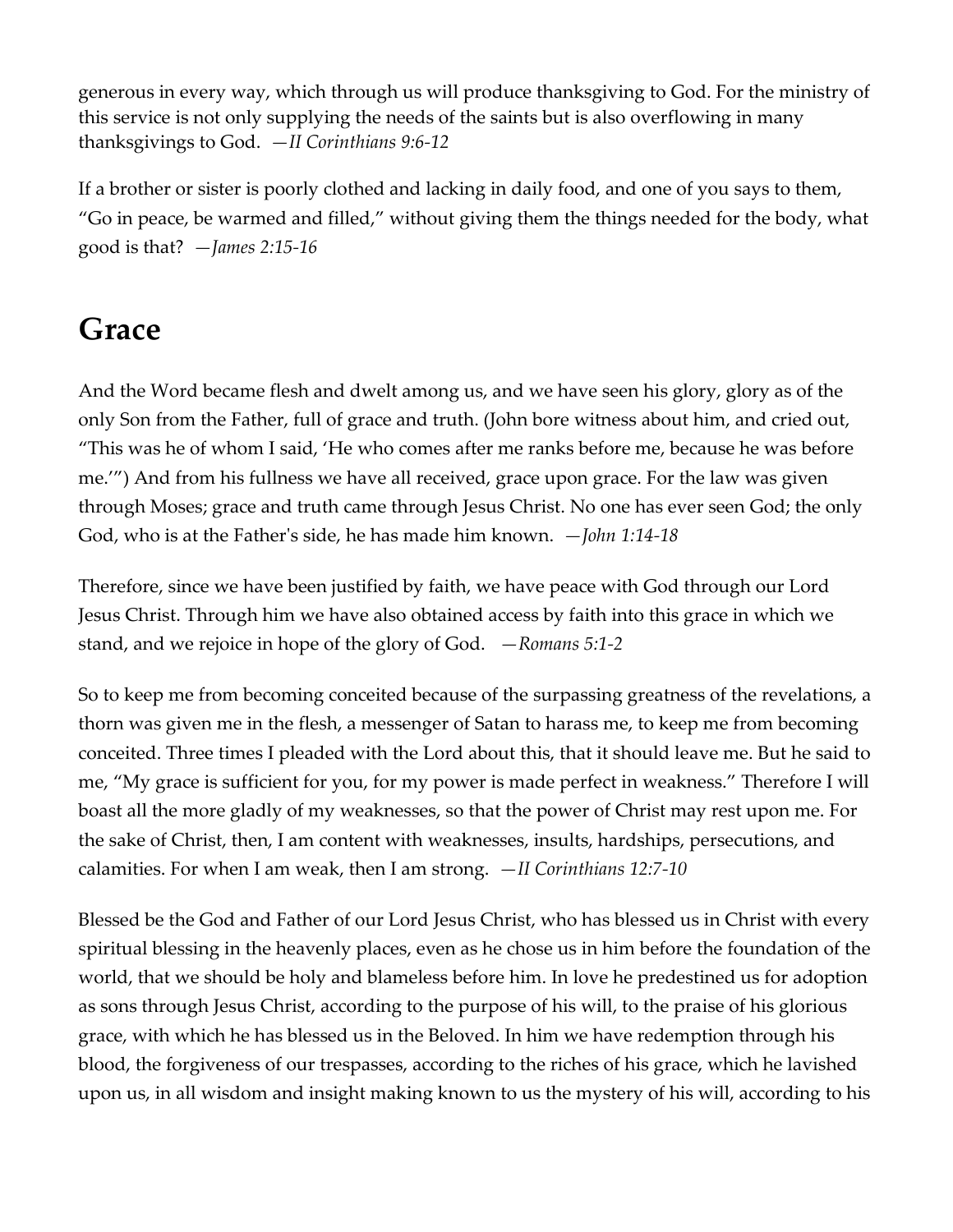purpose, which he set forth in Christ as a plan for the fullness of time, to unite all things in him, things in heaven and things on earth. *—Ephesians 1:3-10*

And you were dead in the trespasses and sins in which you once walked, following the course of this world, following the prince of the power of the air, the spirit that is now at work in the sons of disobedience— among whom we all once lived in the passions of our flesh, carrying out the desires of the body and the mind, and were by nature children of wrath, like the rest of mankind. But God, being rich in mercy, because of the great love with which he loved us, even when we were dead in our trespasses, made us alive together with Christ—by grace you have been saved— and raised us up with him and seated us with him in the heavenly places in Christ Jesus, so that in the coming ages he might show the immeasurable riches of his grace in kindness toward us in Christ Jesus. For by grace you have been saved through faith. And this is not your own doing; it is the gift of God, not a result of works, so that no one may boast. For we are his workmanship, created in Christ Jesus for good works, which God prepared beforehand, that we should walk in them. *—Ephesians 2:1-10*

For the grace of God has appeared, bringing salvation for all people, training us to renounce ungodliness and worldly passions, and to live self-controlled, upright, and godly lives in the present age, waiting for our blessed hope, the appearing of the glory of our great God and Savior Jesus Christ, *—Titus 2:11-13*

For we do not have a high priest who is unable to sympathize with our weaknesses, but one who in every respect has been tempted as we are, yet without sin. Let us then with confidence draw near to the throne of grace, that we may receive mercy and find grace to help in time of need. *—Hebrews 4:15-16* 

## **Guidance, Wisdom and Healthy Minds**

Your word is a lamp to my feet and a light to my path. *—Psalm 119:105*

Trust in the LORD with all your heart, and do not lean on your own understanding. In all your ways acknowledge him, and he will make straight your paths. *—Proverbs 3:5-6*

But the path of the righteous is like the light of dawn, which shines brighter and brighter until full day. The way of the wicked is like deep darkness; they do not know over what they stumble. *—Proverbs 4:18-19*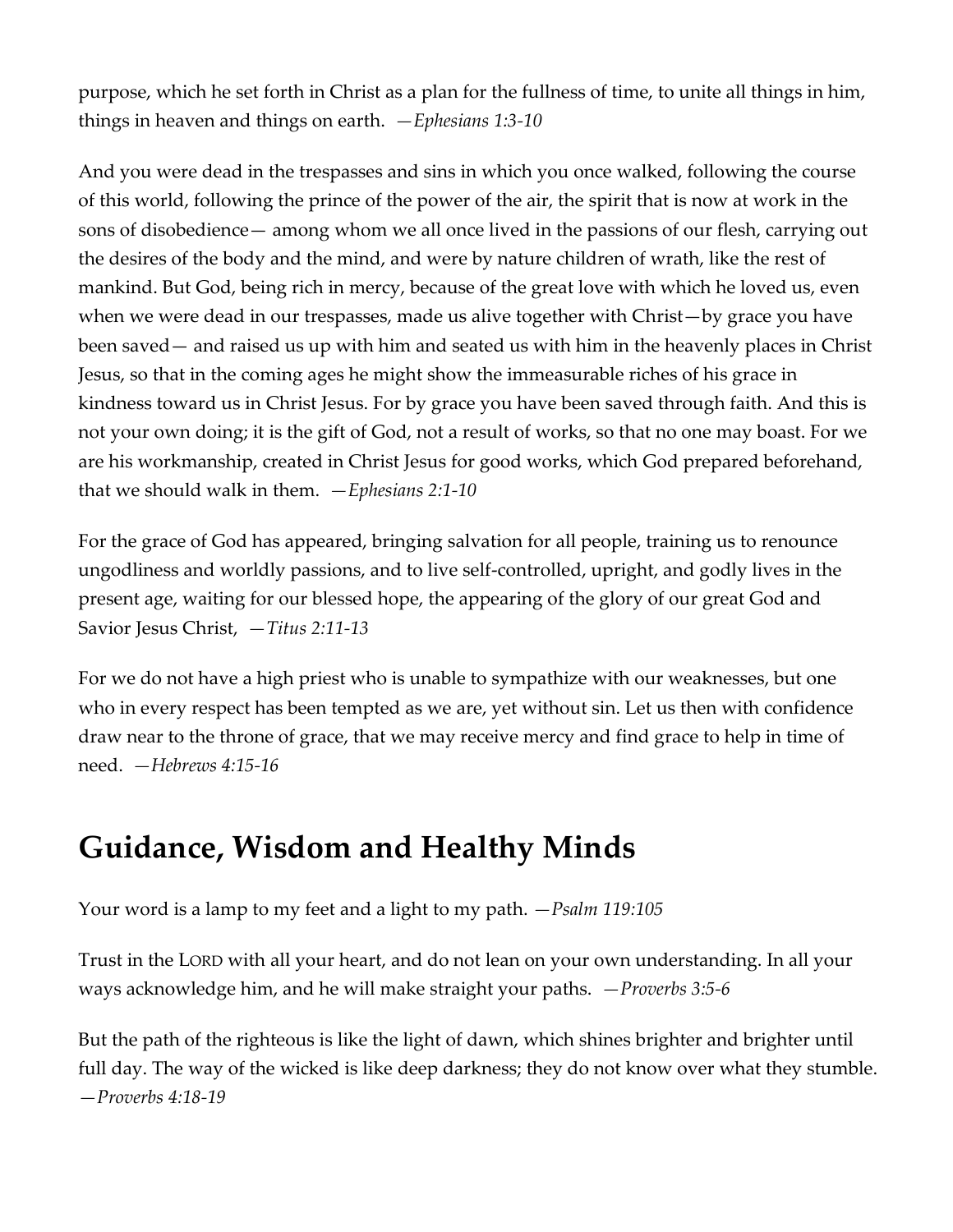The heart of man plans his way, but the LORD establishes his steps. *—Proverbs 16:9*

When the Spirit of truth comes, he will guide you into all the truth, for he will not speak on his own authority, but whatever he hears he will speak, and he will declare to you the things that are to come. He will glorify me, for he will take what is mine and declare it to you. All that the Father has is mine; therefore I said that he will take what is mine and declare it to you. *—John 16:13-15*

Do not be conformed to this world, but be transformed by the renewal of your mind, that by testing you may discern what is the will of God, what is good and acceptable and perfect. *— Romans 12:2* 

If any of you lacks wisdom, let him ask God, who gives generously to all without reproach, and it will be given him. But let him ask in faith, with no doubting, for the one who doubts is like a wave of the sea that is driven and tossed by the wind. *—James 1:5-6* 

## **Heaven**

You make known to me the path of life; in your presence there is fullness of joy; at your right hand are pleasures forevermore. *—Psalm 16:11*

"Let not your hearts be troubled. Believe in God; believe also in me. In my Father's house are many rooms. If it were not so, would I have told you that I go to prepare a place for you? And if I go and prepare a place for you, I will come again and will take you to myself, that where I am you may be also. *—John 14:1-3*

But our citizenship is in heaven, and from it we await a Savior, the Lord Jesus Christ, who will transform our lowly body to be like his glorious body, by the power that enables him even to subject all things to himself. *—Philippians 3:20-21*

Then I saw a new heaven and a new earth, for the first heaven and the first earth had passed away, and the sea was no more. And I saw the holy city, new Jerusalem, coming down out of heaven from God, prepared as a bride adorned for her husband. And I heard a loud voice from the throne saying, "Behold, the dwelling place of God is with man. He will dwell with them, and they will be his people, and God himself will be with them as their God. He will wipe away every tear from their eyes, and death shall be no more, neither shall there be mourning, nor crying, nor pain anymore, for the former things have passed away." And he who was seated on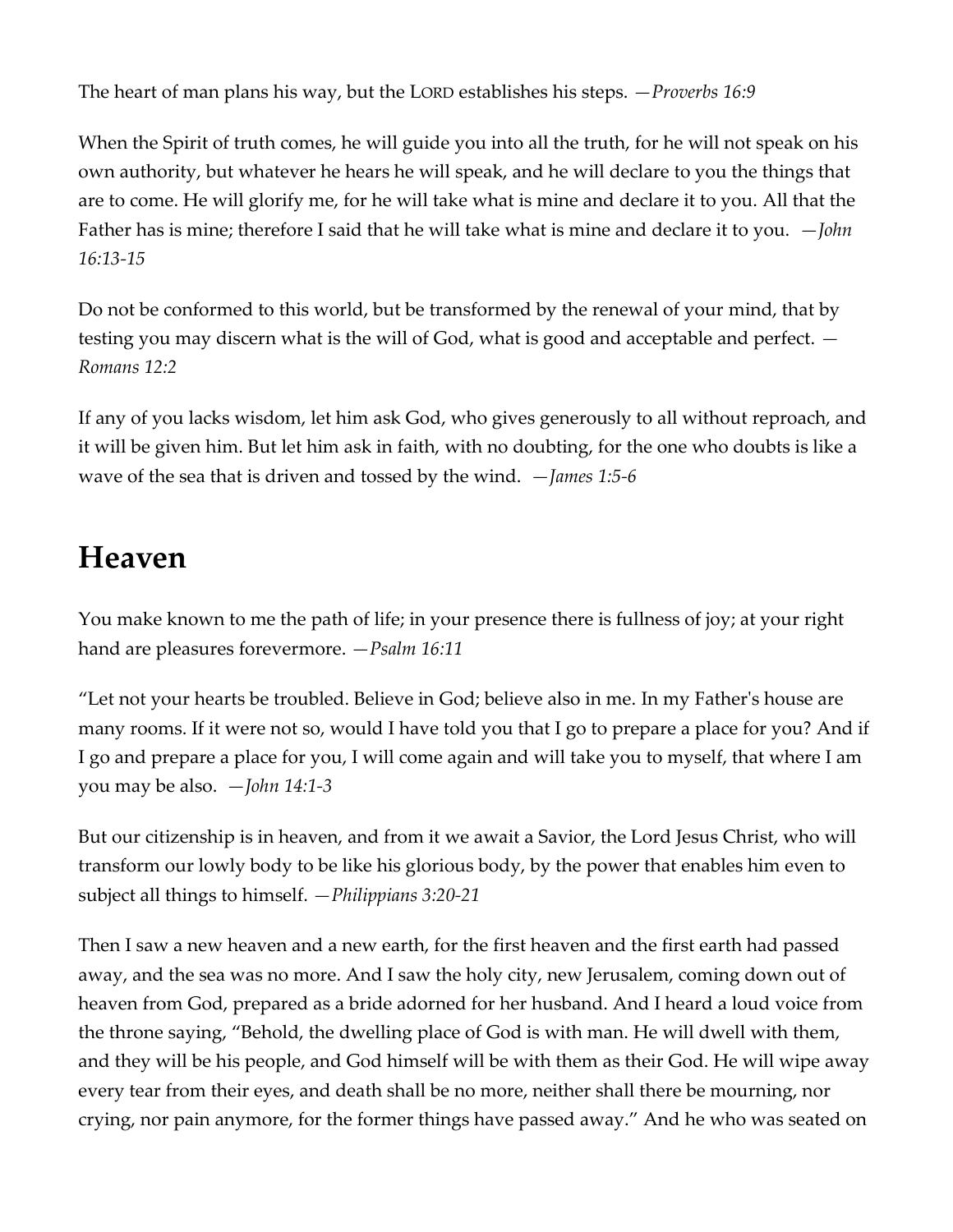the throne said, "Behold, I am making all things new." Also he said, "Write this down, for these words are trustworthy and true." And he said to me, "It is done! I am the Alpha and the Omega, the beginning and the end. To the thirsty I will give from the spring of the water of life without payment. The one who conquers will have this heritage, and I will be his God and he will be my son. But as for the cowardly, the faithless, the detestable, as for murderers, the sexually immoral, sorcerers, idolaters, and all liars, their portion will be in the lake that burns with fire and sulfur, which is the second death." Then came one of the seven angels who had the seven bowls full of the seven last plagues and spoke to me, saying, "Come, I will show you the Bride, the wife of the Lamb." And he carried me away in the Spirit to a great, high mountain, and showed me the holy city Jerusalem coming down out of heaven from God, having the glory of God, its radiance like a most rare jewel, like a jasper, clear as crystal. It had a great, high wall, with twelve gates, and at the gates twelve angels, and on the gates the names of the twelve tribes of the sons of Israel were inscribed— on the east three gates, on the north three gates, on the south three gates, and on the west three gates. And the wall of the city had twelve foundations, and on them were the twelve names of the twelve apostles of the Lamb. And the one who spoke with me had a measuring rod of gold to measure the city and its gates and walls. The city lies foursquare, its length the same as its width. And he measured the city with his rod, 12,000 stadia. Its length and width and height are equal. He also measured its wall, 144 cubits by human measurement, which is also an angel's measurement. The wall was built of jasper, while the city was pure gold, clear as glass. The foundations of the wall of the city were adorned with every kind of jewel. The first was jasper, the second sapphire, the third agate, the fourth emerald, the fifth onyx, the sixth carnelian, the seventh chrysolite, the eighth beryl, the ninth topaz, the tenth chrysoprase, the eleventh jacinth, the twelfth amethyst. And the twelve gates were twelve pearls, each of the gates made of a single pearl, and the street of the city was pure gold, transparent as glass. And I saw no temple in the city, for its temple is the Lord God the Almighty and the Lamb. And the city has no need of sun or moon to shine on it, for the glory of God gives it light, and its lamp is the Lamb. By its light will the nations walk, and the kings of the earth will bring their glory into it, and its gates will never be shut by day—and there will be no night there. They will bring into it the glory and the honor of the nations. But nothing unclean will ever enter it, nor anyone who does what is detestable or false, but only those who are written in the Lamb's book of life. *— Revelation 21* 

## **Hell**

And many of those who sleep in the dust of the earth shall awake, some to everlasting life, and some to shame and everlasting contempt. *—Daniel 12:2*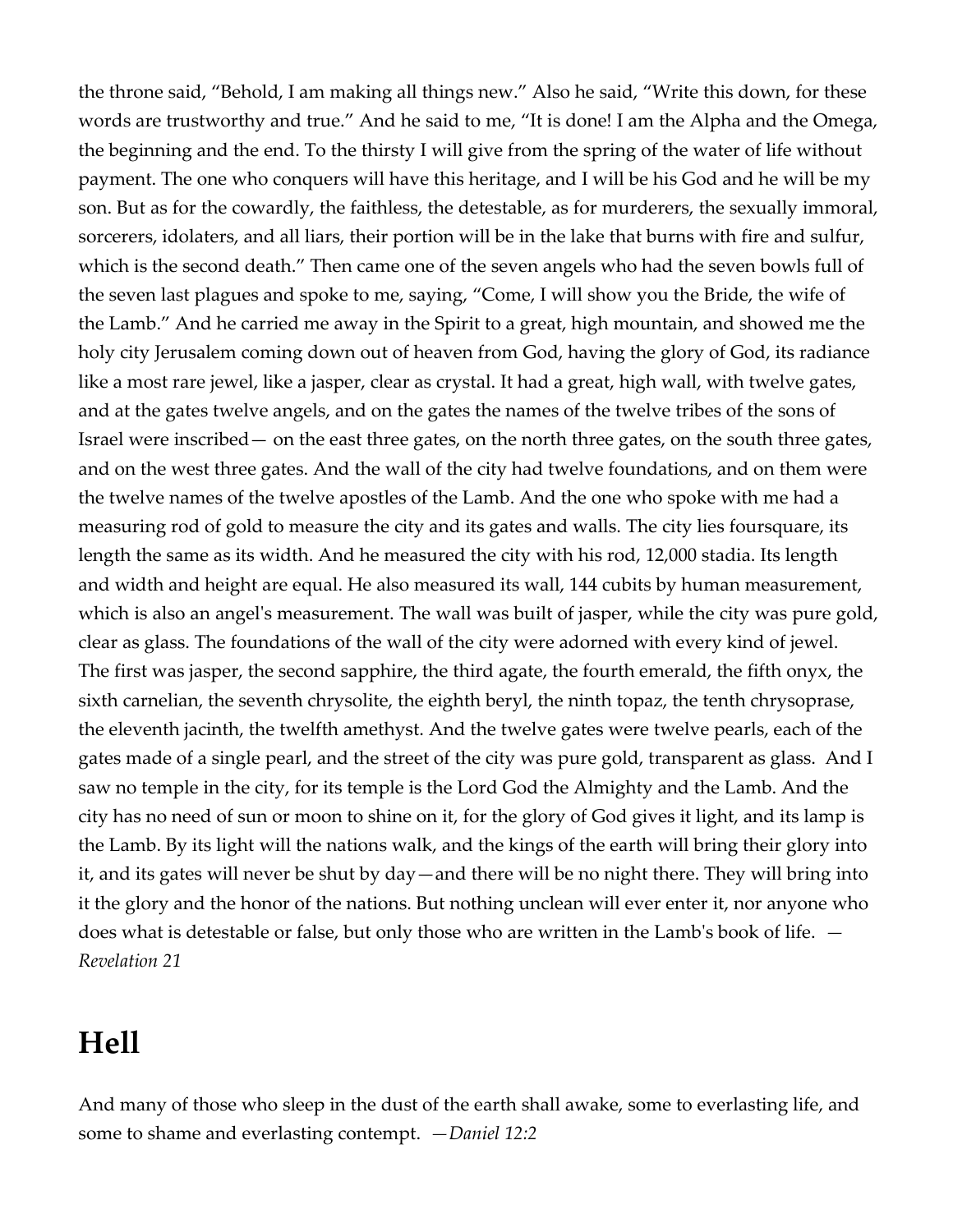But I say to you that everyone who is angry with his brother will be liable to judgment; whoever insults his brother will be liable to the council; and whoever says, 'You fool!' will be liable to the hell of fire. *—Matthew 5:22*

And do not fear those who kill the body but cannot kill the soul. Rather fear him who can destroy both soul and body in hell. *—Matthew 10:28*

And if your hand causes you to sin, cut it off. It is better for you to enter life crippled than with two hands to go to hell, to the unquenchable fire. And if your foot causes you to sin, cut it off. It is better for you to enter life lame than with two feet to be thrown into hell. *—Mark 9:44*

"There was a rich man who was clothed in purple and fine linen and who feasted sumptuously every day. And at his gate was laid a poor man named Lazarus, covered with sores, who desired to be fed with what fell from the rich man's table. Moreover, even the dogs came and licked his sores. The poor man died and was carried by the angels to Abraham's side. The rich man also died and was buried, and in Hades, being in torment, he lifted up his eyes and saw Abraham far off and Lazarus at his side. And he called out, 'Father Abraham, have mercy on me, and send Lazarus to dip the end of his finger in water and cool my tongue, for I am in anguish in this flame.' But Abraham said, 'Child, remember that you in your lifetime received your good things, and Lazarus in like manner bad things; but now he is comforted here, and you are in anguish. And besides all this, between us and you a great chasm has been fixed, in order that those who would pass from here to you may not be able, and none may cross from there to us.' *—Luke 16:19-26*

They will suffer the punishment of eternal destruction, away from the presence of the Lord and from the glory of his might, *—II Thessalonians 1:9*

And they marched up over the broad plain of the earth and surrounded the camp of the saints and the beloved city, but fire came down from heaven and consumed them, and the devil who had deceived them was thrown into the lake of fire and sulfur where the beast and the false prophet were, and they will be tormented day and night forever and ever. Then I saw a great white throne and him who was seated on it. From his presence earth and sky fled away, and no place was found for them. And I saw the dead, great and small, standing before the throne, and books were opened. Then another book was opened, which is the book of life. And the dead were judged by what was written in the books, according to what they had done. And the sea gave up the dead who were in it, Death and Hades gave up the dead who were in them, and they were judged, each one of them, according to what they had done. Then Death and Hades were thrown into the lake of fire. This is the second death, the lake of fire. And if anyone's name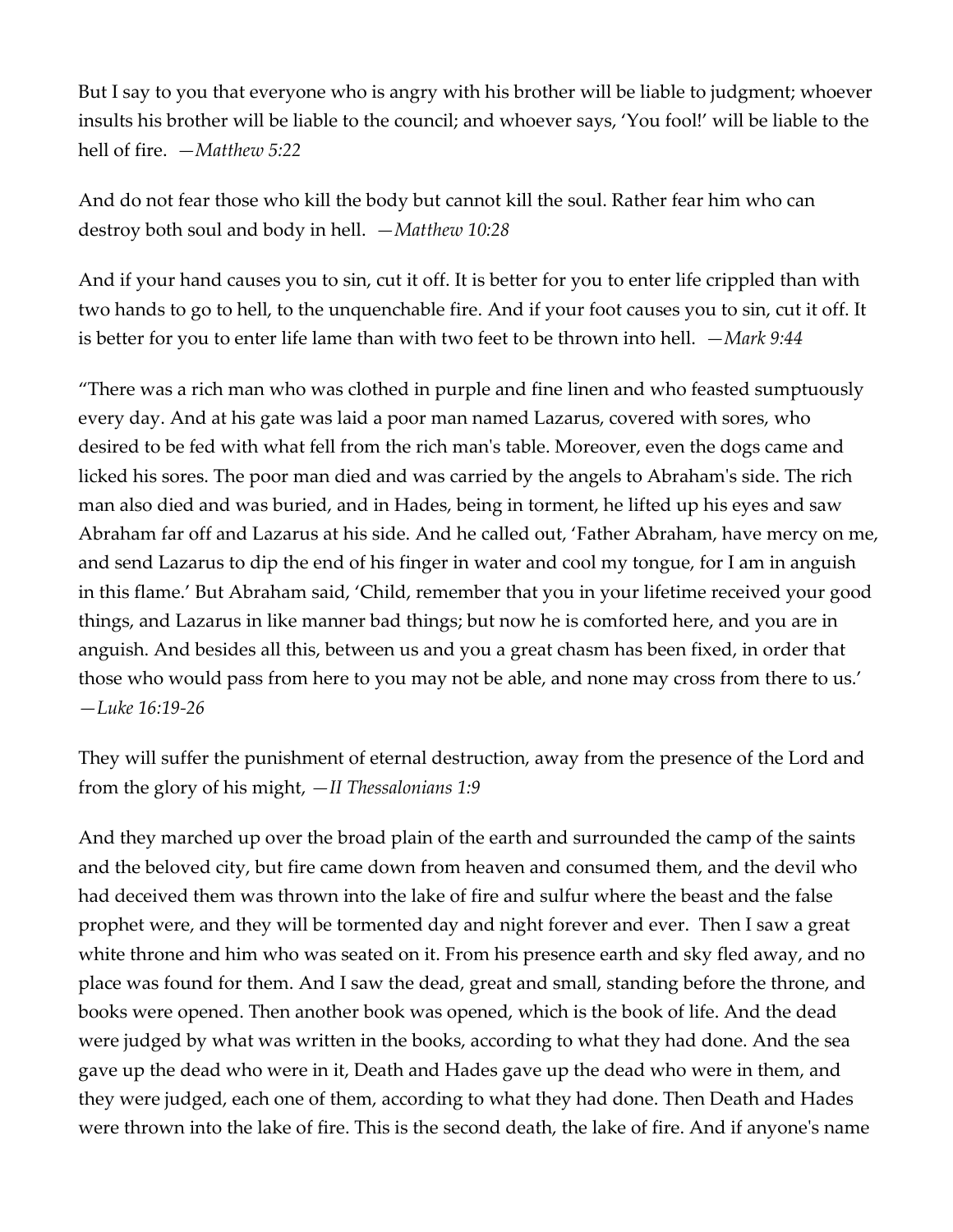was not found written in the book of life, he was thrown into the lake of fire. *—Revelation 20:9- 15*

# **Hope**

Why are you cast down, O my soul, and why are you in turmoil within me? Hope in God; for I shall again praise him, my salvation and my God. *—Psalm 42:11*

For you, O Lord, are my hope, my trust, O LORD, from my youth. *—Psalm 71:5*

But if we hope for what we do not see, we wait for it with patience. *—Romans 8:25*

Rejoice in hope, be patient in tribulation, be constant in prayer. *—Romans 12:12*

May the God of hope fill you with all joy and peace in believing, so that by the power of the Holy Spirit you may abound in hope. *—Romans 15:13*

We always thank God, the Father of our Lord Jesus Christ, when we pray for you, since we heard of your faith in Christ Jesus and of the love that you have for all the saints, because of the hope laid up for you in heaven. Of this you have heard before in the word of the truth, the gospel, … To them God chose to make known how great among the Gentiles are the riches of the glory of this mystery, which is Christ in you, the hope of glory. *—Colossians 1:3-5, 27*

Now may our Lord Jesus Christ himself, and God our Father, who loved us and gave us eternal comfort and good hope through grace, comfort your hearts and establish them in every good work and word. *—II Thessalonians 2:16-17*

For the grace of God has appeared, bringing salvation for all people, training us to renounce ungodliness and worldly passions, and to live self-controlled, upright, and godly lives in the present age, waiting for our blessed hope, the appearing of the glory of our great God and Savior Jesus Christ, *—Titus 2:11-13*

Now faith is the assurance of things hoped for, the conviction of things not seen. *—Hebrews 11:1*

# **Joy**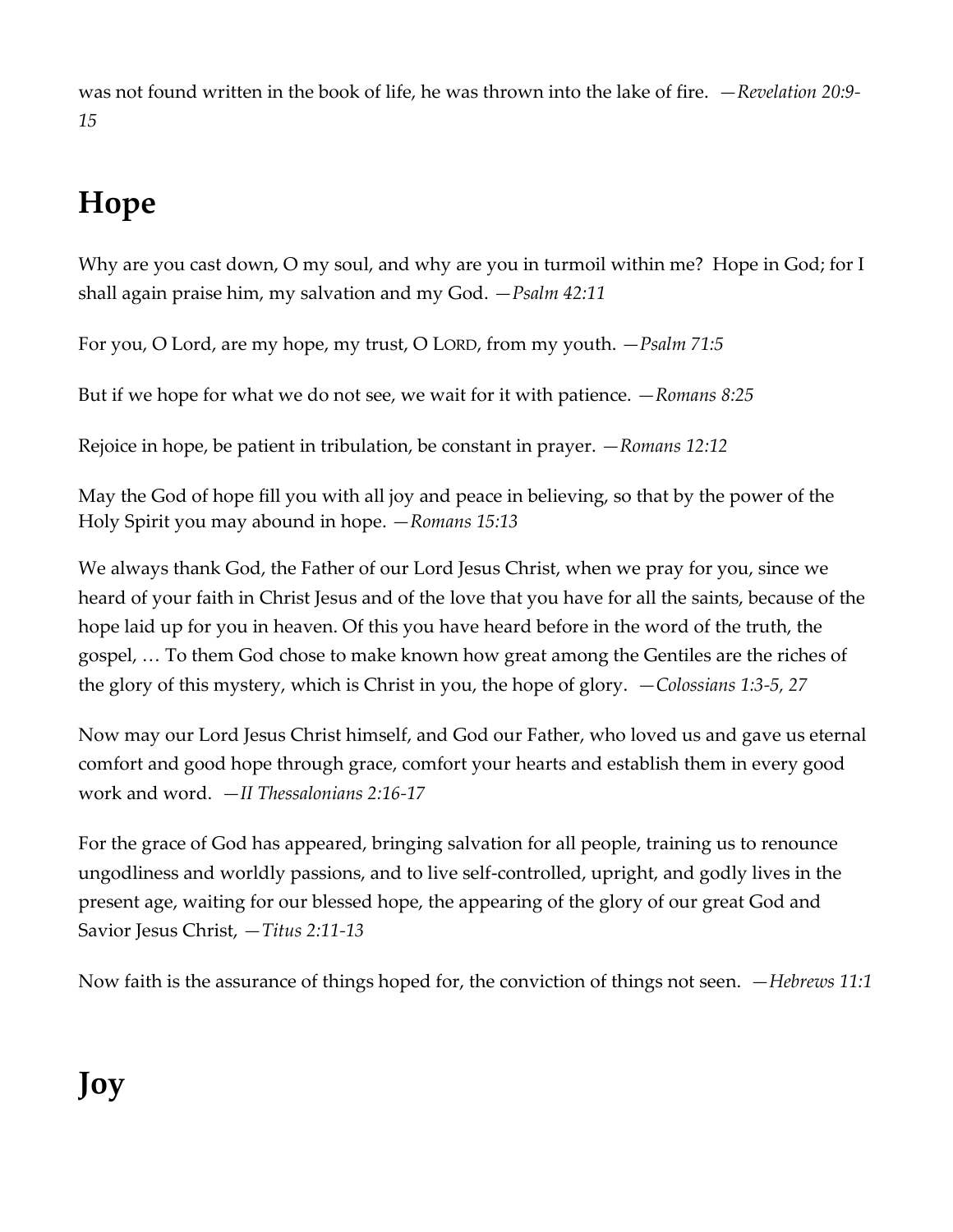A joyful heart is good medicine, but a crushed spirit dries up the bones. *—Proverbs 17:22* 

Just so, I tell you, there will be more joy in heaven over one sinner who repents than over ninety-nine righteous persons who need no repentance. *—Luke 15:7*

These things I have spoken to you, that my joy may be in you, and that your joy may be full. *— John 15:11*

More than that, we also rejoice in God through our Lord Jesus Christ, through whom we have now received reconciliation. *—Romans 5:11*

But the fruit of the Spirit is love, joy, peace, patience, kindness, goodness, faithfulness, gentleness, self-control; against such things there is no law. *—Galatians 5:22-23*

So if there is any encouragement in Christ, any comfort from love, any participation in the Spirit, any affection and sympathy, complete my joy by being of the same mind, having the same love, being in full accord and of one mind. *—Philippians 2:1-2*

Rejoice in the Lord always; again I will say, Rejoice. *—Philippians 4:4*

May you be strengthened with all power, according to his glorious might, for all endurance and patience with joy, giving thanks to the Father, who has qualified you to share in the inheritance of the saints in light. He has delivered us from the domain of darkness and transferred us to the kingdom of his beloved Son, in whom we have redemption, the forgiveness of sins. *—Colossians 1:11-14*

Though you have not seen him, you love him. Though you do not now see him, you believe in him and rejoice with joy that is inexpressible and filled with glory, *—I Peter 1:8*

## **Love for God**

"And now, Israel, what does the LORD your God require of you, but to fear the LORD your God, to walk in all his ways, to love him, to serve the LORD your God with all your heart and with all your soul, *—Deuteronomy 10:12*

And he said to him, "You shall love the Lord your God with all your heart and with all your soul and with all your mind. This is the great and first commandment. And a second is like it: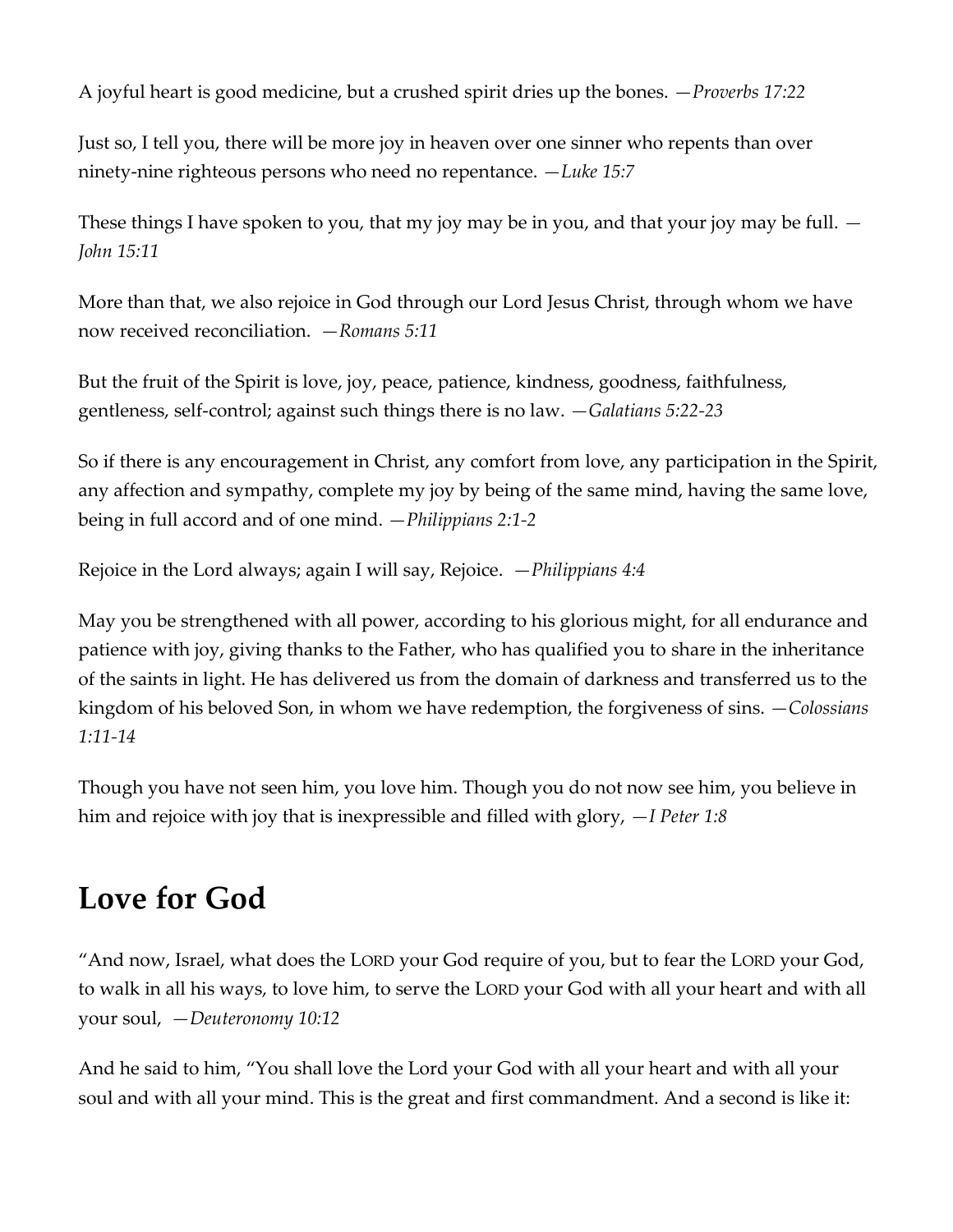You shall love your neighbor as yourself. On these two commandments depend all the Law and the Prophets." *—Matthew 22:37-40*

Whoever has my commandments and keeps them, he it is who loves me. And he who loves me will be loved by my Father, and I will love him and manifest myself to him." Judas (not Iscariot) said to him, "Lord, how is it that you will manifest yourself to us, and not to the world?" Jesus answered him, "If anyone loves me, he will keep my word, and my Father will love him, and we will come to him and make our home with him. Whoever does not love me does not keep my words. And the word that you hear is not mine but the Father's who sent me. *—John 14:21- 24*

If I speak in the tongues of men and of angels, but have not love, I am a noisy gong or a clanging cymbal. And if I have prophetic powers, and understand all mysteries and all knowledge, and if I have all faith, so as to remove mountains, but have not love, I am nothing. If I give away all I have, and if I deliver up my body to be burned, but have not love, I gain nothing. Love is patient and kind; love does not envy or boast; it is not arrogant or rude. It does not insist on its own way; it is not irritable or resentful; it does not rejoice at wrongdoing, but rejoices with the truth. Love bears all things, believes all things, hopes all things, endures all things. Love never ends. As for prophecies, they will pass away; as for tongues, they will cease; as for knowledge, it will pass away. For we know in part and we prophesy in part, but when the perfect comes, the partial will pass away. When I was a child, I spoke like a child, I thought like a child, I reasoned like a child. When I became a man, I gave up childish ways. For now we see in a mirror dimly, but then face to face. Now I know in part; then I shall know fully, even as I have been fully known. So now faith, hope, and love abide, these three; but the greatest of these is love. *—I Corinthians 13:1-13* 

## **Love for Others**

Hatred stirs up strife, but love covers all offenses. *—Proverbs 10:12*

Whoever covers an offense seeks love, but he who repeats a matter separates close friends. *— Proverbs 17:9*

If your enemy is hungry, give him bread to eat, and if he is thirsty, give him water to drink, for you will heap burning coals on his head, and the LORD will reward you. *—Proverbs 25:21-22*

"But I say to you who hear, Love your enemies, do good to those who hate you, bless those who curse you, pray for those who abuse you. To one who strikes you on the cheek, offer the other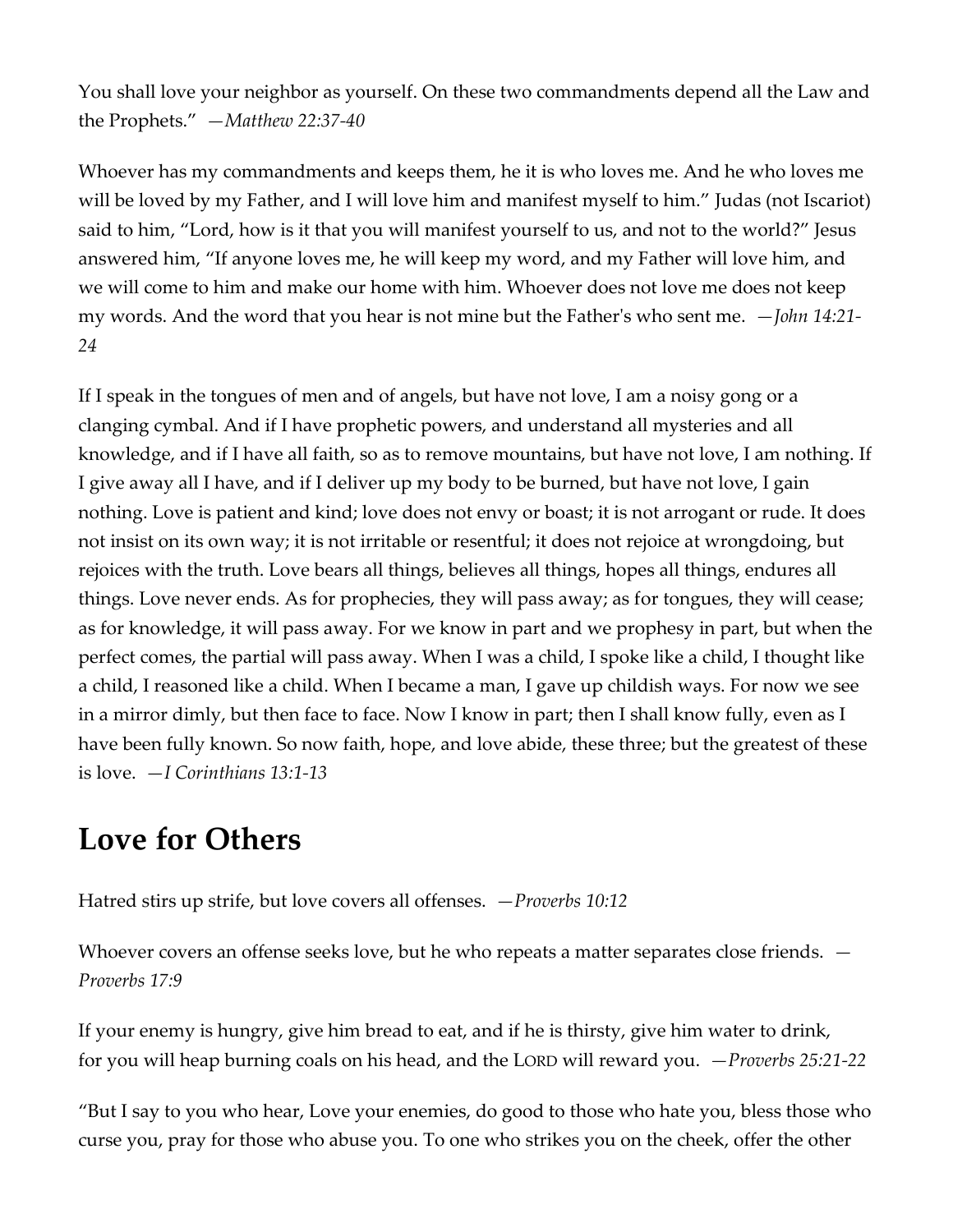also, and from one who takes away your cloak do not withhold your tunic either. Give to everyone who begs from you, and from one who takes away your goods do not demand them back. And as you wish that others would do to you, do so to them. "If you love those who love you, what benefit is that to you? For even sinners love those who love them. And if you do good to those who do good to you, what benefit is that to you? For even sinners do the same. And if you lend to those from whom you expect to receive, what credit is that to you? Even sinners lend to sinners, to get back the same amount. But love your enemies, and do good, and lend, expecting nothing in return, and your reward will be great, and you will be sons of the Most High, for he is kind to the ungrateful and the evil. *—Luke 6:27-35*

A new commandment I give to you, that you love one another: just as I have loved you, you also are to love one another. By this all people will know that you are my disciples, if you have love for one another." *—John 13:34-35*

Let love be genuine. Abhor what is evil; hold fast to what is good. Love one another with brotherly affection. Outdo one another in showing honor. *—Romans 12:9-10*

For in Christ Jesus neither circumcision nor uncircumcision counts for anything, but only faith working through love. *—Galatians 5:6*

And it is my prayer that your love may abound more and more, with knowledge and all discernment, so that you may approve what is excellent, and so be pure and blameless for the day of Christ, filled with the fruit of righteousness that comes through Jesus Christ, to the glory and praise of God. *—Philippians 1:9-11*

Above all, keep loving one another earnestly, since love covers a multitude of sins. *—I Peter 4:8*

We know that we have passed out of death into life, because we love the brothers. Whoever does not love abides in death. *—I John 3:14*

Beloved, let us love one another, for love is from God, and whoever loves has been born of God and knows God. Anyone who does not love does not know God, because God is love. In this the love of God was made manifest among us, that God sent his only Son into the world, so that we might live through him. In this is love, not that we have loved God but that he loved us and sent his Son to be the propitiation for our sins. Beloved, if God so loved us, we also ought to love one another. No one has ever seen God; if we love one another, God abides in us and his love is perfected in us. By this we know that we abide in him and he in us, because he has given us of his Spirit. And we have seen and testify that the Father has sent his Son to be the Savior of the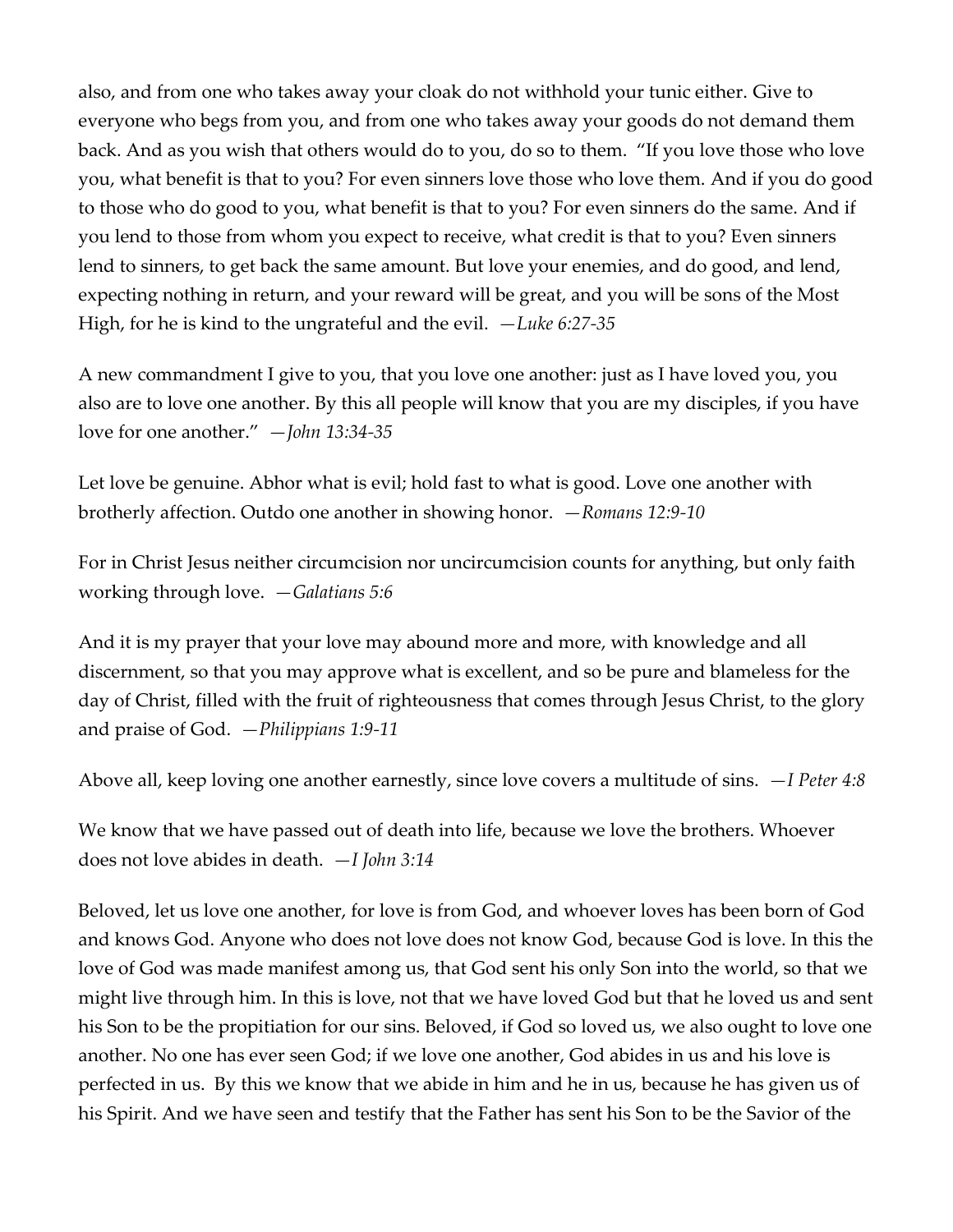world. Whoever confesses that Jesus is the Son of God, God abides in him, and he in God. So we have come to know and to believe the love that God has for us. God is love, and whoever abides in love abides in God, and God abides in him. By this is love perfected with us, so that we may have confidence for the day of judgment, because as he is so also are we in this world. There is no fear in love, but perfect love casts out fear. For fear has to do with punishment, and whoever fears has not been perfected in love. We love because he first loved us. If anyone says, "I love God," and hates his brother, he is a liar; for he who does not love his brother whom he has seen cannot love God whom he has not seen. And this commandment we have from him: whoever loves God must also love his brother. *—I John 4:7-21*

# **Love from God**

"For God so loved the world, that he gave his only Son, that whoever believes in him should not perish but have eternal life. *—John 3:16*

"This is my commandment, that you love one another as I have loved you. Greater love has no one than this, that someone lay down his life for his friends. You are my friends if you do what I command you. No longer do I call you servants, for the servant does not know what his master is doing; but I have called you friends, for all that I have heard from my Father I have made known to you. *—John 15:12-15*

but God shows his love for us in that while we were still sinners, Christ died for us. *—Romans 5:8*

For I am sure that neither death nor life, nor angels nor rulers, nor things present nor things to come, nor powers, nor height nor depth, nor anything else in all creation, will be able to separate us from the love of God in Christ Jesus our Lord. *—Romans 8:38-39*

See what kind of love the Father has given to us, that we should be called children of God; and so we are. The reason why the world does not know us is that it did not know him. *—I John 3:1*

In this the love of God was made manifest among us, that God sent his only Son into the world, so that we might live through him. In this is love, not that we have loved God but that he loved us and sent his Son to be the propitiation for our sins. Beloved, if God so loved us, we also ought to love one another. No one has ever seen God; if we love one another, God abides in us and his love is perfected in us. By this we know that we abide in him and he in us, because he has given us of his Spirit. And we have seen and testify that the Father has sent his Son to be the Savior of the world. Whoever confesses that Jesus is the Son of God, God abides in him, and he in God. So we have come to know and to believe the love that God has for us. God is love, and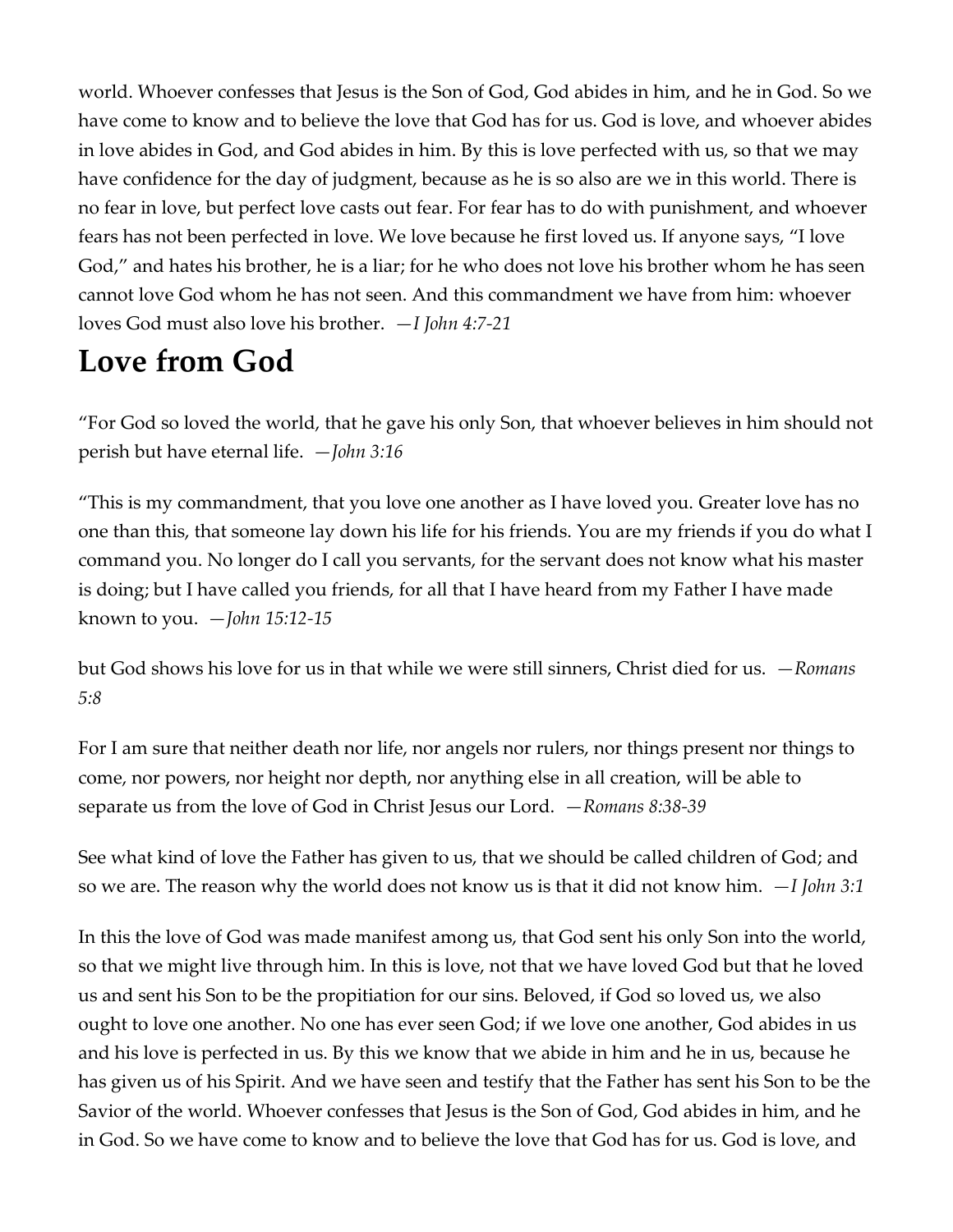whoever abides in love abides in God, and God abides in him. By this is love perfected with us, so that we may have confidence for the day of judgment, because as he is so also are we in this world. There is no fear in love, but perfect love casts out fear. For fear has to do with punishment, and whoever fears has not been perfected in love. *—I John 4:9-18* 

# **Marriage**

Now concerning the matters about which you wrote: "It is good for a man not to have sexual relations with a woman." But because of the temptation to sexual immorality, each man should have his own wife and each woman her own husband. The husband should give to his wife her conjugal rights, and likewise the wife to her husband. For the wife does not have authority over her own body, but the husband does. Likewise the husband does not have authority over his own body, but the wife does. Do not deprive one another, except perhaps by agreement for a limited time, that you may devote yourselves to prayer; but then come together again, so that Satan may not tempt you because of your lack of self-control. *—I Corinthians 7:1-5*

Do not be unequally yoked with unbelievers. For what partnership has righteousness with lawlessness? Or what fellowship has light with darkness? *—II Corinthians 6:14*

So I would have younger widows marry, bear children, manage their households, and give the adversary no occasion for slander. *—1 Timothy 5:14*

Then the LORD God said, "It is not good that the man should be alone; I will make him a helper fit for him."

So the LORD God caused a deep sleep to fall upon the man, and while he slept took one of his ribs and closed up its place with flesh. And the rib that the LORD God had taken from the man he made into a woman and brought her to the man. Then the man said, "This at last is bone of my bones and flesh of my flesh; she shall be called Woman,because she was taken out of Man." Therefore a man shall leave his father and his mother and hold fast to his wife, and they shall become one flesh. *—Genesis 2:18, 21-24*

For you were straying like sheep, but have now returned to the Shepherd and Overseer of your souls. Likewise, wives, be subject to your own husbands, so that even if some do not obey the word, they may be won without a word by the conduct of their wives, when they see your respectful and pure conduct. Likewise, husbands, live with your wives in an understanding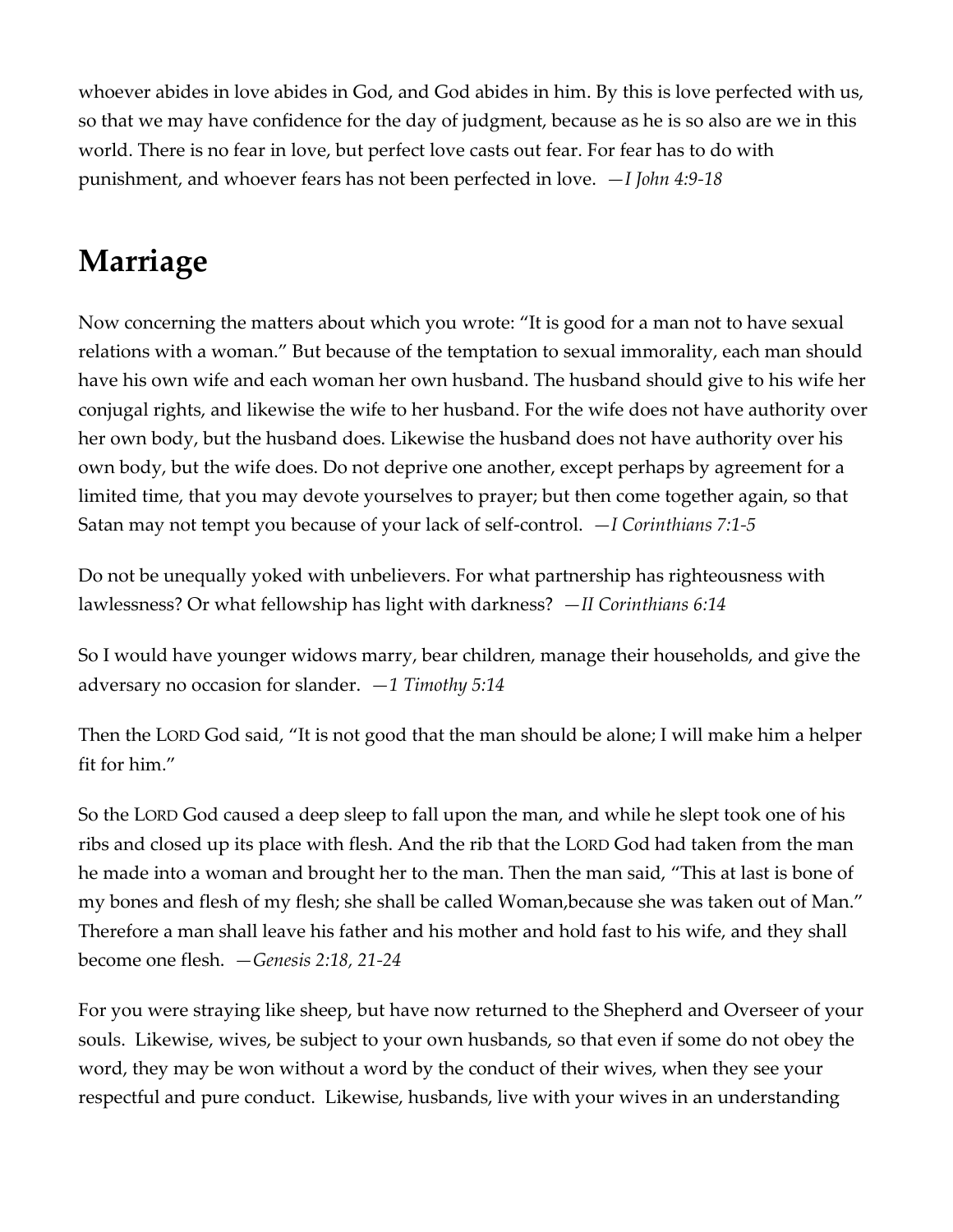way, showing honor to the woman as the weaker vessel, since they are heirs with you of the grace of life, so that your prayers may not be hindered. *—I Peter 2:25-3:2, 3:7*

Then God said, "Let us make man in our image, after our likeness. And let them have dominion over the fish of the sea and over the birds of the heavens and over the livestock and over all the earth and over every creeping thing that creeps on the earth." So God created man in his own image, in the image of God he created him; male and female he created them. And God blessed them. And God said to them, "Be fruitful and multiply and fill the earth and subdue it and have dominion over the fish of the sea and over the birds of the heavens and over every living thing that moves on the earth." *—Genesis 1:26-28*

An excellent wife is the crown of her husband, but she who brings shame is like rottenness in his bones. *—Proverbs 12:4*

He who finds a wife finds a good thing and obtains favor from the LORD. *—Proverbs 18:22*

Enjoy life with the wife whom you love, all the days of your vain life that he has given you under the sun, because that is your portion in life and in your toil at which you toil under the sun. *—Ecclesiastes 9:9* 

The disciples said to him, "If such is the case of a man with his wife, it is better not to marry." But he said to them, "Not everyone can receive this saying, but only those to whom it is given. For there are eunuchs who have been so from birth, and there are eunuchs who have been made eunuchs by men, and there are eunuchs who have made themselves eunuchs for the sake of the kingdom of heaven. Let the one who is able to receive this receive it." *—Matthew 19:10-12*

Again I say to you, if two of you agree on earth about anything they ask, it will be done for them by my Father in heaven. For where two or three are gathered in my name, there am I among them." *—Matthew 18:19-20*

Wives, submit to your own husbands, as to the Lord. For the husband is the head of the wife even as Christ is the head of the church, his body, and is himself its Savior. Now as the church submits to Christ, so also wives should submit in everything to their husbands.

Husbands, love your wives, as Christ loved the church and gave himself up for her, that he might sanctify her, having cleansed her by the washing of water with the word, so that he might present the church to himself in splendor, without spot or wrinkle or any such thing, that she might be holy and without blemish. In the same way husbands should love their wives as their own bodies. He who loves his wife loves himself. For no one ever hated his own flesh, but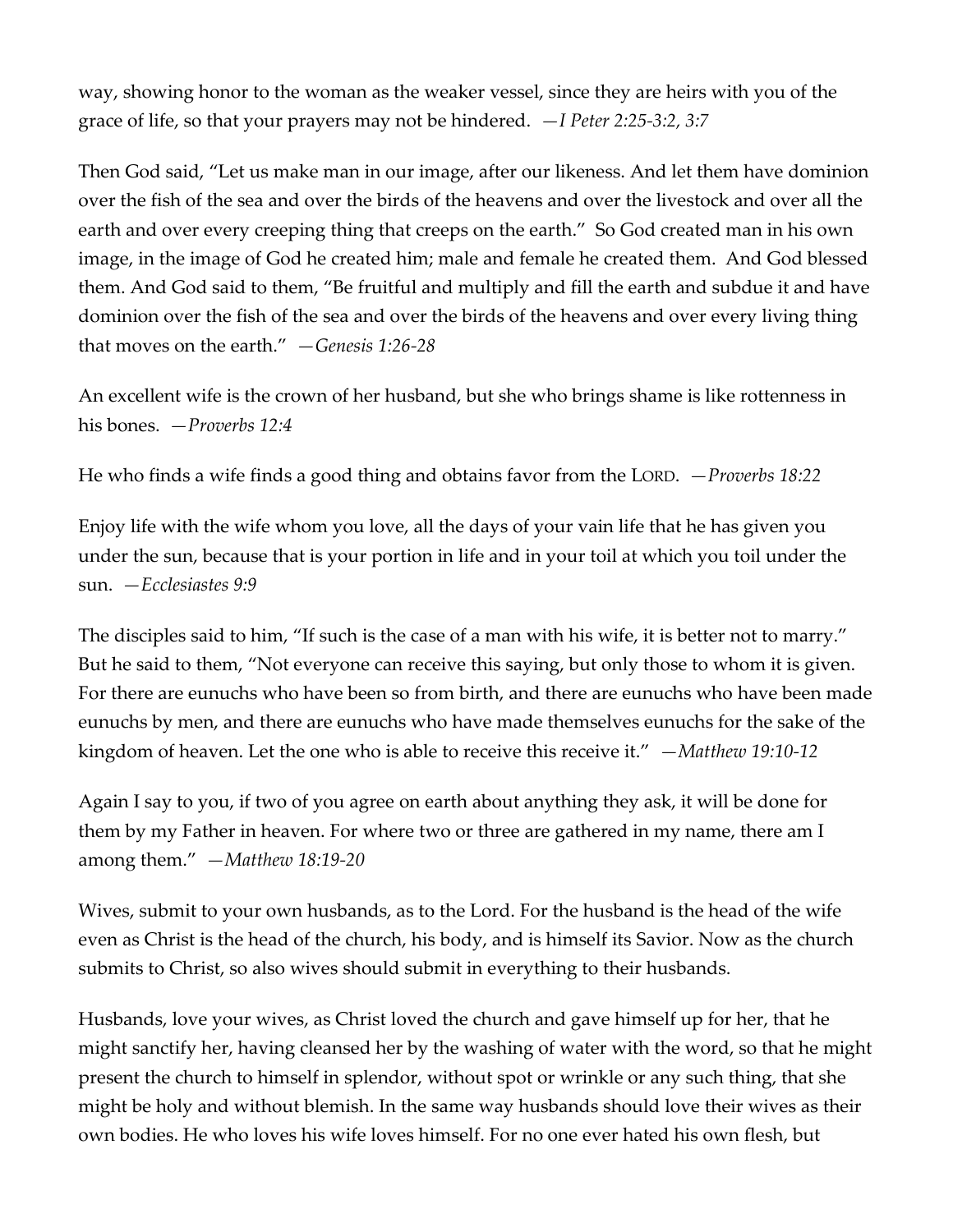nourishes and cherishes it, just as Christ does the church, because we are members of his body. "Therefore a man shall leave his father and mother and hold fast to his wife, and the two shall become one flesh." This mystery is profound, and I am saying that it refers to Christ and the church. However, let each one of you love his wife as himself, and let the wife see that she respects her husband. *—Ephesians 5:22-33*

Wives, submit to your husbands, as is fitting in the Lord. Husbands, love your wives, and do not be harsh with them. *—Colossians 3:18-19*

Older women likewise are to be reverent in behavior, not slanderers or slaves to much wine. They are to teach what is good, and so train the young women to love their husbands and children, to be self-controlled, pure, working at home, kind, and submissive to their own husbands, that the word of God may not be reviled. *—Titus 2:3-5*

Let marriage be held in honor among all, and let the marriage bed be undefiled, for God will judge the sexually immoral and adulterous. *—Hebrews 13:4*

#### **Money**

Put no trust in extortion; set no vain hopes on robbery; if riches increase, set not your heart on them. *—Psalm 62:10*

Blessed is the one who finds wisdom, and the one who gets understanding, for the gain from her is better than gain from silver and her profit better than gold. She is more precious than jewels, and nothing you desire can compare with her. Long life is in her right hand; in her left hand are riches and honor. Her ways are ways of pleasantness, and all her paths are peace. *— Proverbs 3:13-17*

"I, wisdom, dwell with prudence, and I find knowledge and discretion. Riches and honor are with me, enduring wealth and righteousness. My fruit is better than gold, even fine gold, and my yield than choice silver. I walk in the way of righteousness, in the paths of justice, granting an inheritance to those who love me, and filling their treasuries. *—Proverbs 8:12, 18-21*

Treasures gained by wickedness do not profit, but righteousness delivers from death. The LORD does not let the righteous go hungry, but he thwarts the craving of the wicked. A slack hand causes poverty, but the hand of the diligent makes rich. He who gathers in summer is a prudent son, but he who sleeps in harvest is a son who brings shame. *—Proverbs 10:2-5*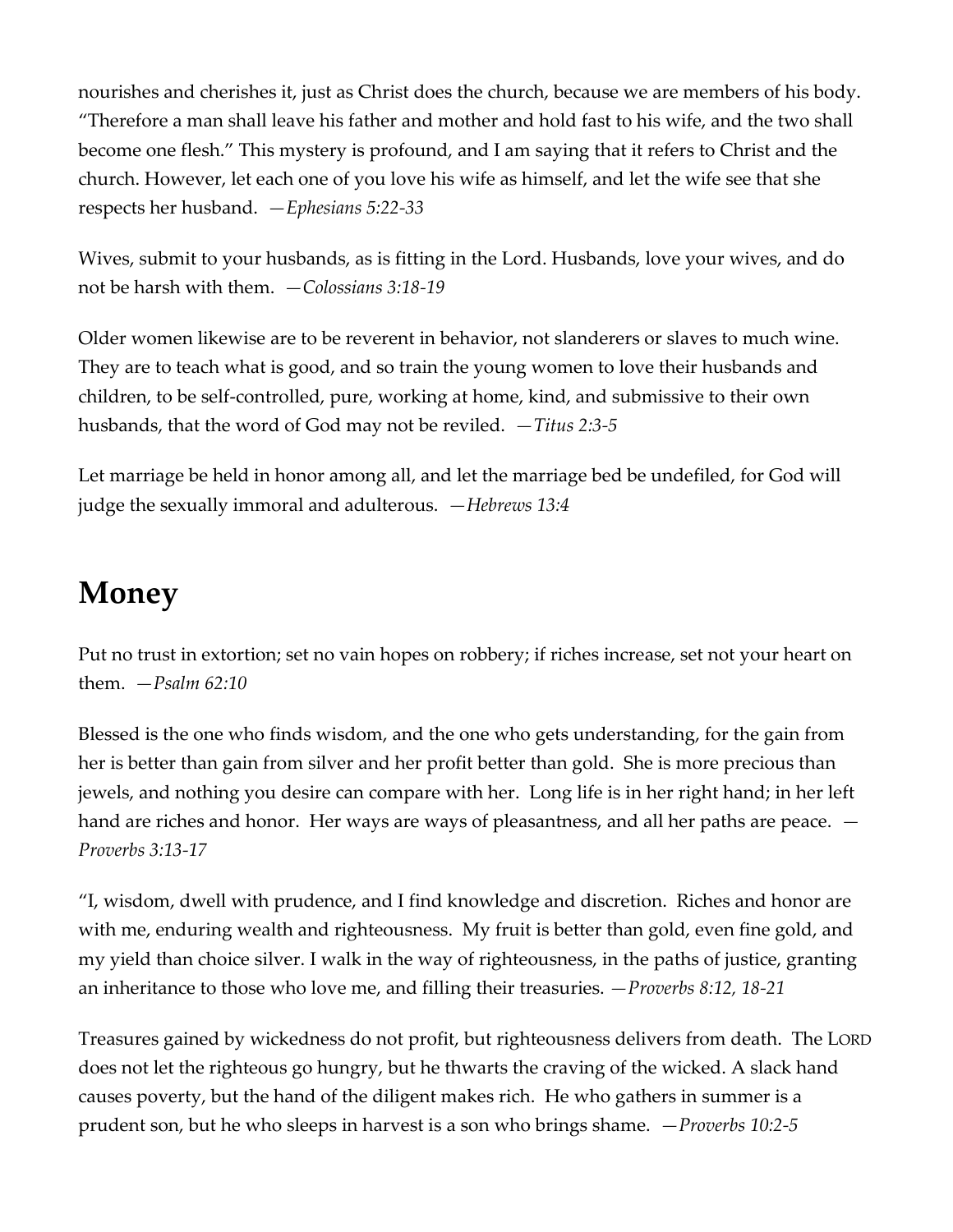The blessing of the LORD makes rich, and he adds no sorrow with it. *—Proverbs 10:22*

Riches do not profit in the day of wrath, but righteousness delivers from death. When the wicked dies, his hope will perish, and the expectation of wealth perishes too. *—Proverbs 11:4, 7*

Whoever trusts in his riches will fall, but the righteous will flourish like a green leaf. *—Proverbs 11:28*

Wealth gained hastily will dwindle, but whoever gathers little by little will increase it. *— Proverbs 13:11*

A good man leaves an inheritance to his children's children, but the sinner's wealth is laid up for the righteous. *—Proverbs 13:22*

The poor is disliked even by his neighbor, but the rich has many friends. Whoever despises his neighbor is a sinner, but blessed is he who is generous to the poor. *—Proverbs 14:20-21*

In the house of the righteous there is much treasure, but trouble befalls the income of the wicked. *—Proverbs 15:6*

Better is a little with the fear of the LORD than great treasure and trouble with it. Better is a dinner of herbs where love is than a fattened ox and hatred with it. *—Proverbs 15:16-17*

Do not toil to acquire wealth; be discerning enough to desist. When your eyes light on it, it is gone, for suddenly it sprouts wings, flying like an eagle toward heaven. *—Proverbs 23:4-5*

Know well the condition of your flocks, and give attention to your herds, for riches do not last forever; and does a crown endure to all generations? When the grass is gone and the new growth appears and the vegetation of the mountains is gathered, the lambs will provide your clothing, and the goats the price of a field. There will be enough goats' milk for your food, for the food of your household and maintenance for your girls. *—Proverbs 27:23-27*

Whoever works his land will have plenty of bread, but he who follows worthless pursuits will have plenty of poverty. *—Proverbs 28:19*

He who loves money will not be satisfied with money, nor he who loves wealth with his income; this also is vanity. Everyone also to whom God has given wealth and possessions and power to enjoy them, and to accept his lot and rejoice in his toil—this is the gift of God. *— Ecclesiastes 5:10, 19*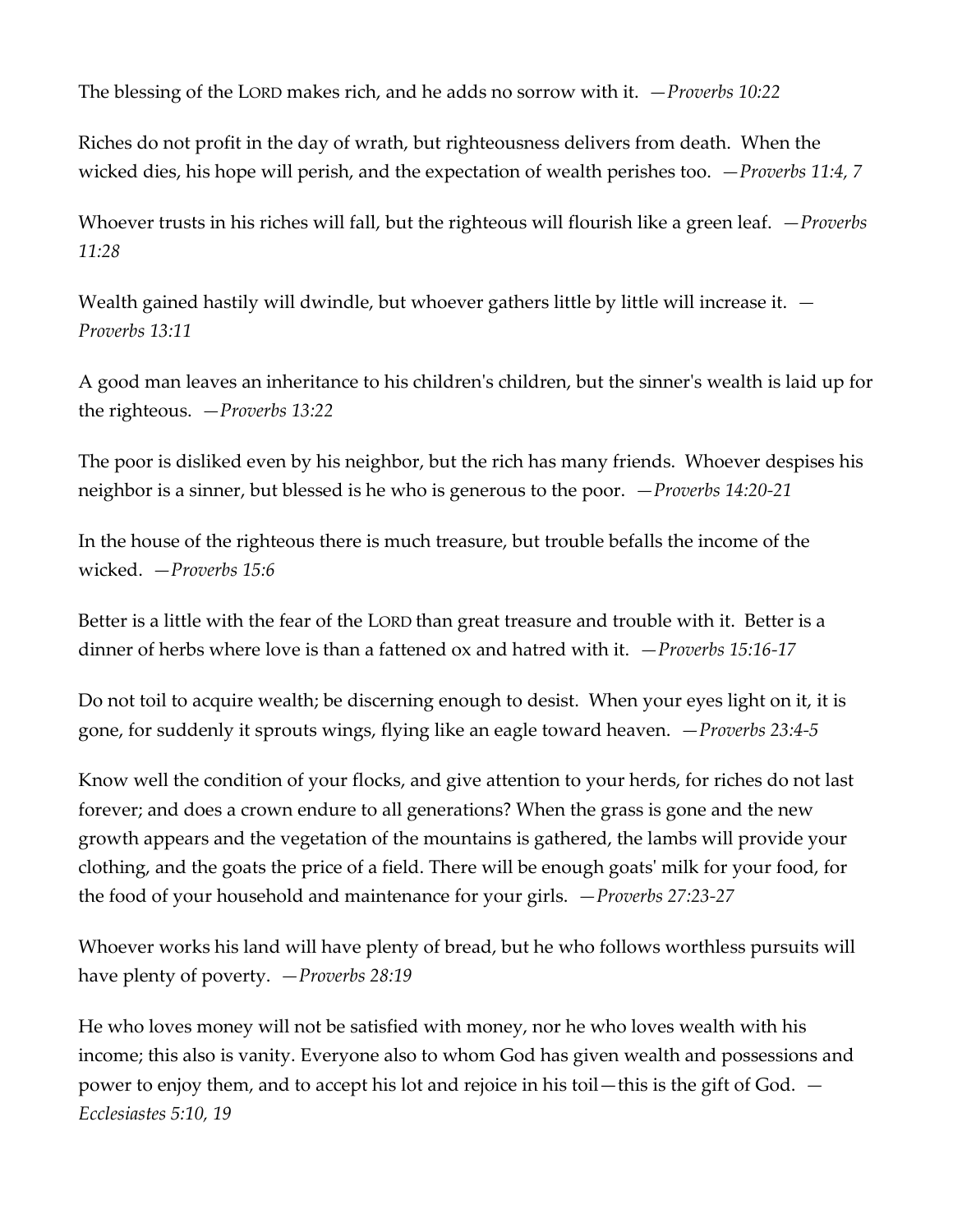Bread is made for laughter, and wine gladdens life, and money answers everything. *— Ecclesiastes 10:19*

Like the partridge that gathers a brood that she did not hatch, so is he who gets riches but not by justice; in the midst of his days they will leave him, and at his end he will be a fool. *— Jeremiah 17:11*

"No one can serve two masters, for either he will hate the one and love the other, or he will be devoted to the one and despise the other. You cannot serve God and money. *—Matthew 6:24*

"For it will be like a man going on a journey, who called his servants and entrusted to them his property. To one he gave five talents, to another two, to another one, to each according to his ability. Then he went away. He who had received the five talents went at once and traded with them, and he made five talents more. So also he who had the two talents made two talents more. But he who had received the one talent went and dug in the ground and hid his master's money. Now after a long time the master of those servants came and settled accounts with them. And he who had received the five talents came forward, bringing five talents more, saying, 'Master, you delivered to me five talents; here I have made five talents more.' His master said to him, 'Well done, good and faithful servant. You have been faithful over a little; I will set you over much. Enter into the joy of your master.' And he also who had the two talents came forward, saying, 'Master, you delivered to me two talents; here I have made two talents more.' His master said to him, 'Well done, good and faithful servant. You have been faithful over a little; I will set you over much. Enter into the joy of your master.' He also who had received the one talent came forward, saying, 'Master, I knew you to be a hard man, reaping where you did not sow, and gathering where you scattered no seed, so I was afraid, and I went and hid your talent in the ground. Here you have what is yours.' But his master answered him, 'You wicked and slothful servant! You knew that I reap where I have not sown and gather where I scattered no seed? Then you ought to have invested my money with the bankers, and at my coming I should have received what was my own with interest. So take the talent from him and give it to him who has the ten talents. For to everyone who has will more be given, and he will have an abundance. But from the one who has not, even what he has will be taken away. And cast the worthless servant into the outer darkness. In that place there will be weeping and gnashing of teeth.' *—Matthew 25:14-30*

give, and it will be given to you. Good measure, pressed down, shaken together, running over, will be put into your lap. For with the measure you use it will be measured back to you." *— Luke 6:38*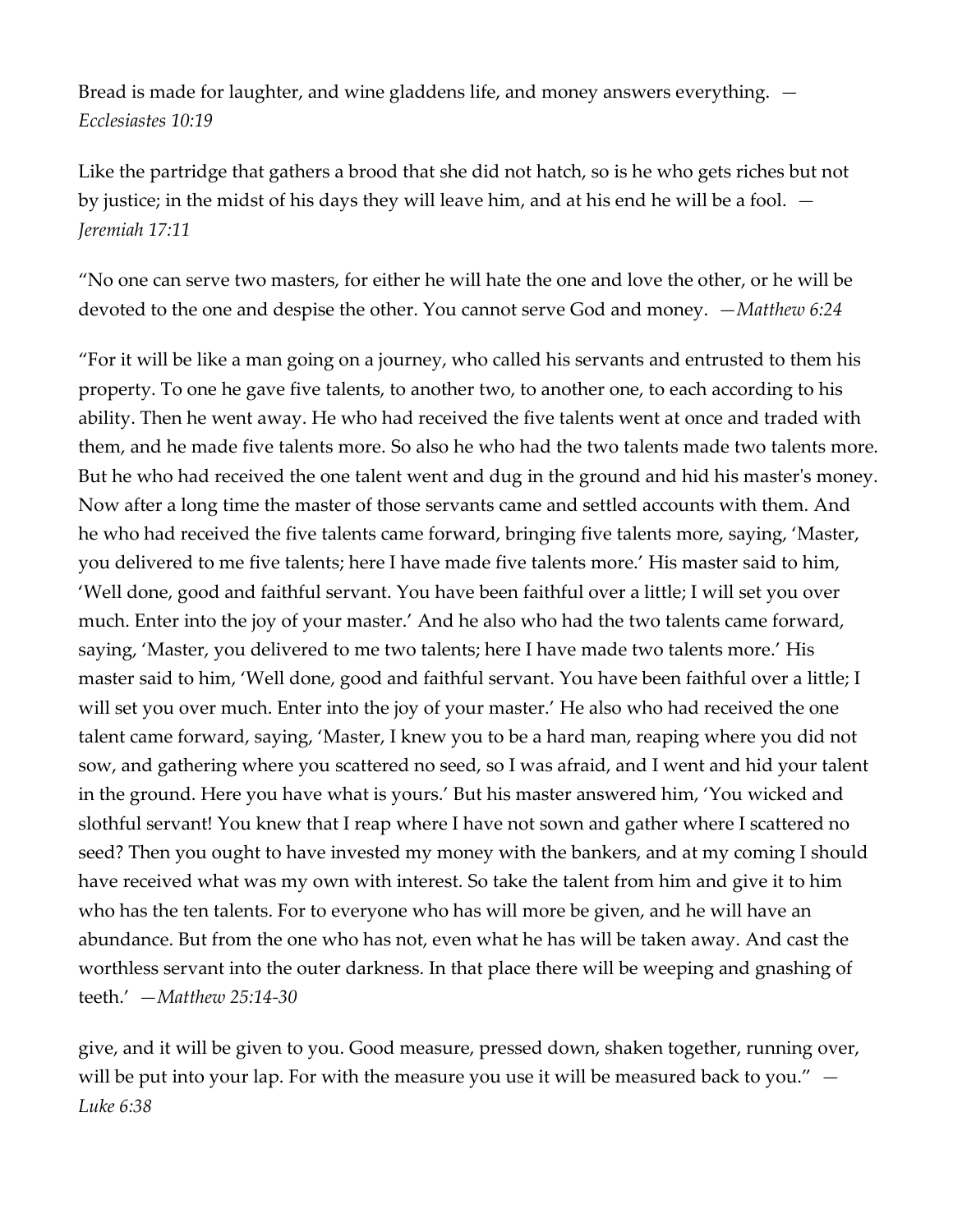And he said to them, "Take care, and be on your guard against all covetousness, for one's life does not consist in the abundance of his possessions." *—Luke 12:15*

and to aspire to live quietly, and to mind your own affairs, and to work with your hands, as we instructed you, so that you may walk properly before outsiders and be dependent on no one. *— 1 Thessalonians 4:11-12*

Now there is great gain in godliness with contentment, for we brought nothing into the world, and we cannot take anything out of the world. But if we have food and clothing, with these we will be content. But those who desire to be rich fall into temptation, into a snare, into many senseless and harmful desires that plunge people into ruin and destruction. For the love of money is a root of all kinds of evils. It is through this craving that some have wandered away from the faith and pierced themselves with many pangs. *—1 Timothy 6:6-10*

As for the rich in this present age, charge them not to be haughty, nor to set their hopes on the uncertainty of riches, but on God, who richly provides us with everything to enjoy. They are to do good, to be rich in good works, to be generous and ready to share, thus storing up treasure for themselves as a good foundation for the future, so that they may take hold of that which is truly life. *—1 Timothy 6:17-19*

Keep your life free from love of money, and be content with what you have, for he has said, "I will never leave you nor forsake you." *—Hebrews 13:5*

If a brother or sister is poorly clothed and lacking in daily food, and one of you says to them, "Go in peace, be warmed and filled," without giving them the things needed for the body, what good is that? *—James 2:15-16*

## **Occult, Cults and Witchcraft**

There shall not be found among you anyone who burns his son or his daughter as an offering, anyone who practices divination or tells fortunes or interprets omens, or a sorcerer or a charmer or a medium or a necromancer or one who inquires of the dead, for whoever does these things is an abomination to the LORD. And because of these abominations the LORD your God is driving them out before you. You shall be blameless before the LORD your God, *—Deuteronomy 18:10-13*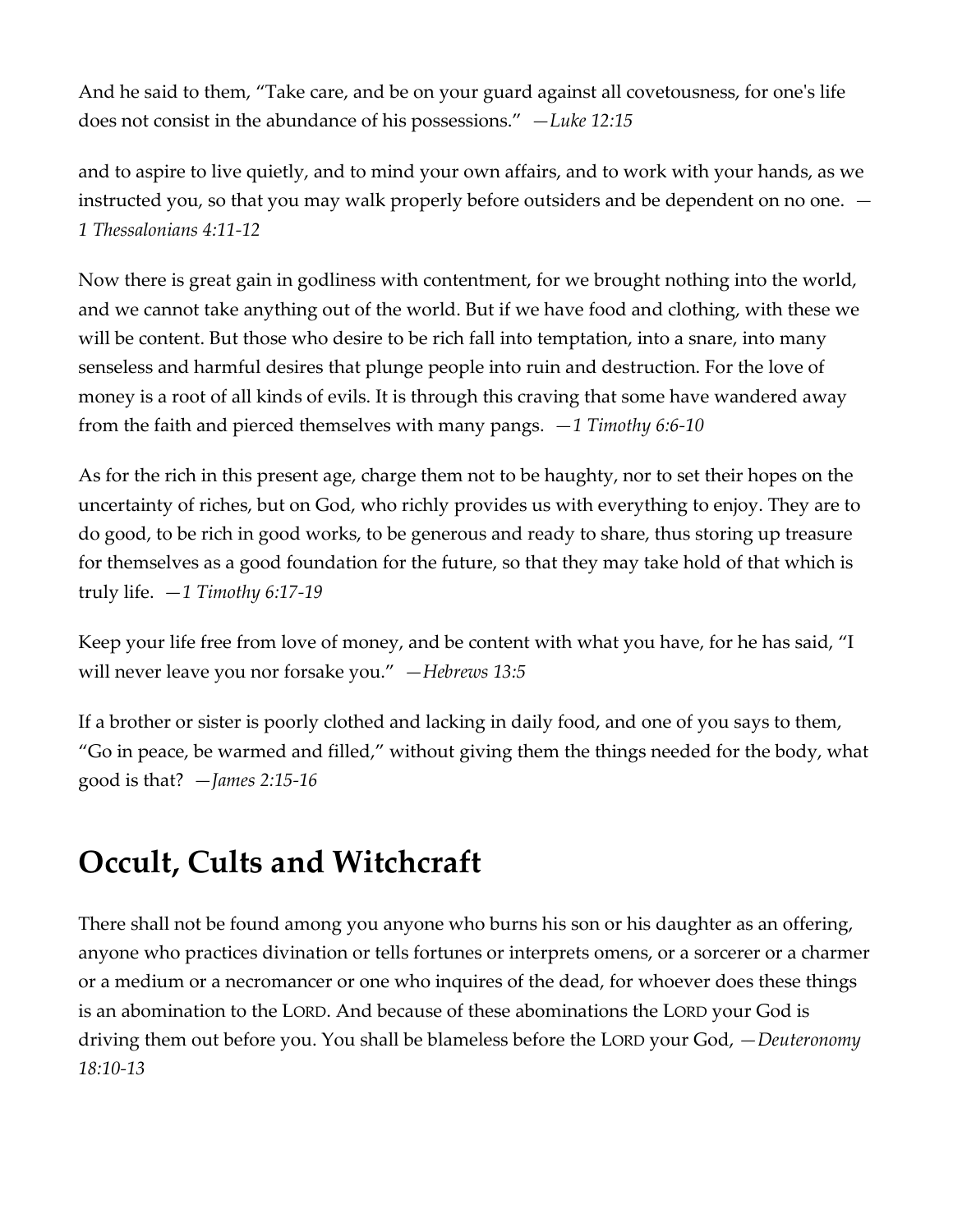But there was a man named Simon, who had previously practiced magic in the city and amazed the people of Samaria, saying that he himself was somebody great. They all paid attention to him, from the least to the greatest, saying, "This man is the power of God that is called Great." And they paid attention to him because for a long time he had amazed them with his magic. But when they believed Philip as he preached good news about the kingdom of God and the name of Jesus Christ, they were baptized, both men and women. Even Simon himself believed, and after being baptized he continued with Philip. And seeing signs and great miracles performed, he was amazed. *—Acts 8:9-13*

When they had gone through the whole island as far as Paphos, they came upon a certain magician, a Jewish false prophet named Bar-Jesus. He was with the proconsul, Sergius Paulus, a man of intelligence, who summoned Barnabas and Saul and sought to hear the word of God. But Elymas the magician (for that is the meaning of his name) opposed them, seeking to turn the proconsul away from the faith. But Saul, who was also called Paul, filled with the Holy Spirit, looked intently at him and said, "You son of the devil, you enemy of all righteousness, full of all deceit and villainy, will you not stop making crooked the straight paths of the Lord? And now, behold, the hand of the Lord is upon you, and you will be blind and unable to see the sun for a time." Immediately mist and darkness fell upon him, and he went about seeking people to lead him by the hand. Then the proconsul believed, when he saw what had occurred, for he was astonished at the teaching of the Lord. *—Acts 13:6-12*

As we were going to the place of prayer, we were met by a slave girl who had a spirit of divination and brought her owners much gain by fortune-telling. She followed Paul and us, crying out, "These men are servants of the Most High God, who proclaim to you the way of salvation." And this she kept doing for many days. Paul, having become greatly annoyed, turned and said to the spirit, "I command you in the name of Jesus Christ to come out of her." And it came out that very hour. *—Acts 16:16-18*

Then some of the itinerant Jewish exorcists undertook to invoke the name of the Lord Jesus over those who had evil spirits, saying, "I adjure you by the Jesus whom Paul proclaims." Seven sons of a Jewish high priest named Sceva were doing this. But the evil spirit answered them, "Jesus I know, and Paul I recognize, but who are you?" And the man in whom was the evil spirit leaped on them, mastered all of them and overpowered them, so that they fled out of that house naked and wounded. And this became known to all the residents of Ephesus, both Jews and Greeks. And fear fell upon them all, and the name of the Lord Jesus was extolled. Also many of those who were now believers came, confessing and divulging their practices. And a number of those who had practiced magic arts brought their books together and burned them in the sight of all.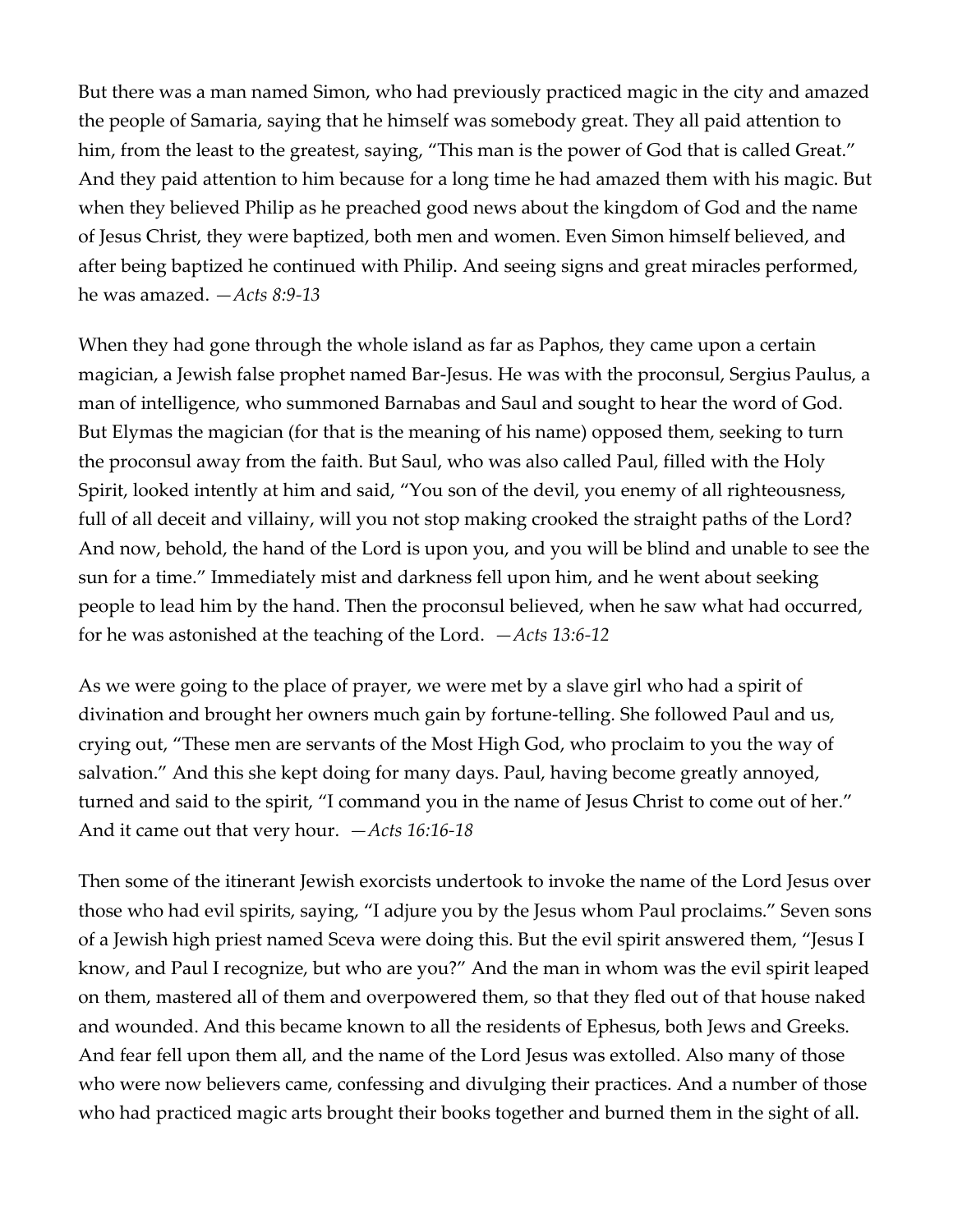And they counted the value of them and found it came to fifty thousand pieces of silver. *—Acts 19:13-19*

As we have said before, so now I say again: If anyone is preaching to you a gospel contrary to the one you received, let him be accursed. *—Galatians 1:9*

Now the works of the flesh are evident: sexual immorality, impurity, sensuality, idolatry, sorcery, enmity, strife, jealousy, fits of anger, rivalries, dissensions, divisions, envy, drunkenness, orgies, and things like these. I warn you, as I warned you before, that those who do such things will not inherit the kingdom of God. *—Galatians 5:19-21*

Who is the liar but he who denies that Jesus is the Christ? This is the antichrist, he who denies the Father and the Son. *—I John 2:22*

But as for the cowardly, the faithless, the detestable, as for murderers, the sexually immoral, sorcerers, idolaters, and all liars, their portion will be in the lake that burns with fire and sulfur, which is the second death." *—Revelation 21:8*

I warn everyone who hears the words of the prophecy of this book: if anyone adds to them, God will add to him the plagues described in this book, and if anyone takes away from the words of the book of this prophecy, God will take away his share in the tree of life and in the holy city, which are described in this book. *—Revelation 22:18-19*

# **Patience**

Be still before the LORD and wait patiently for him; fret not yourself over the one who prospers in his way, over the man who carries out evil devices! *—Psalm 37:7*

I waited patiently for the LORD; he inclined to me and heard my cry. *—Psalm 40:1*

for the righteous falls seven times and rises again, but the wicked stumble in times of calamity. *—Proverbs 24:16*

but they who wait for the LORD shall renew their strength; they shall mount up with wings like eagles; they shall run and not be weary; they shall walk and not faint. *—Isaiah 40:31*

More than that, we rejoice in our sufferings, knowing that suffering produces endurance, and endurance produces character, and character produces hope, and hope does not put us to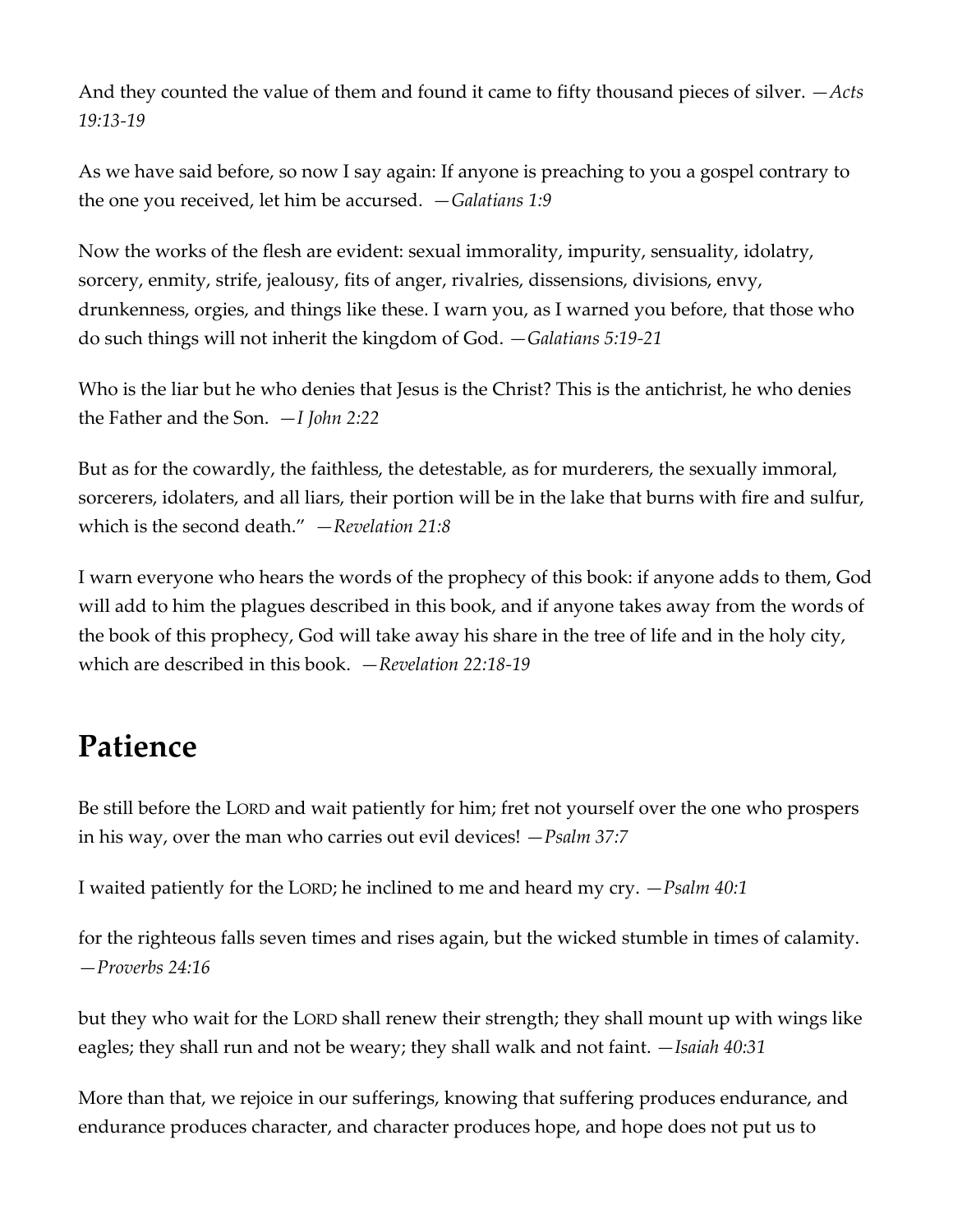shame, because God's love has been poured into our hearts through the Holy Spirit who has been given to us. *—Romans 5:3-5*

But if we hope for what we do not see, we wait for it with patience. *—Romans 8:25*

Rejoice in hope, be patient in tribulation, be constant in prayer. *—Romans 12:12*

Not that I am speaking of being in need, for I have learned in whatever situation I am to be content. *—Philippians 4:11*

Therefore do not throw away your confidence, which has a great reward. For you have need of endurance, so that when you have done the will of God you may receive what is promised. *— Hebrews 10:35-36*

Count it all joy, my brothers, when you meet trials of various kinds, for you know that the testing of your faith produces steadfastness. And let steadfastness have its full effect, that you may be perfect and complete, lacking in nothing. *—James 1:2-4*

Be patient, therefore, brothers, until the coming of the Lord. See how the farmer waits for the precious fruit of the earth, being patient about it, until it receives the early and the late rains. You also, be patient. Establish your hearts, for the coming of the Lord is at hand. *—James 5:7-8*

Be still in the presence of the Lord, and wait patiently for him to act. Don't worry about evil people who prosper or fret about their wicked schemes. Stop being angry! Turn from your rage! Do not lose your temper—it only leads to harm. For the wicked will be destroyed, but those who trust in the Lord will possess the land. Psalm 37:7-9 (NLT)

I waited patiently for the LORD; he turned to me and heard my cry. Psalm 40:1 (NIV)

But you, O Lord, are a compassionate and gracious God, slow to anger, abounding in love and faithfulness. Psalm 86:15 (NIV)

But those who wait on the LORD shall renew their strength; They shall mount up with wings like eagles, They shall run and not be weary, They shall walk and not faint. Isaiah 40:31 (NKJV)

A hot-tempered man stirs up dissension, but a patient man calms a quarrel. Proverbs 15:18 (NIV)

We were given this hope when we were saved. (If we already have something, we don't need to hope for it. But if we look forward to something we don't yet have, we must wait patiently and confidently.) Romans 8:24-25 (NLT)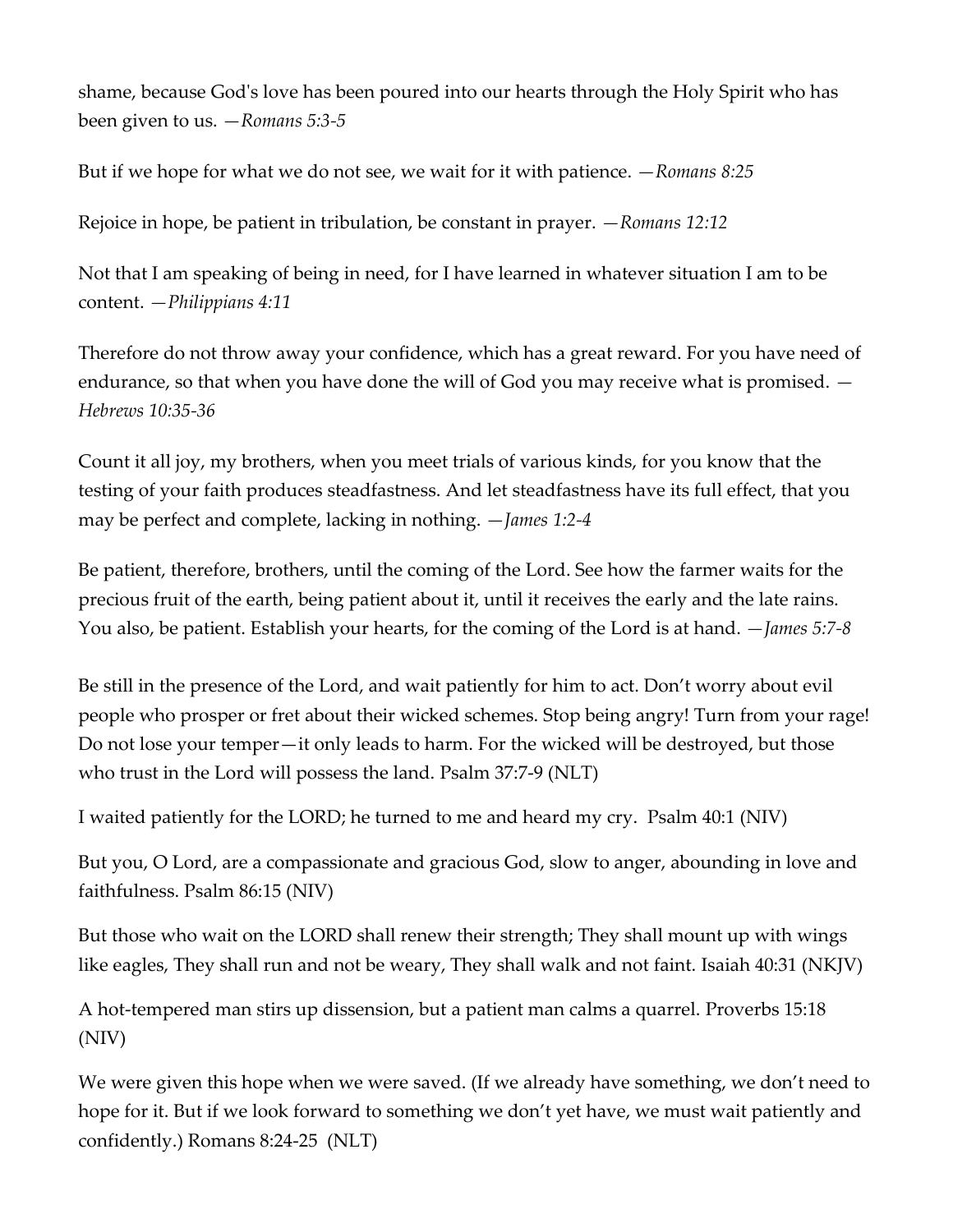Be joyful in hope, patient in affliction, faithful in prayer. Romans 12:12 (NIV)

For whatever things were written before were written for our learning, that we through the patience and comfort of the Scriptures might have hope. Now may the God of patience and comfort grant you to be like-minded toward one another, according to Christ Jesus. Romans 15:4-5 (NKJV)

Love is patient, love is kind. It does not envy, it does not boast, it is not proud. It is not rude, it is not self-seeking, it is not easily angered, it keeps no record of wrongs. Love does not delight in evil but rejoices with the truth. It always protects, always trusts, always hopes, always perseveres. Love never fails. I Corinthians 13:4–8a (NIV)

Let us not become weary in doing good, for at the proper time we will reap a harvest if we do not give up. Galatians 6:9 (NIV)

Since God chose you to be the holy people he loves, you must clothe yourselves with tenderhearted mercy, kindness, humility, gentleness, and patience. Make allowance for each other's faults, and forgive anyone who offends you. Remember, the Lord forgave you, so you must forgive others. --Colossians 3:12-13 (NLT)

We do not want you to become lazy, but to imitate those who through faith and patience inherit what has been promised. --Hebrews 6:12 (NIV)

And we urge you, brothers, warn those who are idle, encourage the timid, help the weak, be patient with everyone. --I Thessalonians 5:14 (NIV)

My dear brothers, take note of this: Everyone should be quick to listen, slow to speak and slow to become angry, for man's anger does not bring about the righteous life that God desires. -- James 1:19-20 (NIV)

Be patient, then, brothers, until the Lord's coming. See how the farmer waits for the land to yield its valuable crop and how patient he is for the autumn and spring rains. You too, be patient and stand firm, because the Lord's coming is near. --James 5:7-8 (NIV)

This means that God's holy people must endure persecution patiently, obeying his commands and maintaining their faith in Jesus. --Revelation 14:12 (NLT)

Be patient, then, brothers, until the Lord's coming. See how the farmer waits for the land to yield its valuable crop and how patient he is for the autumn and spring rains. You too, be patient and stand firm, because the Lord's coming is near. --James 5:7-8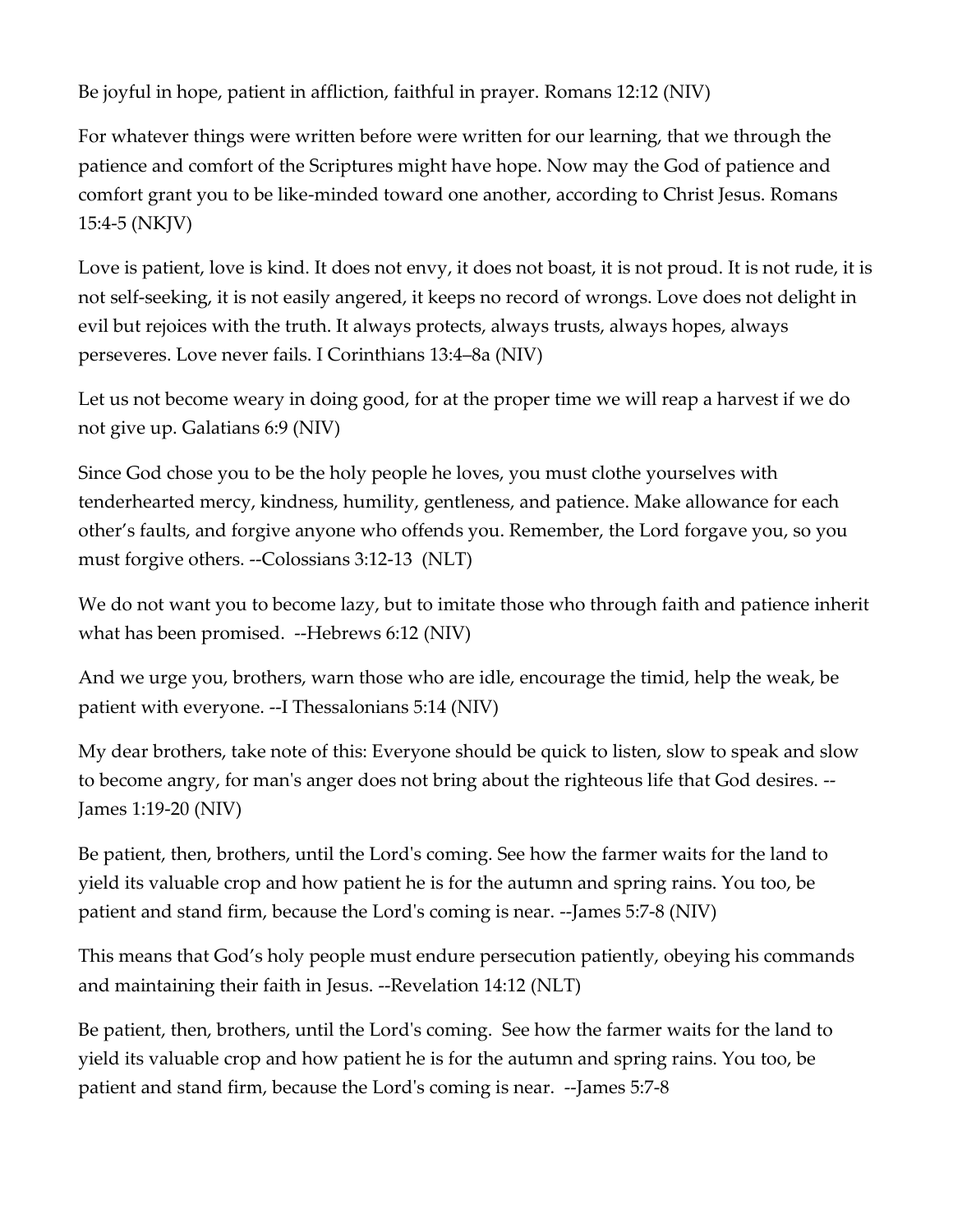But how is it to your credit if you receive a beating for doing wrong and endure it? But if you suffer for doing good and you endure it, this is commendable before God. -- I Peter 2:20

Let us not become weary in doing good, for at the proper time we will reap a harvest if we do not give up. --Galatians 6:9

Let us hold unswervingly to the hope we profess, for he who promised is faithful. -- Hebrews 10:23

"But he who stands firm to the end will be saved." -- Matthew 24:13

We do not want you to become lazy, but to imitate those who through faith and patience inherit what has been promised. --Hebrews 6:12

You need to persevere so that when you have done the will of God, you will receive what he has promised. -- Hebrews 10:36

What if some did not have faith? Will their lack of faith nullify God's faithfulness? Not at all! Let God be true, and every man a liar. As it is written: "So that you may be proved right when you speak and prevail when you judge." Romans 5:3-4

A hot-tempered man stirs up dissension, but a patient man calms a quarrel. -- Proverbs 15:18 (NIV)

Be joyful in hope, patient in affliction, faithful in prayer. --Romans 12:12 (NIV)

For whatever things were written before were written for our learning, that we through the patience and comfort of the Scriptures might have hope. Now may the God of patience and comfort grant you to be like-minded toward one another, according to Christ Jesus. -- Romans 15:4-5 (NKJV)

My brethren, count it all joy when ye fall into divers temptations; Knowing this, that the trying of your faith worketh patience. But let patience have her perfect work, that ye may be perfect and entire, wanting nothing. -- James 1:2-4

Be patient therefore, brethren, unto the coming of the Lord. Behold, the husbandman waiteth for the precious fruit of the earth, and hath long patience for it, until he receive the early and latter rain. Be ye also patient; stablish your hearts: for the coming of the Lord draweth nigh. --James 5:7-8 KJV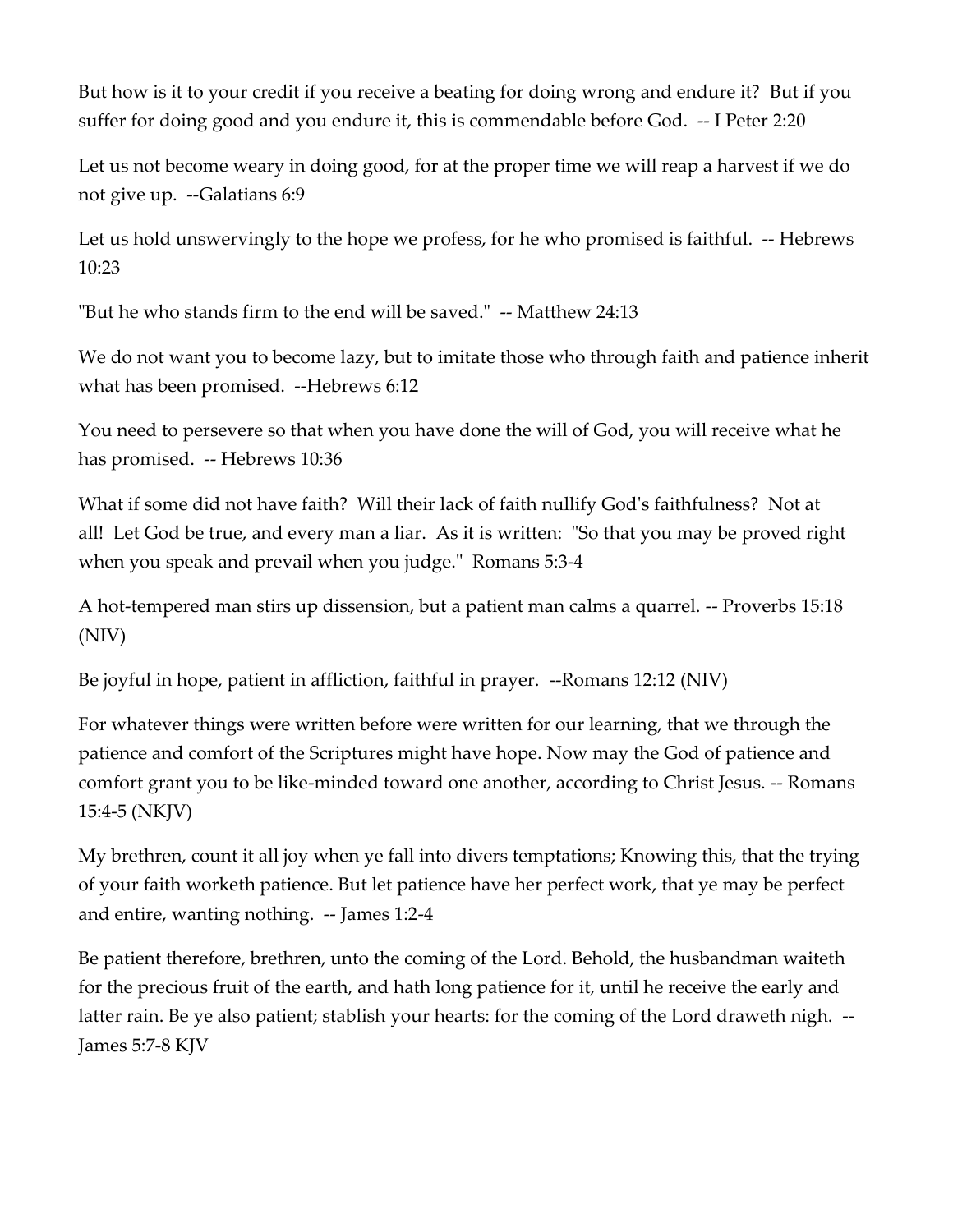For what glory is it, if, when ye be buffeted for your faults, ye shall take it patiently? but if, when ye do well, and suffer for it, ye take it patiently, this is acceptable with God. -- I Peter 2:20 KJV

And let us not be weary in well doing: for in due season we shall reap, if we faint not. -- Galatians 6:9 KJV

Let us hold fast the profession of our faith without wavering; (for he is faithful that promised) --Hebrews 10:23 KJV

Hebrews 10:36 KJV For ye have need of patience, that, after ye have done the will of God, ye might receive the promise. –Hebrews 10:36 KJV

But he that shall endure unto the end, the same shall be saved. --Matthew 24:13 KJV

Yea, though I walk through the valley of the shadow of death,I will fear no evil; For You are with me; Your rod and Your staff, they comfort me. –Psalm 23:4

You shall increase my greatness, And comfort me on every side. –Psalm 71:21

In the multitude of my anxieties within me, Your comforts delight my soul. -- Psalm 94:19

For whatever things were written before were written for our learning, that we through the patience and comfort of the Scriptures might have hope. 5 Now may the God of patience and comfort grant you to be like-minded toward one another, according to Christ Jesus, -- Romans 15:4-5

Blessed be the God and Father of our Lord Jesus Christ, the Father of mercies and God of all comfort, 4 who comforts us in all our tribulation, that we may be able to comfort those who are in any trouble, with the comfort with which we ourselves are comforted by God. –II Corinthians 1:3-4

Nevertheless God, who comforts the downcast, comforted us by the coming of Titus, --II Corinthians 7:6

Therefore if there is any consolation in Christ, if any comfort of love, if any fellowship of the Spirit, if any affection and mercy, 2 fulfill my joy by being like-minded, having the same love, being of one accord, of one mind. 3 Let nothing be done through selfish ambition or conceit, but in lowliness of mind let each esteem others better than himself. –Philippians 2:1-3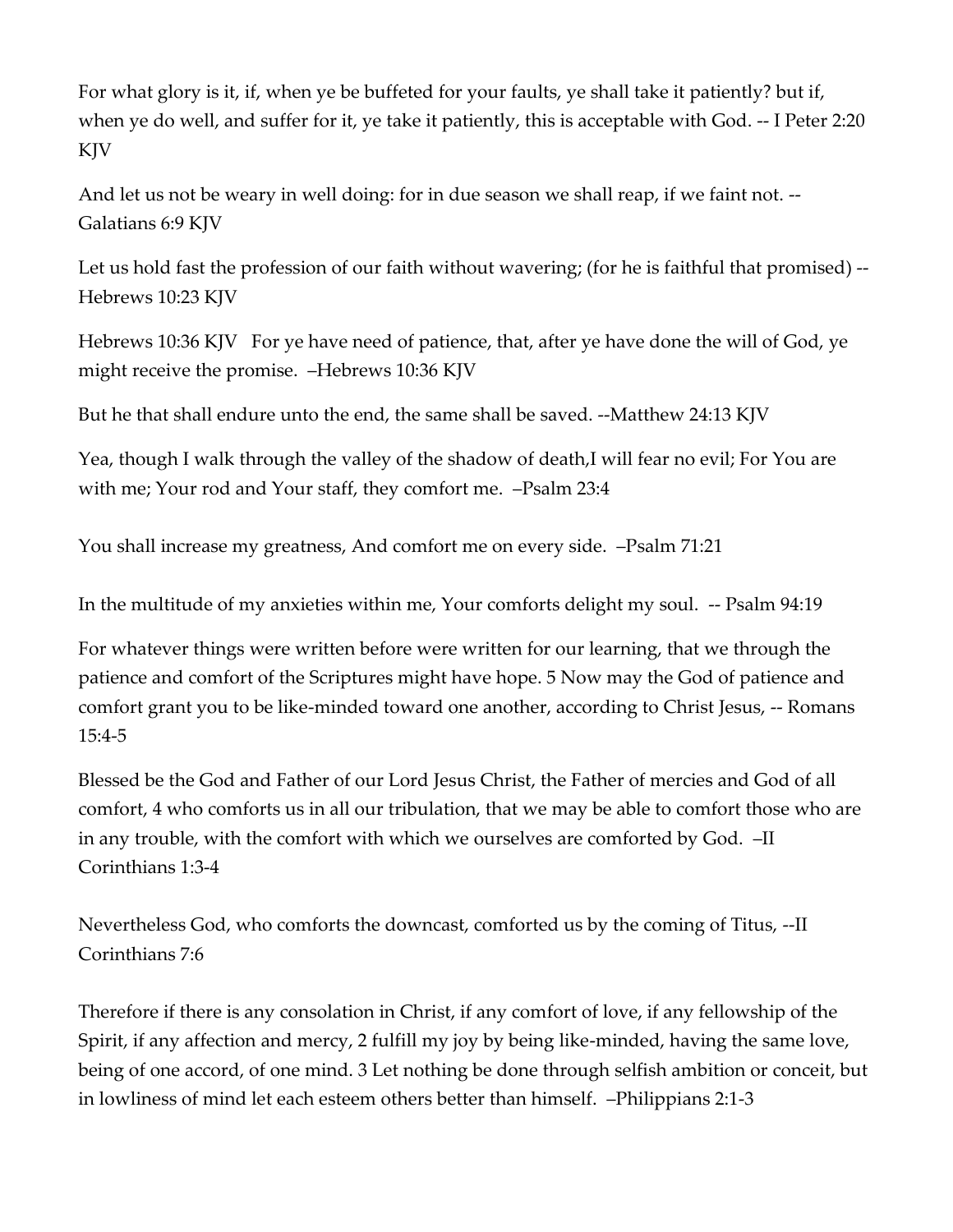Blessed are those who mourn, For they shall be comforted. –Matthew 5:4

And I will pray the Father, and he shall give you another Comforter, that he may abide with you for ever; --John 14:16

But the Comforter, which is the Holy Ghost, whom the Father will send in my name, he shall teach you all things, and bring all things to your remembrance, whatsoever I have said unto you. –John 14:26

But when the Comforter is come, whom I will send unto you from the Father, even the Spirit of truth, which proceedeth from the Father, he shall testify of me: --John 15:26

Nevertheless I tell you the truth; It is expedient for you that I go away: for if I go not away, the Comforter will not come unto you; but if I depart, I will send him unto you. –John 16:7

Consider it pure joy, my brothers and sisters,[a] whenever you face trials of many kinds, because you know that the testing of your faith produces perseverance. Let perseverance finish its work so that you may be mature and complete, not lacking anything. If any of you lacks wisdom, you should ask God, who gives generously to all without finding fault, and it will be given to you. –James 1:2-5

Love is patient, love is kind. It does not envy, it does not boast, it is not proud. It does not dishonor others, it is not self-seeking, it is not easily angered, it keeps no record of wrongs. Love does not delight in evil but rejoices with the truth. It always protects, always trusts, always hopes, always perseveres. Love never fails. --I Corinthians 13:4-8

But as for that [seed] in the good soil, these are [the people] who, hearing the Word, hold it fast in a just (noble, virtuous) and worthy heart, and steadily bring forth fruit with patience. --Luke 8:15

By your steadfastness and patient endurance you shall win the true life of your souls. --Luke 21:19

Moreover [let us also be full of joy now!] let us exult and triumph in our troubles and rejoice in our sufferings, knowing that pressure and affliction and hardship produce patient and unswerving endurance. --Romans 5:3

But if we hope for what is still unseen by us, we wait for it with patience and composure. --Romans 8:25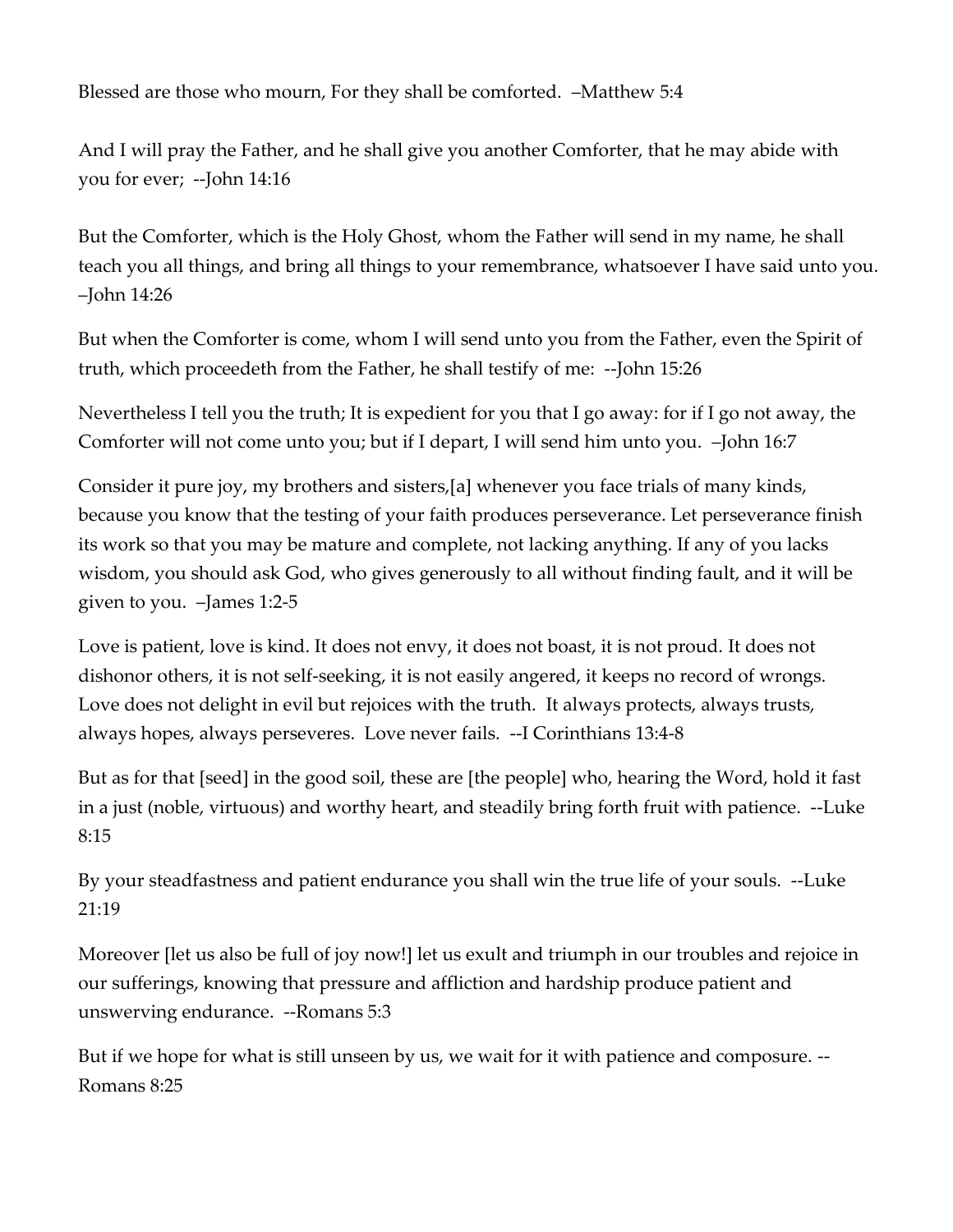Be assured and understand that the trial and proving of your faith bring out endurance and steadfastness and patience. --James 1:3

But I obtained mercy for the reason that in me, as the foremost [of sinners], Jesus Christ might show forth and display all His perfect long-suffering and patience for an example to [encourage] those who would thereafter believe on Him for [the gaining of] eternal life. –I Timothy 1:16

[We pray] that you may be invigorated and strengthened with all power according to the might of His glory, [to exercise] every kind of endurance and patience (perseverance and forbearance) with joy. --Colossians 1:11

I waited patiently and expectantly for the Lord; and He inclined to me and heard my cry. -- Psalm 40:1

In order that you may not grow disinterested and become [spiritual] sluggards, but imitators, behaving as do those who through faith (by their leaning of the entire personality on God in Christ in absolute trust and confidence in His power, wisdom, and goodness) and by practice of patient endurance and waiting are [now] inheriting the promises. --Hebrews 6:12

For you have need of steadfast patience and endurance, so that you may perform and fully accomplish the will of God, and thus receive and carry away [and enjoy to the full] what is promised. --Hebrews 10:36

Therefore then, since we are surrounded by so great a cloud of witnesses [who have borne testimony to the Truth], let us strip off and throw aside every encumbrance (unnecessary weight) and that sin which so readily (deftly and cleverly) clings to and entangles us, and let us run with patient endurance and steady and active persistence the appointed course of the race that is set before us. --Hebrews 12:1

And in [exercising] knowledge [develop] self-control, and in [exercising] self-control [develop] steadfastness (patience, endurance), and in [exercising] steadfastness [develop] godliness (piety). --II Peter 1:6

Now may the God Who gives the power of patient endurance (steadfastness) and Who supplies encouragement, grant you to live in such mutual harmony and such full sympathy with one another, in accord with Christ Jesus. --Romans 15:5

Living as becomes you] with complete lowliness of mind (humility) and meekness (unselfishness, gentleness, mildness), with patience, bearing with one another and making allowances because you love one another. --Ephesians 4:2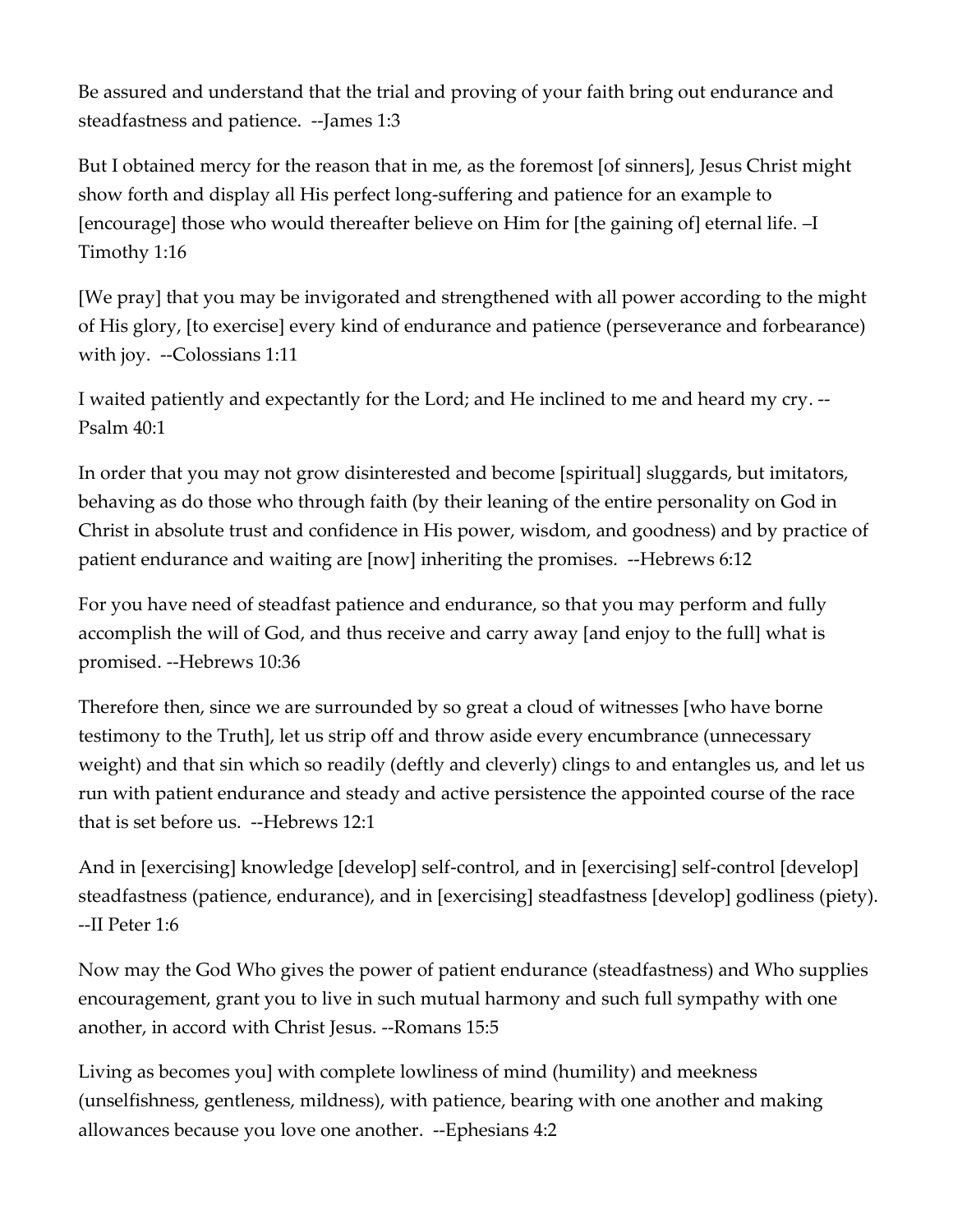May the Lord direct your hearts into [realizing and showing] the love of God and into the steadfastness and patience of Christ and in waiting for His return. --II Thessalonians 3: 5

Urge the older men to be temperate, venerable (serious), sensible, self-controlled, and sound in the faith, in the love, and in the steadfastness and patience [of Christ]. --Titus 2:2

Whoever leads into captivity will himself go into captivity; if anyone slays with the sword, with the sword must he be slain. Herein is [the call for] the patience and the faith and fidelity of the saints (God's people). Revelation 13:10

Clothe yourselves therefore, as God's own chosen ones (His own picked representatives), [who are] purified and holy and well-beloved [by God Himself, by putting on behavior marked by] tenderhearted pity and mercy, kind feeling, a lowly opinion of yourselves, gentle ways, [and] patience [which is tireless and long-suffering, and has the power to endure whatever comes, with good temper]. Colossians 3:12

What if God, although fully intending to show [the awfulness of] His wrath and to make known His power and authority, has tolerated with much patience the vessels (objects) of [His] anger which are ripe for destruction? Romans 9:22

#### **Peace**

Turn away from evil and do good; seek peace and pursue it. *—Psalm 34:14*

Great peace have those who love your law; nothing can make them stumble. *—Psalm 119:165*

Blessed is the one who finds wisdom, and the one who gets understanding, for the gain from her is better than gain from silver and her profit better than gold. She is more precious than jewels, and nothing you desire can compare with her. Long life is in her right hand; in her left hand are riches and honor. Her ways are ways of pleasantness, and all her paths are peace. *— Proverbs 3:13-17*

You keep him in perfect peace whose mind is stayed on you, because he trusts in you. *—Isaiah 26:3*

Oh that you had paid attention to my commandments! Then your peace would have been like a river, and your righteousness like the waves of the sea; *—Isaiah 48:18*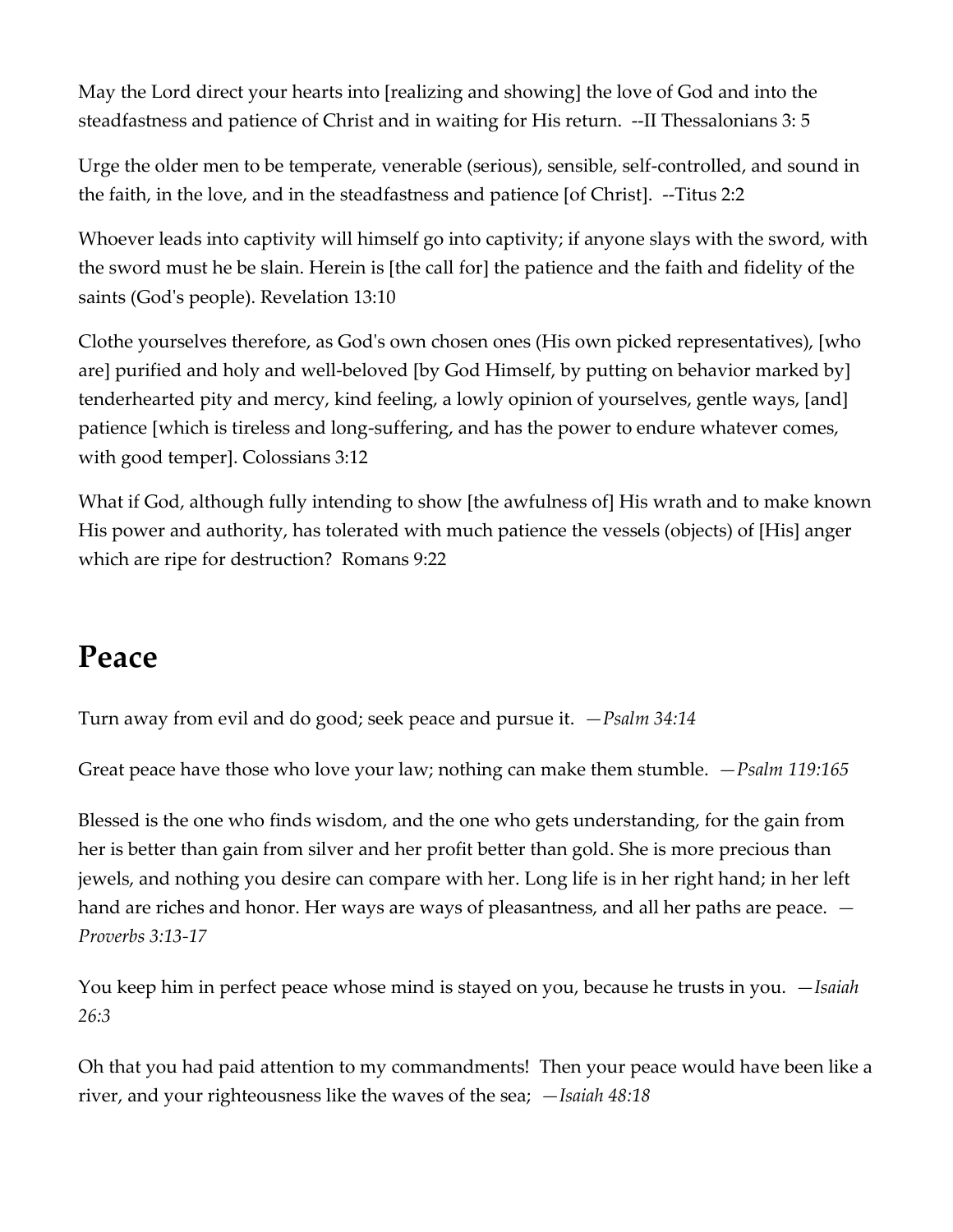Peace I leave with you; my peace I give to you. Not as the world gives do I give to you. Let not your hearts be troubled, neither let them be afraid. *—John 14:27*

I have said these things to you, that in me you may have peace. In the world you will have tribulation. But take heart; I have overcome the world." *—John 16:33*

Therefore, since we have been justified by faith, we have peace with God through our Lord Jesus Christ. *—Romans 5:1*

For to set the mind on the flesh is death, but to set the mind on the Spirit is life and peace. *— Romans 8:6*

For the kingdom of God is not a matter of eating and drinking but of righteousness and peace and joy in the Holy Spirit. Whoever thus serves Christ is acceptable to God and approved by men. So then let us pursue what makes for peace and for mutual upbuilding. *—Romans 14:17-19*

do not be anxious about anything, but in everything by prayer and supplication with thanksgiving let your requests be made known to God. And the peace of God, which surpasses all understanding, will guard your hearts and your minds in Christ Jesus. *—Philippians 4:6-7*

And let the peace of Christ rule in your hearts, to which indeed you were called in one body. And be thankful. *—Colossians 3:15*

Now may the Lord of peace himself give you peace at all times in every way. The Lord be with you all. *—II Thessalonians 3:16*

## **Persecution**

But the LORD is with me as a dread warrior; therefore my persecutors will stumble; they will not overcome me. They will be greatly shamed, for they will not succeed. Their eternal dishonor will never be forgotten. *—Jeremiah 20:11*

"Blessed are those who are persecuted for righteousness' sake, for theirs is the kingdom of heaven. "Blessed are you when others revile you and persecute you and utter all kinds of evil against you falsely on my account. Rejoice and be glad, for your reward is great in heaven, for so they persecuted the prophets who were before you. *—Matthew 5:10-12*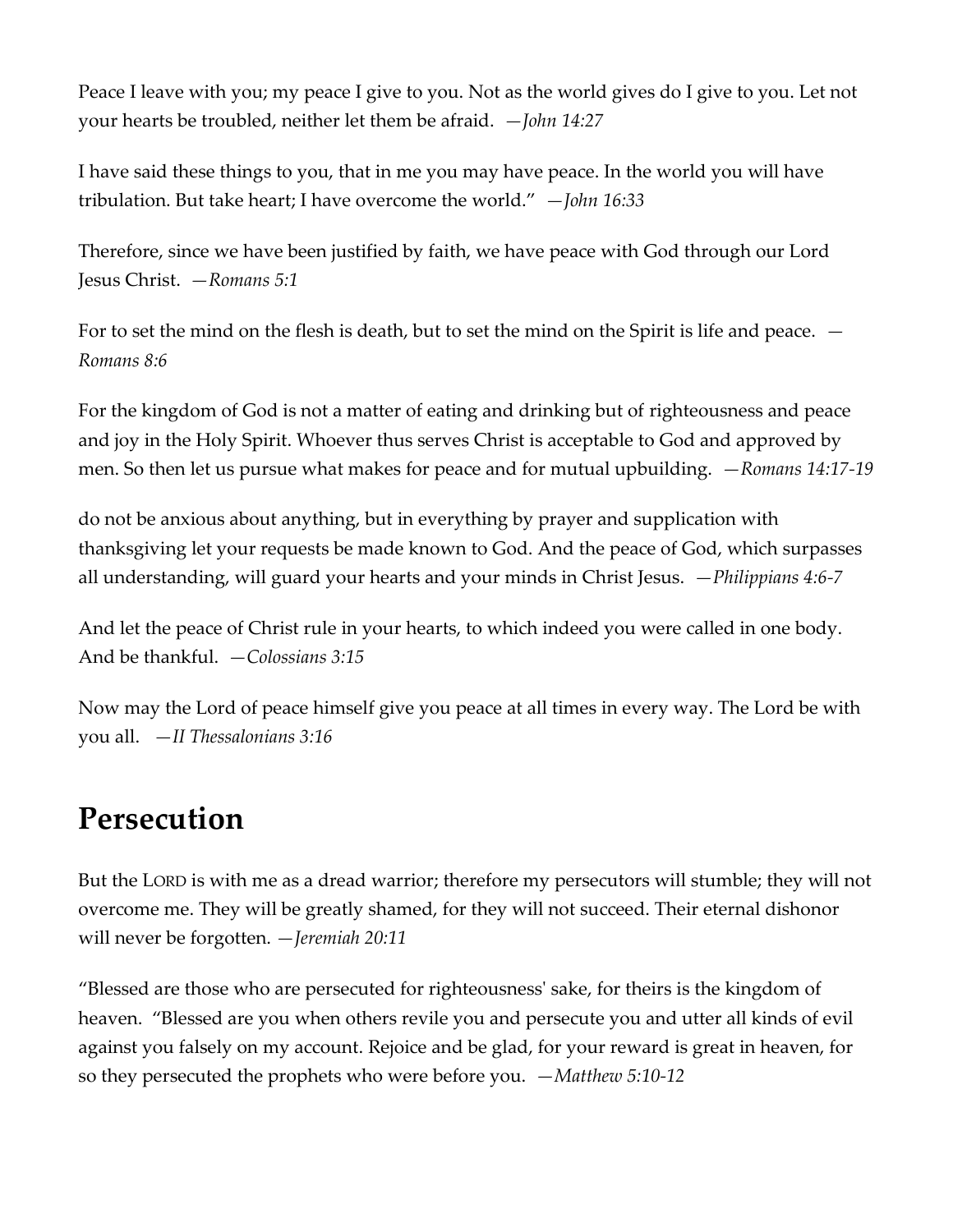"If the world hates you, know that it has hated me before it hated you. If you were of the world, the world would love you as its own; but because you are not of the world, but I chose you out of the world, therefore the world hates you. Remember the word that I said to you: 'A servant is not greater than his master.' If they persecuted me, they will also persecute you. If they kept my word, they will also keep yours. *—John 15:18-20*

When they had preached the gospel to that city and had made many disciples, they returned to Lystra and to Iconium and to Antioch, strengthening the souls of the disciples, encouraging them to continue in the faith, and saying that through many tribulations we must enter the kingdom of God. *—Acts 14:21-22*

Who shall separate us from the love of Christ? Shall tribulation, or distress, or persecution, or famine, or nakedness, or danger, or sword? As it is written, "For your sake we are being killed all the day long; we are regarded as sheep to be slaughtered."

No, in all these things we are more than conquerors through him who loved us. For I am sure that neither death nor life, nor angels nor rulers, nor things present nor things to come, nor powers, nor height nor depth, nor anything else in all creation, will be able to separate us from the love of God in Christ Jesus our Lord. *—Romans 8:35-39*

We are afflicted in every way, but not crushed; perplexed, but not driven to despair; persecuted, but not forsaken; struck down, but not destroyed; always carrying in the body the death of Jesus, so that the life of Jesus may also be manifested in our bodies. For we who live are always being given over to death for Jesus' sake, so that the life of Jesus also may be manifested in our mortal flesh. *—II Corinthians 4:8-11*

For the sake of Christ, then, I am content with weaknesses, insults, hardships, persecutions, and calamities. For when I am weak, then I am strong. *—II Corinthians 12:10*

Indeed, all who desire to live a godly life in Christ Jesus will be persecuted, *—II Timothy 3:12*

Beloved, do not be surprised at the fiery trial when it comes upon you to test you, as though something strange were happening to you. But rejoice insofar as you share Christ's sufferings, that you may also rejoice and be glad when his glory is revealed. If you are insulted for the name of Christ, you are blessed, because the Spirit of glory and of God rests upon you. Yet if anyone suffers as a Christian, let him not be ashamed, but let him glorify God in that name. *—I Peter 4:12-14, 16*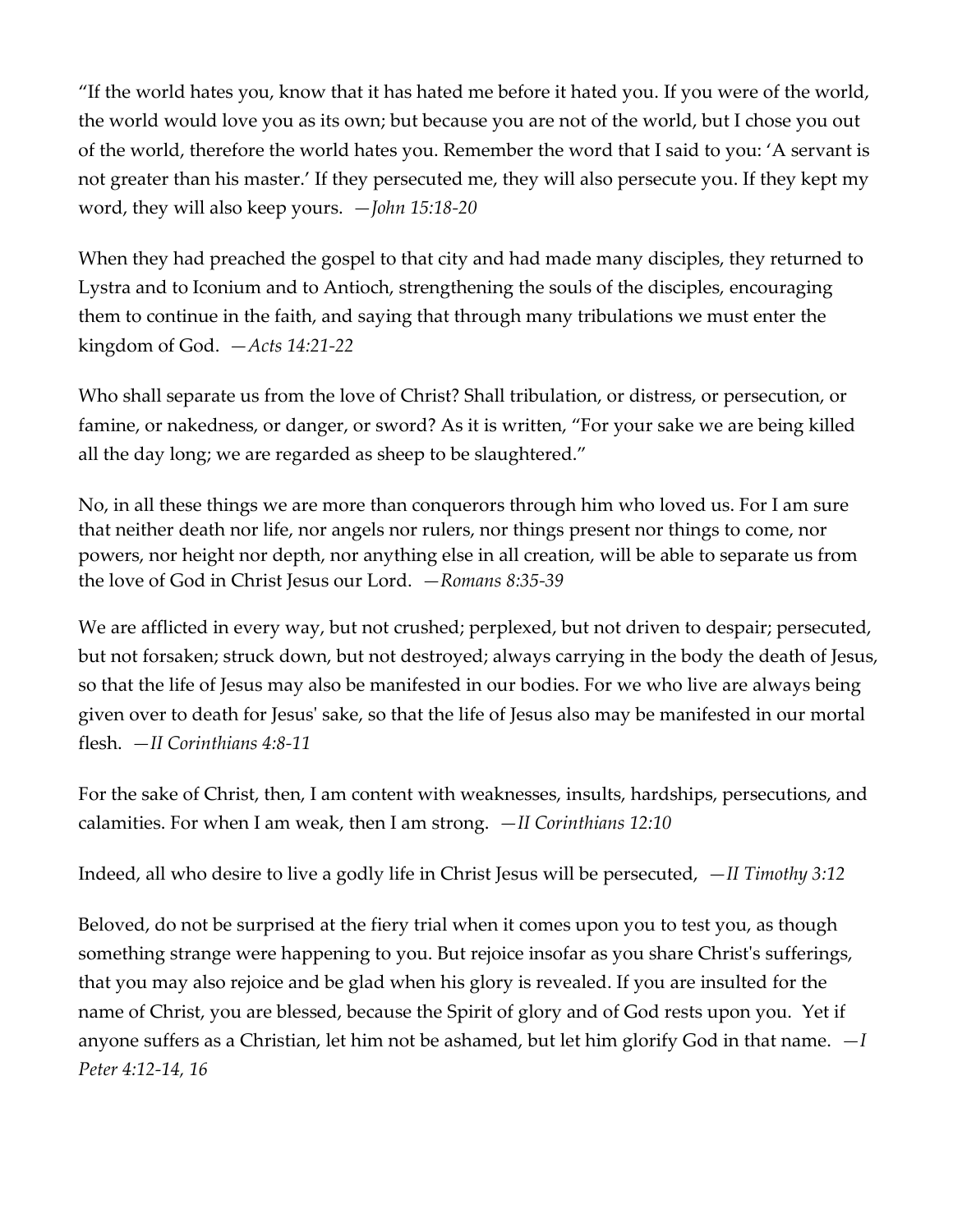## **Prayer**

If I had cherished iniquity in my heart, the Lord would not have listened. But truly God has listened; he has attended to the voice of my prayer. *—Psalm 66:18-19*

"Thus says the LORD who made the earth, the LORD who formed it to establish it—the LORD is his name: Call to me and I will answer you, and will tell you great and hidden things that you have not known. *—Jeremiah 33:2-3*

But when you pray, go into your room and shut the door and pray to your Father who is in secret. And your Father who sees in secret will reward you. "And when you pray, do not heap up empty phrases as the Gentiles do, for they think that they will be heard for their many words. Do not be like them, for your Father knows what you need before you ask him. Pray then like this:

"Our Father in heaven, hallowed be your name. Your kingdom come, your will be done, on earth as it is in heaven. Give us this day our daily bread, and forgive us our debts, as we also have forgiven our debtors. And lead us not into temptation, but deliver us from evil. *—Matthew 6:6-13*

Truly, I say to you, whoever says to this mountain, 'Be taken up and thrown into the sea,' and does not doubt in his heart, but believes that what he says will come to pass, it will be done for him. Therefore I tell you, whatever you ask in prayer, believe that you have received it, and it will be yours. And whenever you stand praying, forgive, if you have anything against anyone, so that your Father also who is in heaven may forgive you your trespasses." *—Mark 11:23-25*

And he said to them, "When you pray, say: "Father, hallowed be your name. Your kingdom come. Give us each day our daily bread, and forgive us our sins, for we ourselves forgive everyone who is indebted to us. And lead us not into temptation." And he said to them, "Which of you who has a friend will go to him at midnight and say to him, 'Friend, lend me three loaves, for a friend of mine has arrived on a journey, and I have nothing to set before him'; and he will answer from within, 'Do not bother me; the door is now shut, and my children are with me in bed. I cannot get up and give you anything'? I tell you, though he will not get up and give him anything because he is his friend, yet because of his impudence he will rise and give him whatever he needs. And I tell you, ask, and it will be given to you; seek, and you will find; knock, and it will be opened to you. For everyone who asks receives, and the one who seeks finds, and to the one who knocks it will be opened. What father among you, if his son asks for a fish, will instead of a fish give him a serpent; or if he asks for an egg, will give him a scorpion? If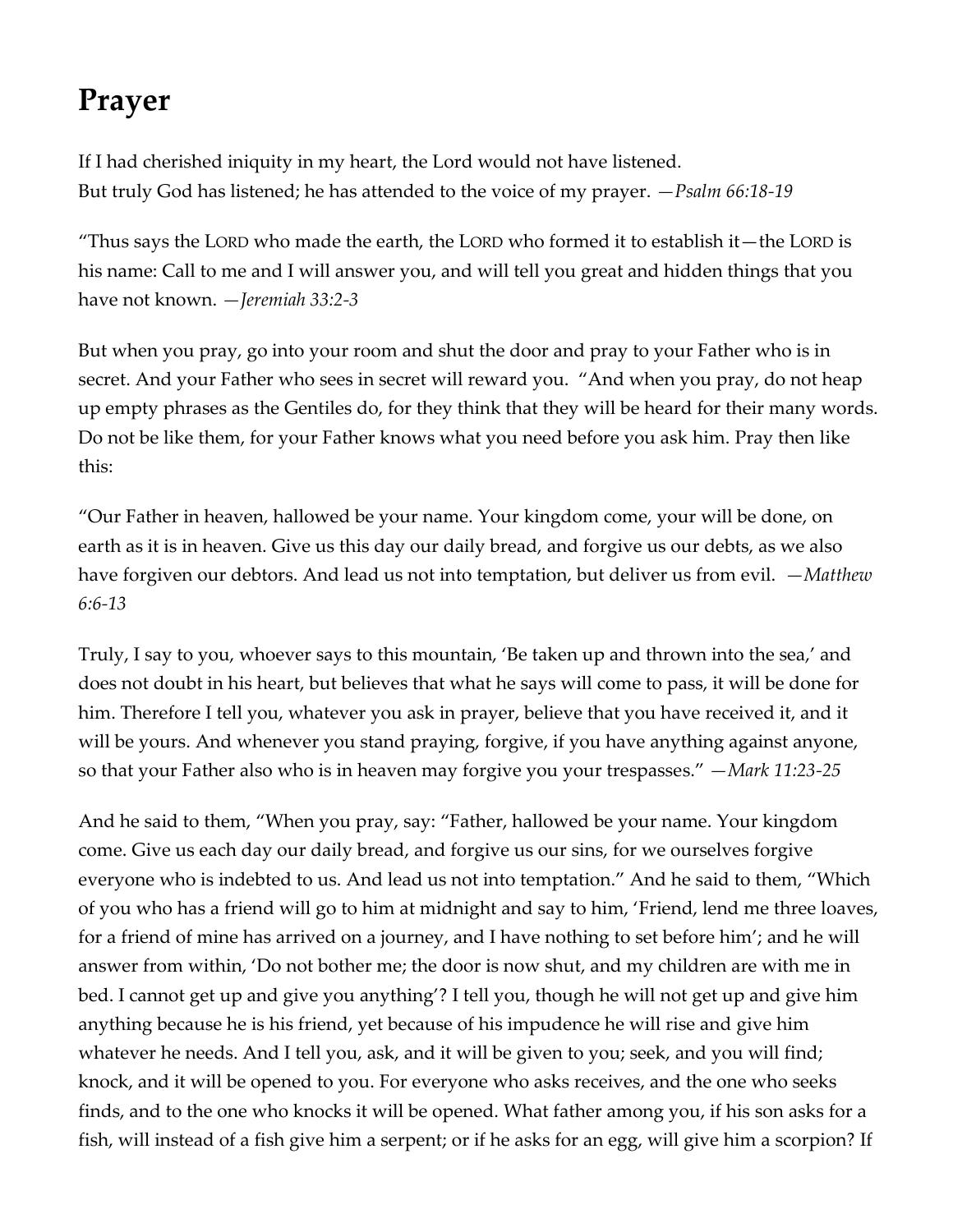you then, who are evil, know how to give good gifts to your children, how much more will the heavenly Father give the Holy Spirit to those who ask him!" *—Luke 11:2-13*

Whatever you ask in my name, this I will do, that the Father may be glorified in the Son. If you ask me anything in my name, I will do it. *—John 14:13-14*

If you abide in me, and my words abide in you, ask whatever you wish, and it will be done for you. *—John 15:7*

Put on the whole armor of God, that you may be able to stand against the schemes of the devil. For we do not wrestle against flesh and blood, but against the rulers, against the authorities, against the cosmic powers over this present darkness, against the spiritual forces of evil in the heavenly places. Therefore take up the whole armor of God, that you may be able to withstand in the evil day, and having done all, to stand firm. Stand therefore, having fastened on the belt of truth, and having put on the breastplate of righteousness, and, as shoes for your feet, having put on the readiness given by the gospel of peace. In all circumstances take up the shield of faith, with which you can extinguish all the flaming darts of the evil one; and take the helmet of salvation, and the sword of the Spirit, which is the word of God, praying at all times in the Spirit, with all prayer and supplication. To that end keep alert with all perseverance, making supplication for all the saints, *—Ephesians 6:11-18*

do not be anxious about anything, but in everything by prayer and supplication with thanksgiving let your requests be made known to God. *—Philippians 4:6*

I desire then that in every place the men should pray, lifting holy hands without anger or quarreling; *—1 Timothy 2:8* 

For we do not have a high priest who is unable to sympathize with our weaknesses, but one who in every respect has been tempted as we are, yet without sin. Let us then with confidence draw near to the throne of grace, that we may receive mercy and find grace to help in time of need. *—Hebrews 4:15-16*

You ask and do not receive, because you ask wrongly, to spend it on your passions. *—James 4:3*

Therefore, confess your sins to one another and pray for one another, that you may be healed. The prayer of a righteous person has great power as it is working. *—James 5:16*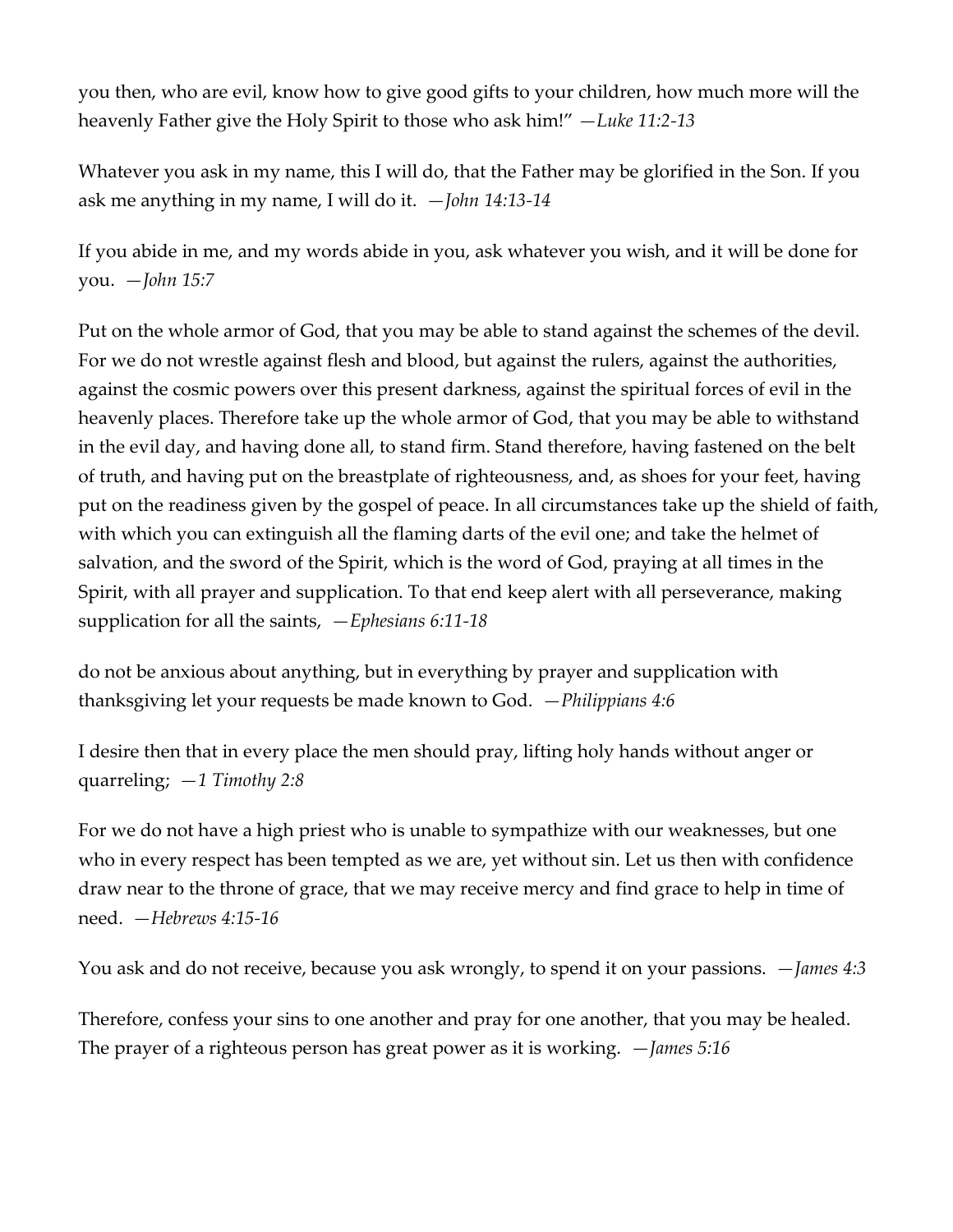And this is the confidence that we have toward him, that if we ask anything according to his will he hears us. And if we know that he hears us in whatever we ask, we know that we have the requests that we have asked of him. *—I John 5:14-15*

# **Pride**

Whoever slanders his neighbor secretly I will destroy. Whoever has a haughty look and an arrogant heart I will not endure. *—Psalm 101:5*

Everyone who is arrogant in heart is an abomination to the LORD; be assured, he will not go unpunished. Pride goes before destruction, and a haughty spirit before a fall. There is a way that seems right to a man, but its end is the way to death. *—Proverbs 16:5, 18, 25*

Before destruction a man's heart is haughty, but humility comes before honor. *—Proverbs 18:12*

"How you are fallen from heaven, O Day Star, son of Dawn! How you are cut down to the ground, you who laid the nations low! You said in your heart, 'I will ascend to heaven; above the stars of God I will set my throne on high; I will sit on the mount of assembly in the far reaches of the north; I will ascend above the heights of the clouds; I will make myself like the Most High.' But you are brought down to Sheol, to the far reaches of the pit. *—Isaiah 14:12-15*

But he gives more grace. Therefore it says, "God opposes the proud, but gives grace to the humble." *—James 4:6*

Likewise, you who are younger, be subject to the elders. Clothe yourselves, all of you, with humility toward one another, for "God opposes the proud but gives grace to the humble." Humble yourselves, therefore, under the mighty hand of God so that at the proper time he may exalt you, casting all your anxieties on him, because he cares for you. *—I Peter 5:5-7* 

# **Rest, Sabbath and Haste**

Six days you shall labor, and do all your work, but the seventh day is a Sabbath to the LORD your God. On it you shall not do any work, you, or your son, or your daughter, your male servant, or your female servant, or your livestock, or the sojourner who is within your gates. *— Exodus 20:9-10*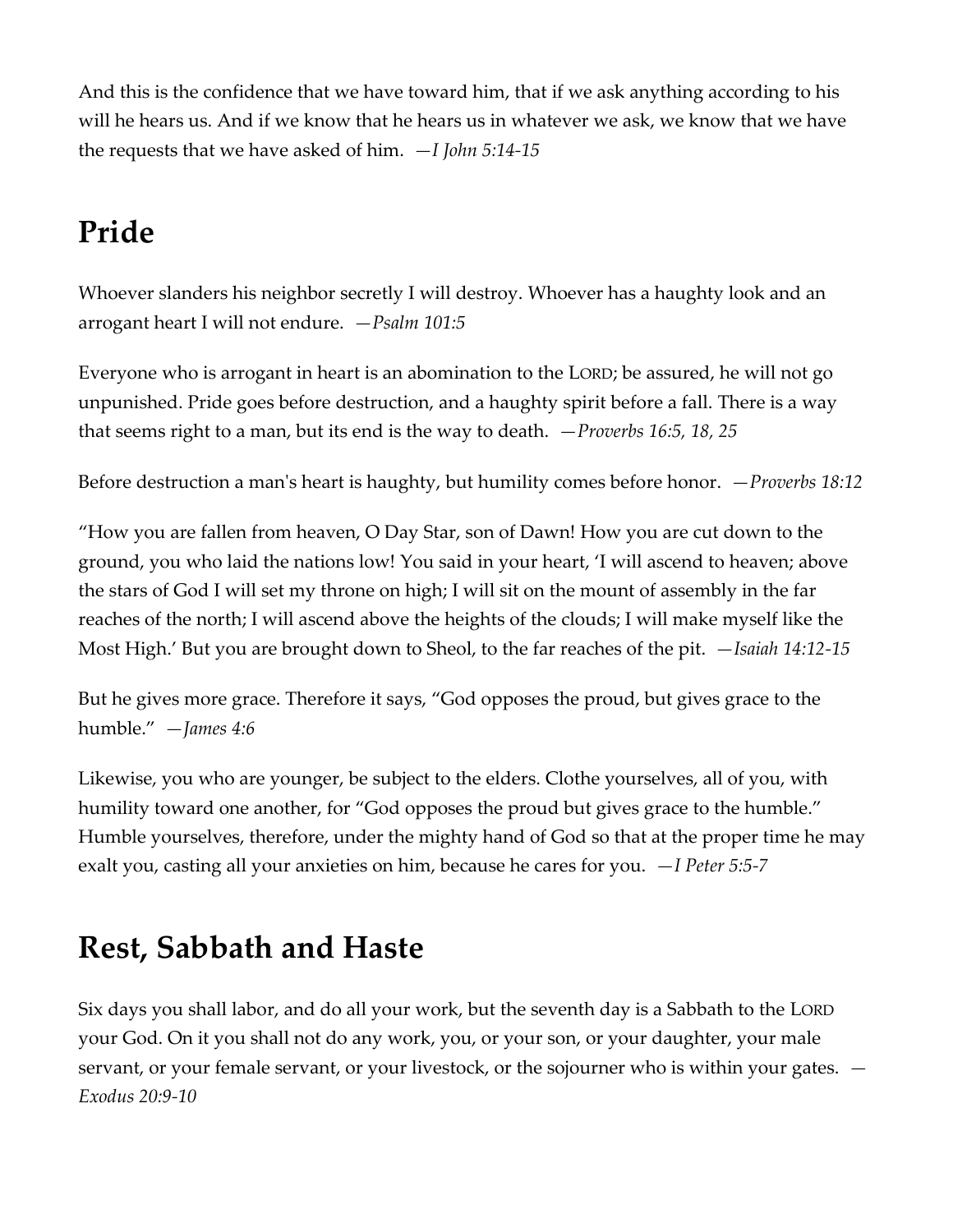"Be still, and know that I am God. I will be exalted among the nations, I will be exalted in the earth!" *—Psalm 46:10*

It is in vain that you rise up early and go late to rest, eating the bread of anxious toil; for he gives to his beloved sleep. *—Psalm 127:2*

Desire without knowledge is not good, and whoever makes haste with his feet misses his way. *—Proverbs 19:2*

The plans of the diligent lead surely to abundance, but everyone who is hasty comes only to poverty. *—Proverbs 21:5*

Better is a handful of quietness than two hands full of toil and a striving after wind. *— Ecclesiastes 4:6*

The apostles returned to Jesus and told him all that they had done and taught. And he said to them, "Come away by yourselves to a desolate place and rest a while." For many were coming and going, and they had no leisure even to eat. *—Mark 6:30-31* 

## **Revenge and Retaliation**

You shall not take vengeance or bear a grudge against the sons of your own people, but you shall love your neighbor as yourself: I am the LORD. *—Leviticus 19:18*

Do not say, "I will repay evil"; wait for the LORD, and he will deliver you. *—Proverbs 20:22*

If your enemy is hungry, give him bread to eat, and if he is thirsty, give him water to drink, for you will heap burning coals on his head, and the LORD will reward you. *—Proverbs 25:21-22*

"You have heard that it was said, 'An eye for an eye and a tooth for a tooth.' But I say to you, Do not resist the one who is evil. But if anyone slaps you on the right cheek, turn to him the other also. And if anyone would sue you and take your tunic, let him have your cloak as well. And if anyone forces you to go one mile, go with him two miles. Give to the one who begs from you, and do not refuse the one who would borrow from you. "You have heard that it was said, 'You shall love your neighbor and hate your enemy.' But I say to you, Love your enemies and pray for those who persecute you, so that you may be sons of your Father who is in heaven. For he makes his sun rise on the evil and on the good, and sends rain on the just and on the unjust. For if you love those who love you, what reward do you have? Do not even the tax collectors do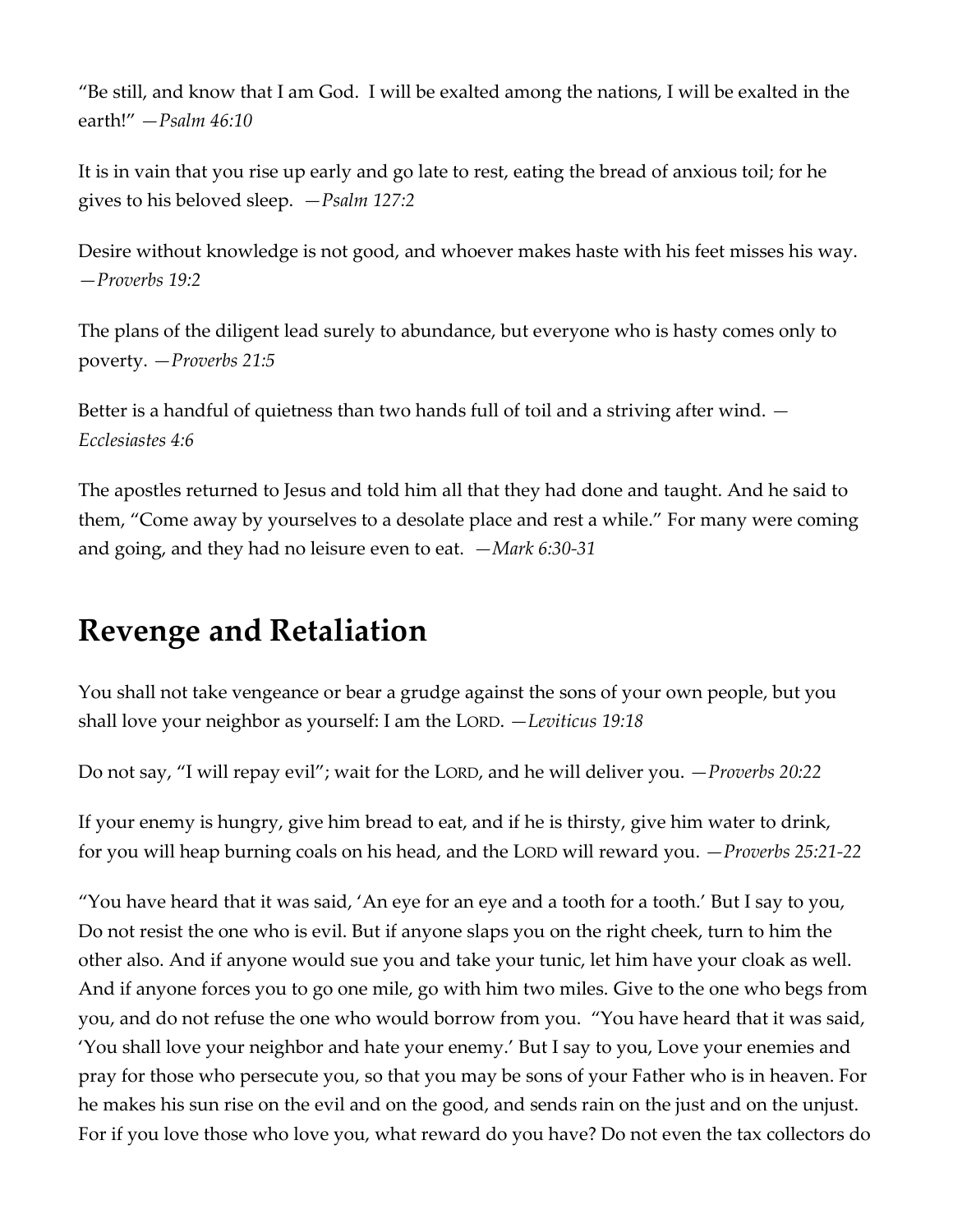the same? And if you greet only your brothers, what more are you doing than others? Do not even the Gentiles do the same? You therefore must be perfect, as your heavenly Father is perfect. *—Matthew 5:38-48*

Repay no one evil for evil, but give thought to do what is honorable in the sight of all. If possible, so far as it depends on you, live peaceably with all. Beloved, never avenge yourselves, but leave it to the wrath of God, for it is written, "Vengeance is mine, I will repay, says the Lord." To the contrary, "if your enemy is hungry, feed him; if he is thirsty, give him something to drink; for by so doing you will heap burning coals on his head." Do not be overcome by evil, but overcome evil with good. *—Romans 12:17-21*

# **Salvation**

But to all who did receive him, who believed in his name, he gave the right to become children of God, *—John 1:12*

"For God so loved the world, that he gave his only Son, that whoever believes in him should not perish but have eternal life. For God did not send his Son into the world to condemn the world, but in order that the world might be saved through him. *—John 3:16-17*

Jesus said to him, "I am the way, and the truth, and the life. No one comes to the Father except through me. *—John 14:6*

Let it be known to you therefore, brothers, that through this man forgiveness of sins is proclaimed to you, and by him everyone who believes is freed from everything from which you could not be freed by the law of Moses. *—Acts 13:38-39*

For I am not ashamed of the gospel, for it is the power of God for salvation to everyone who believes, to the Jew first and also to the Greek. *—Romans 1:16*

for all have sinned and fall short of the glory of God, *—Romans 3:23*

For the wages of sin is death, but the free gift of God is eternal life in Christ Jesus our Lord. *— Romans 6:23*

because, if you confess with your mouth that Jesus is Lord and believe in your heart that God raised him from the dead, you will be saved. For with the heart one believes and is justified, and with the mouth one confesses and is saved. For the Scripture says, "Everyone who believes in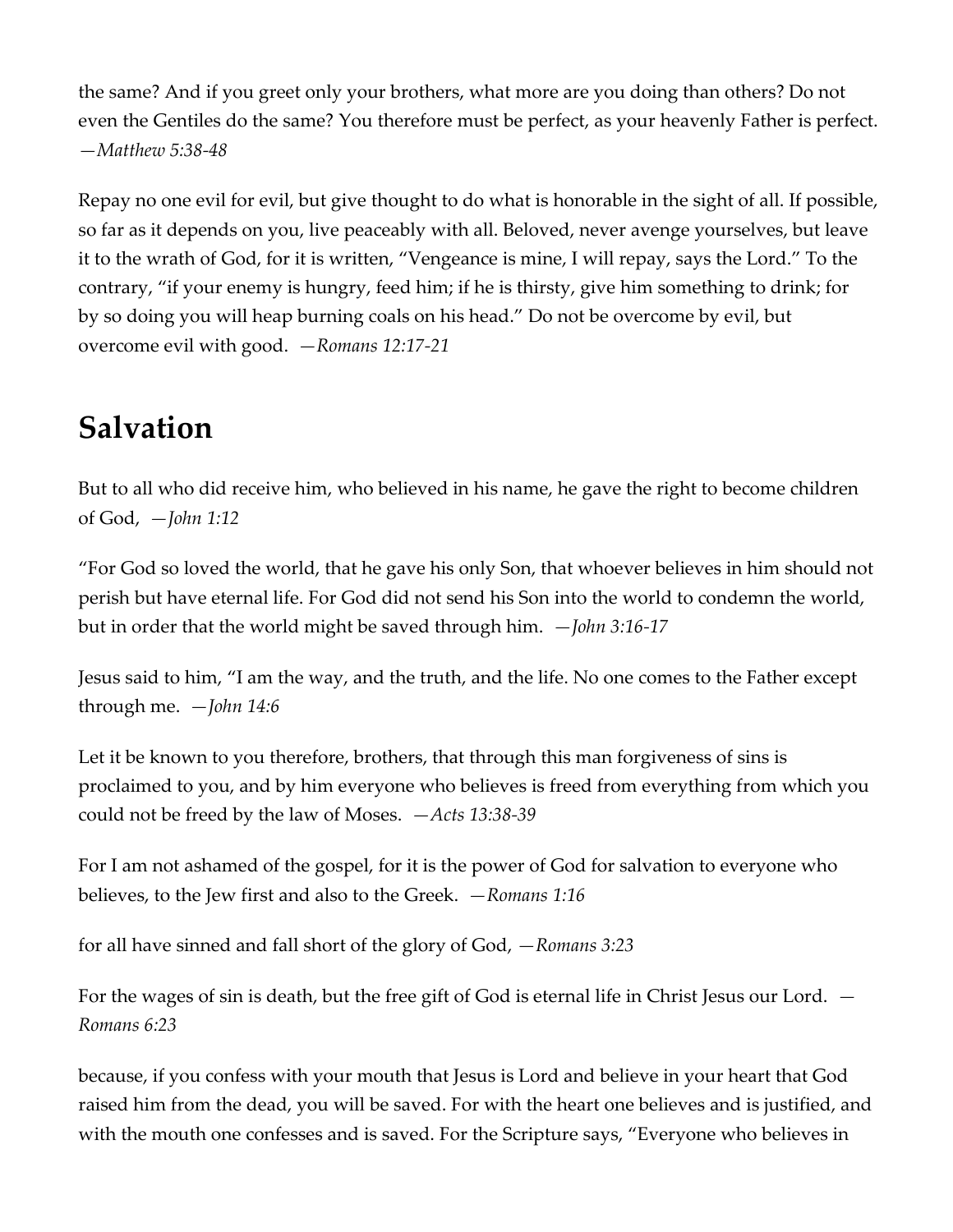him will not be put to shame." For there is no distinction between Jew and Greek; for the same Lord is Lord of all, bestowing his riches on all who call on him. For "everyone who calls on the name of the Lord will be saved." *—Romans 10:9-13*

Therefore, if anyone is in Christ, he is a new creation. The old has passed away; behold, the new has come. *—II Corinthians 5:17*

In him you also, when you heard the word of truth, the gospel of your salvation, and believed in him, were sealed with the promised Holy Spirit, who is the guarantee of our inheritance until we acquire possession of it, to the praise of his glory. *—Ephesians 1:13-14*

For by grace you have been saved through faith. And this is not your own doing; it is the gift of God, not a result of works, so that no one may boast. *—Ephesians 2:8-9*

Therefore, my beloved, as you have always obeyed, so now, not only as in my presence but much more in my absence, work out your own salvation with fear and trembling, *—Philippians 2:12*

And you, who were dead in your trespasses and the uncircumcision of your flesh, God made alive together with him, having forgiven us all our trespasses, by canceling the record of debt that stood against us with its legal demands. This he set aside, nailing it to the cross. *— Colossians 2:13-14*

For God has not destined us for wrath, but to obtain salvation through our Lord Jesus Christ, who died for us so that whether we are awake or asleep we might live with him. *—I Thessalonians 5:9-10*

For the grace of God has appeared, bringing salvation for all people, training us to renounce ungodliness and worldly passions, and to live self-controlled, upright, and godly lives in the present age, waiting for our blessed hope, the appearing of the glory of our great God and Savior Jesus Christ, who gave himself for us to redeem us from all lawlessness and to purify for himself a people for his own possession who are zealous for good works. *—Titus 2:11-14*

Though you have not seen him, you love him. Though you do not now see him, you believe in him and rejoice with joy that is inexpressible and filled with glory, obtaining the outcome of your faith, the salvation of your souls. *—I Peter 1:8-9*

#### **Satan**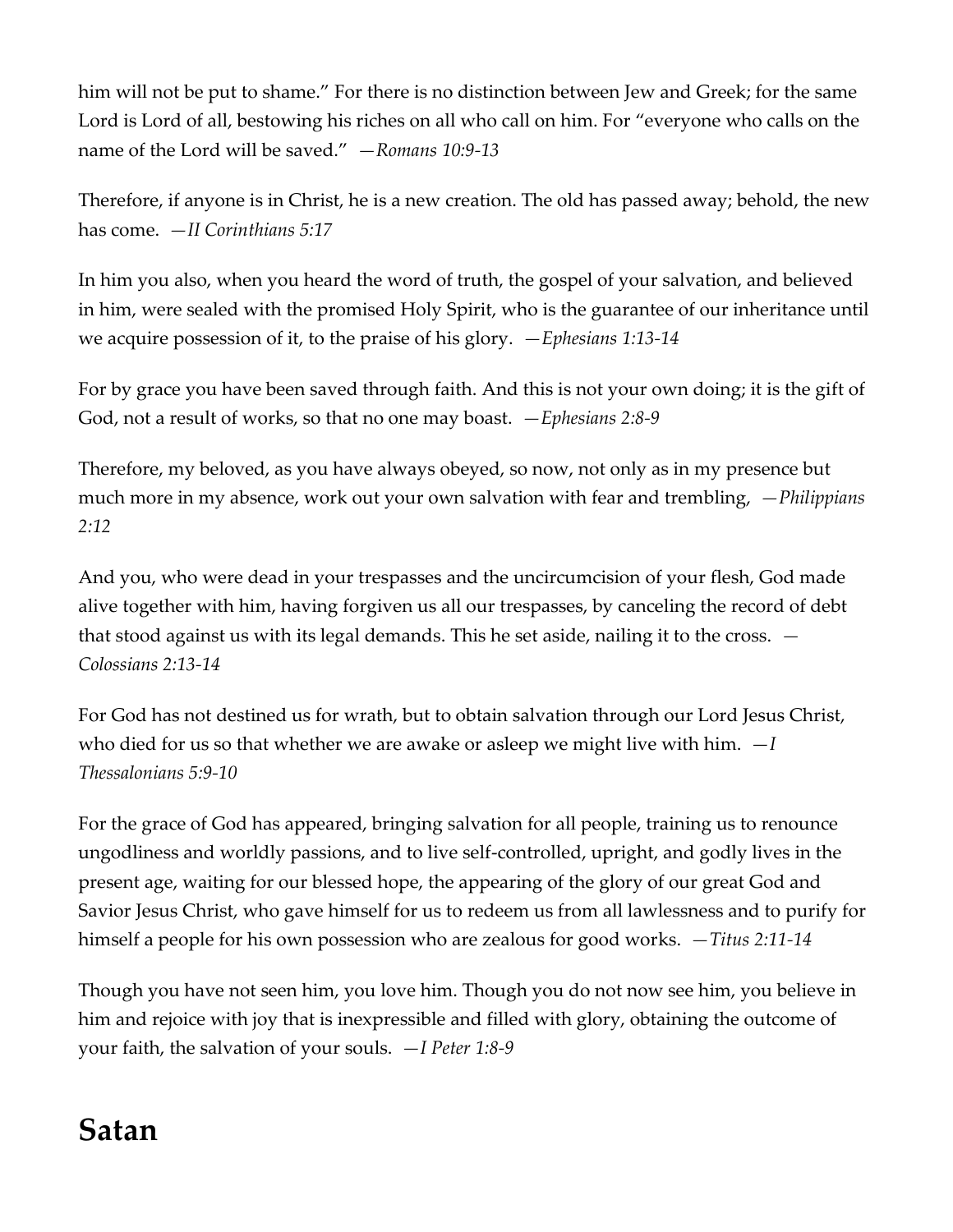"How you are fallen from heaven, O Day Star, son of Dawn! How you are cut down to the ground, you who laid the nations low! You said in your heart, 'I will ascend to heaven; above the stars of God I will set my throne on high; I will sit on the mount of assembly in the far reaches of the north; I will ascend above the heights of the clouds; I will make myself like the Most High.' But you are brought down to Sheol, to the far reaches of the pit. *—Isaiah 14:12-15*

You are of your father the devil, and your will is to do your father's desires. He was a murderer from the beginning, and has nothing to do with the truth, because there is no truth in him. When he lies, he speaks out of his own character, for he is a liar and the father of lies. *—John 8:44*

In their case the god of this world has blinded the minds of the unbelievers, to keep them from seeing the light of the gospel of the glory of Christ, who is the image of God. *—II Corinthians 4:4*

But I am afraid that as the serpent deceived Eve by his cunning, your thoughts will be led astray from a sincere and pure devotion to Christ. *—II Corinthians 11:3*

Put on the whole armor of God, that you may be able to stand against the schemes of the devil. For we do not wrestle against flesh and blood, but against the rulers, against the authorities, against the cosmic powers over this present darkness, against the spiritual forces of evil in the heavenly places. Therefore take up the whole armor of God, that you may be able to withstand in the evil day, and having done all, to stand firm. Stand therefore, having fastened on the belt of truth, and having put on the breastplate of righteousness, and, as shoes for your feet, having put on the readiness given by the gospel of peace. In all circumstances take up the shield of faith, with which you can extinguish all the flaming darts of the evil one; and take the helmet of salvation, and the sword of the Spirit, which is the word of God, praying at all times in the Spirit, with all prayer and supplication. To that end keep alert with all perseverance, making supplication for all the saints, *—Ephesians 6:11-18*

Submit yourselves therefore to God. Resist the devil, and he will flee from you. *—James 4:7*

Be sober-minded; be watchful. Your adversary the devil prowls around like a roaring lion, seeking someone to devour. Resist him, firm in your faith, knowing that the same kinds of suffering are being experienced by your brotherhood throughout the world. *—I Peter 5:8-9*

And the great dragon was thrown down, that ancient serpent, who is called the devil and Satan, the deceiver of the whole world—he was thrown down to the earth, and his angels were thrown down with him. And I heard a loud voice in heaven, saying, "Now the salvation and the power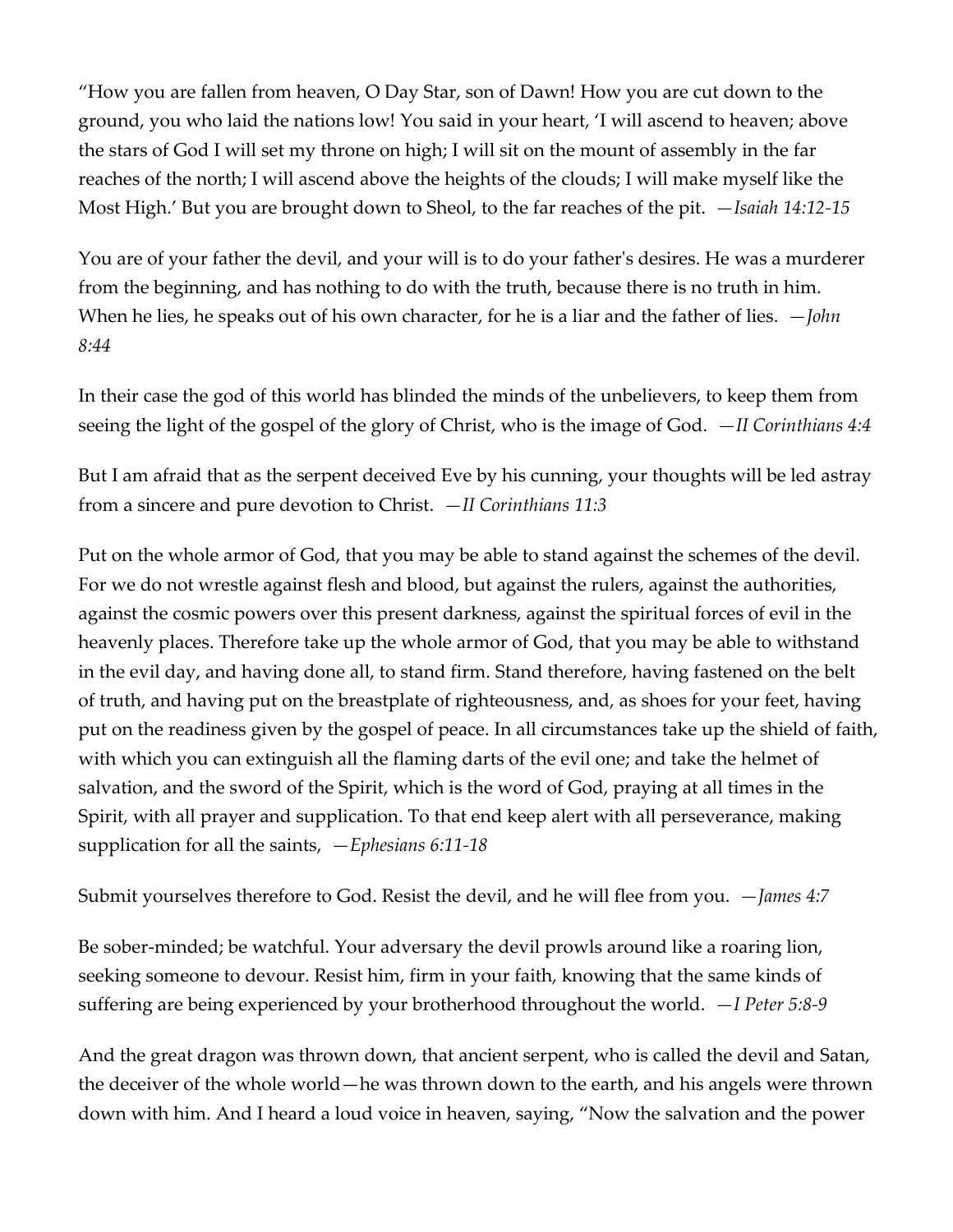and the kingdom of our God and the authority of his Christ have come, for the accuser of our brothers has been thrown down, who accuses them day and night before our God. *—Revelation 12:9-10*

and the devil who had deceived them was thrown into the lake of fire and sulfur where the beast and the false prophet were, and they will be tormented day and night forever and ever. *—Revelation 20:10*

#### **Sex**

Let them be for yourself alone, and not for strangers with you. Let your fountain be blessed, and rejoice in the wife of your youth, a lovely deer, a graceful doe. Let her breasts fill you at all times with delight; be intoxicated always in her love. Why should you be intoxicated, my son, with a forbidden woman and embrace the bosom of an adulteress? For a man's ways are before the eyes of the LORD, and he ponders all his paths. The iniquities of the wicked ensnare him, and he is held fast in the cords of his sin. He dies for lack of discipline, and because of his great folly he is led astray. *—Proverbs 5:17-23*

"You have heard that it was said, 'You shall not commit adultery.' But I say to you that everyone who looks at a woman with lustful intent has already committed adultery with her in his heart. If your right eye causes you to sin, tear it out and throw it away. For it is better that you lose one of your members than that your whole body be thrown into hell. And if your right hand causes you to sin, cut it off and throw it away. For it is better that you lose one of your members than that your whole body go into hell. *—Matthew 5:27-30*

For this reason God gave them up to dishonorable passions. For their women exchanged natural relations for those that are contrary to nature; and the men likewise gave up natural relations with women and were consumed with passion for one another, men committing shameless acts with men and receiving in themselves the due penalty for their error. *—Romans 1:26-27*

Or do you not know that the unrighteous will not inherit the kingdom of God? Do not be deceived: neither the sexually immoral, nor idolaters, nor adulterers, nor men who practice homosexuality, nor thieves, nor the greedy, nor drunkards, nor revilers, nor swindlers will inherit the kingdom of God. And such were some of you. But you were washed, you were sanctified, you were justified in the name of the Lord Jesus Christ and by the Spirit of our God. "All things are lawful for me," but not all things are helpful. "All things are lawful for me," but I will not be enslaved by anything. "Food is meant for the stomach and the stomach for food"—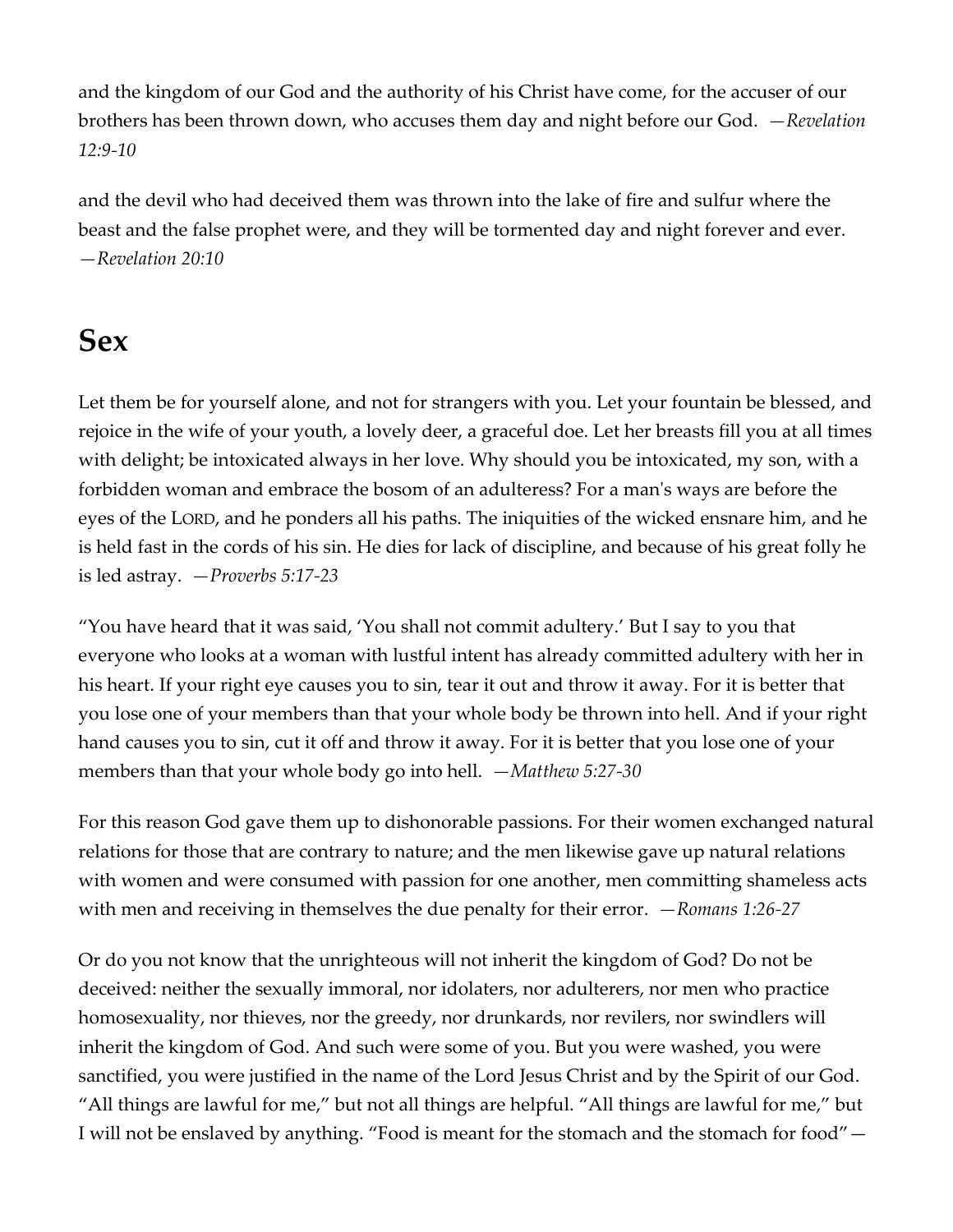and God will destroy both one and the other. The body is not meant for sexual immorality, but for the Lord, and the Lord for the body. And God raised the Lord and will also raise us up by his power. Do you not know that your bodies are members of Christ? Shall I then take the members of Christ and make them members of a prostitute? Never! Or do you not know that he who is joined to a prostitute becomes one body with her? For, as it is written, "The two will become one flesh." But he who is joined to the Lord becomes one spirit with him. Flee from sexual immorality. Every other sin a person commits is outside the body, but the sexually immoral person sins against his own body. Or do you not know that your body is a temple of the Holy Spirit within you, whom you have from God? You are not your own, for you were bought with a price. So glorify God in your body. *—I Corinthians 6:9-20* 

But I say, walk by the Spirit, and you will not gratify the desires of the flesh. For the desires of the flesh are against the Spirit, and the desires of the Spirit are against the flesh, for these are opposed to each other, to keep you from doing the things you want to do. But if you are led by the Spirit, you are not under the law. Now the works of the flesh are evident: sexual immorality, impurity, sensuality, idolatry, sorcery, enmity, strife, jealousy, fits of anger, rivalries, dissensions, divisions, envy, drunkenness, orgies, and things like these. I warn you, as I warned you before, that those who do such things will not inherit the kingdom of God. *—Galatians 5:16- 21*

They have become callous and have given themselves up to sensuality, greedy to practice every kind of impurity. But that is not the way you learned Christ!— assuming that you have heard about him and were taught in him, as the truth is in Jesus, to put off your old self, which belongs to your former manner of life and is corrupt through deceitful desires, and to be renewed in the spirit of your minds, and to put on the new self, created after the likeness of God in true righteousness and holiness. *—Ephesians 4:19-24*

But sexual immorality and all impurity or covetousness must not even be named among you, as is proper among saints. Let there be no filthiness nor foolish talk nor crude joking, which are out of place, but instead let there be thanksgiving. For you may be sure of this, that everyone who is sexually immoral or impure, or who is covetous (that is, an idolater), has no inheritance in the kingdom of Christ and God. *—Ephesians 5:3-5*

For this is the will of God, your sanctification: that you abstain from sexual immorality; that each one of you know how to control his own body in holiness and honor, not in the passion of lust like the Gentiles who do not know God; that no one transgress and wrong his brother in this matter, because the Lord is an avenger in all these things, as we told you beforehand and solemnly warned you. For God has not called us for impurity, but in holiness. Therefore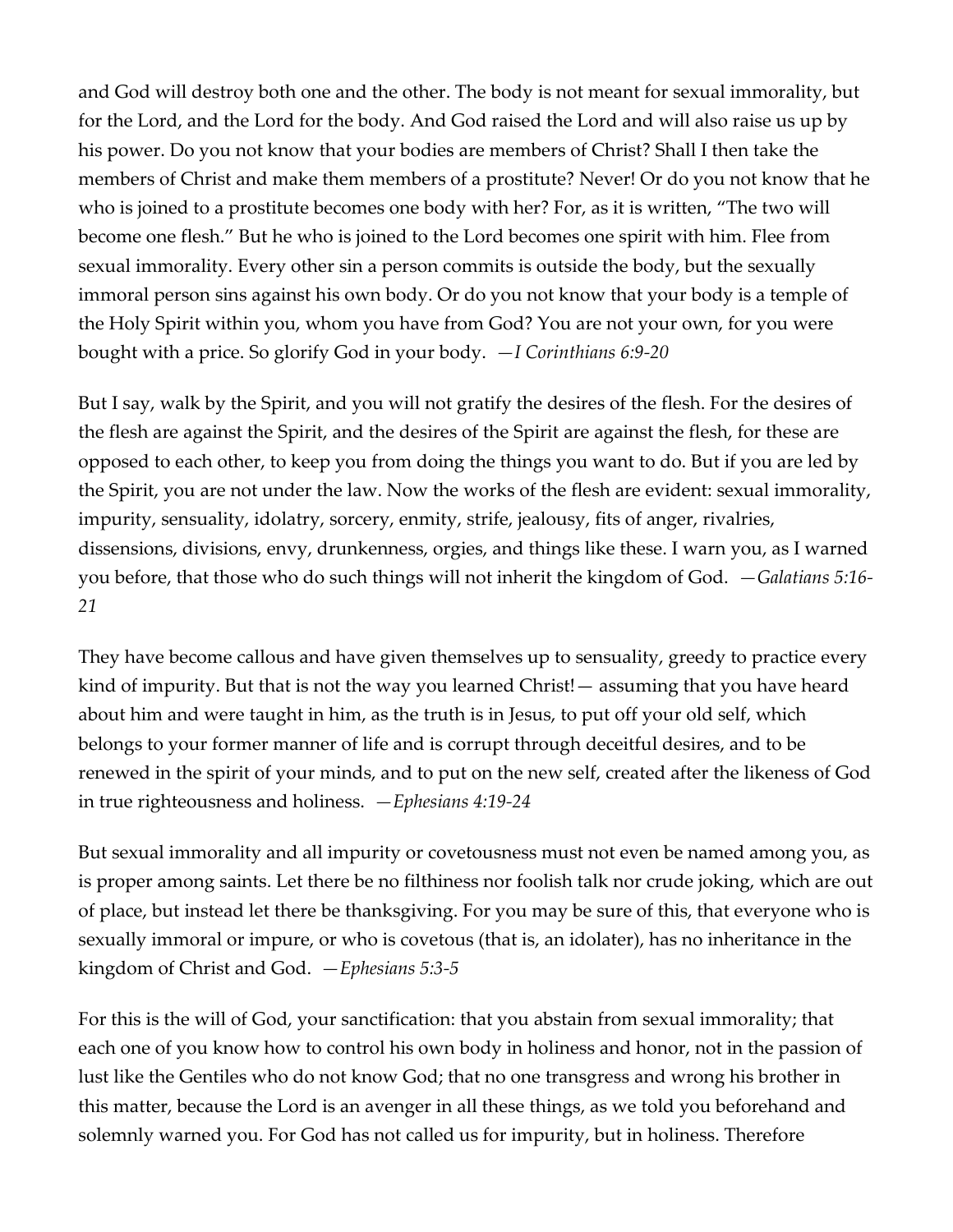whoever disregards this, disregards not man but God, who gives his Holy Spirit to you. *—I Thessalonians 4:3-8*

Let marriage be held in honor among all, and let the marriage bed be undefiled, for God will judge the sexually immoral and adulterous. *—Hebrews 13:4*

But as for the cowardly, the faithless, the detestable, as for murderers, the sexually immoral, sorcerers, idolaters, and all liars, their portion will be in the lake that burns with fire and sulfur, which is the second death." *—Revelation 21:8*

#### **Sin**

Blessed is the man who walks not in the counsel of the wicked, nor stands in the way of sinners, nor sits in the seat of scoffers; but his delight is in the law of the LORD, and on his law he meditates day and night. He is like a tree planted by streams of water that yields its fruit in its season, and its leaf does not wither. In all that he does, he prospers. The wicked are not so, but are like chaff that the wind drives away. Therefore the wicked will not stand in the judgment, nor sinners in the congregation of the righteous; for the LORD knows the way of the righteous, but the way of the wicked will perish. *—Psalm 1:1-6*

Whoever conceals his transgressions will not prosper, but he who confesses and forsakes them will obtain mercy. *—Proverbs 28:13*

for all have sinned and fall short of the glory of God, *—Romans 3:23*

Let not sin therefore reign in your mortal body, to make you obey its passions. Do not present your members to sin as instruments for unrighteousness, but present yourselves to God as those who have been brought from death to life, and your members to God as instruments for righteousness. For sin will have no dominion over you, since you are not under law but under grace. What then? Are we to sin because we are not under law but under grace? By no means! Do you not know that if you present yourselves to anyone as obedient slaves, you are slaves of the one whom you obey, either of sin, which leads to death, or of obedience, which leads to righteousness? But thanks be to God, that you who were once slaves of sin have become obedient from the heart to the standard of teaching to which you were committed, and, having been set free from sin, have become slaves of righteousness. I am speaking in human terms, because of your natural limitations. For just as you once presented your members as slaves to impurity and to lawlessness leading to more lawlessness, so now present your members as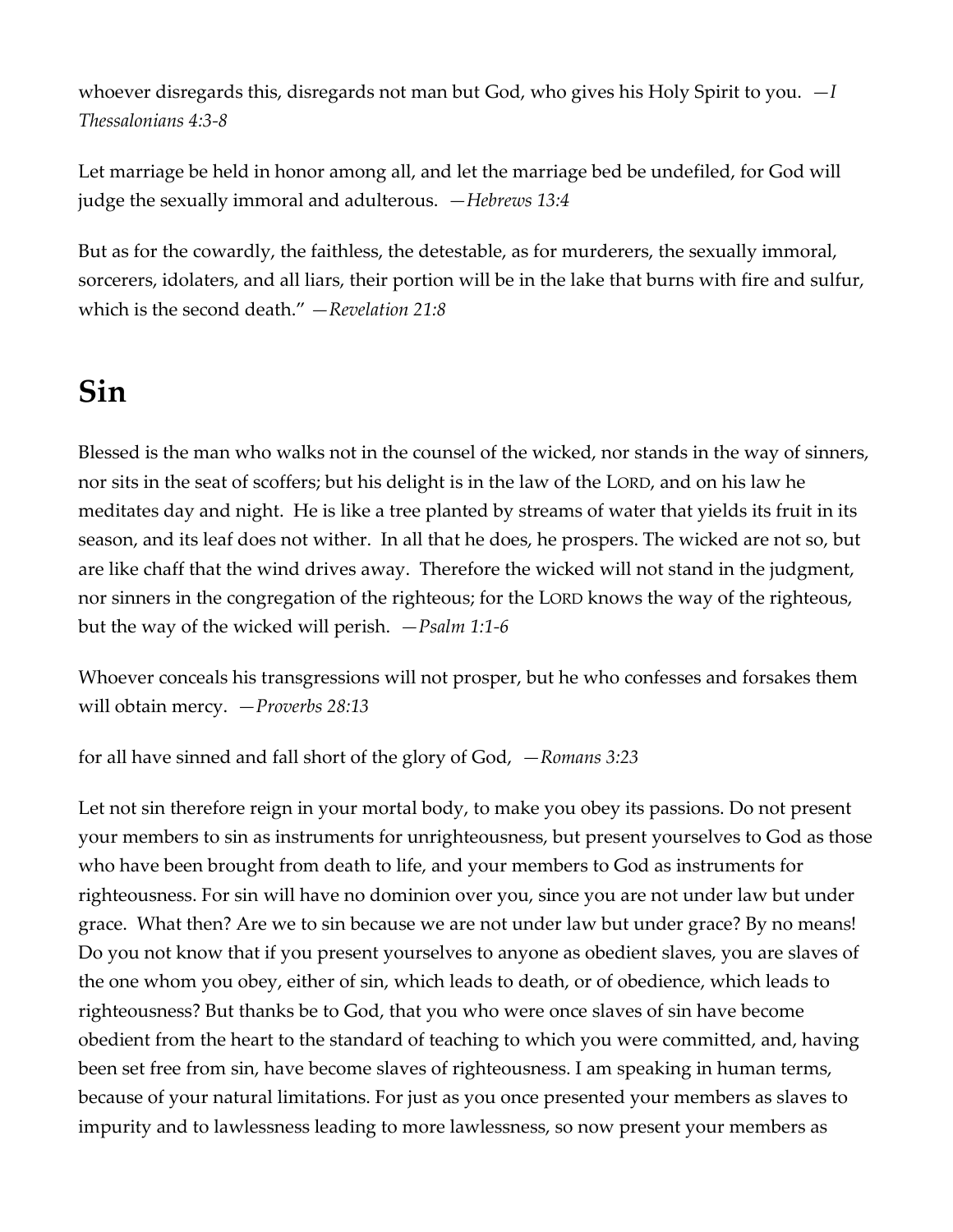slaves to righteousness leading to sanctification. For when you were slaves of sin, you were free in regard to righteousness. But what fruit were you getting at that time from the things of which you are now ashamed? For the end of those things is death. But now that you have been set free from sin and have become slaves of God, the fruit you get leads to sanctification and its end, eternal life. For the wages of sin is death, but the free gift of God is eternal life in Christ Jesus our Lord. *—Romans 6:12-23*

Now the works of the flesh are evident: sexual immorality, impurity, sensuality, idolatry, sorcery, enmity, strife, jealousy, fits of anger, rivalries, dissensions, divisions, envy, drunkenness, orgies, and things like these. I warn you, as I warned you before, that those who do such things will not inherit the kingdom of God. *—Galatians 5:19-21*

Put to death therefore what is earthly in you: sexual immorality, impurity, passion, evil desire, and covetousness, which is idolatry. On account of these the wrath of God is coming. *— Colossians 3:5-6*

Consider him who endured from sinners such hostility against himself, so that you may not grow weary or fainthearted. In your struggle against sin you have not yet resisted to the point of shedding your blood. *—Hebrews 12:3-4*

Let no one say when he is tempted, "I am being tempted by God," for God cannot be tempted with evil, and he himself tempts no one. But each person is tempted when he is lured and enticed by his own desire. Then desire when it has conceived gives birth to sin, and sin when it is fully grown brings forth death. *—James 1:13-15*

But if we walk in the light, as he is in the light, we have fellowship with one another, and the blood of Jesus his Son cleanses us from all sin. If we say we have no sin, we deceive ourselves, and the truth is not in us. If we confess our sins, he is faithful and just to forgive us our sins and to cleanse us from all unrighteousness. *—I John 1:7-9*

## **Strength**

Then he said to them, "Go your way. Eat the fat and drink sweet wine and send portions to anyone who has nothing ready, for this day is holy to our Lord. And do not be grieved, for the joy of the LORD is your strength." *—Nehemiah 8:10*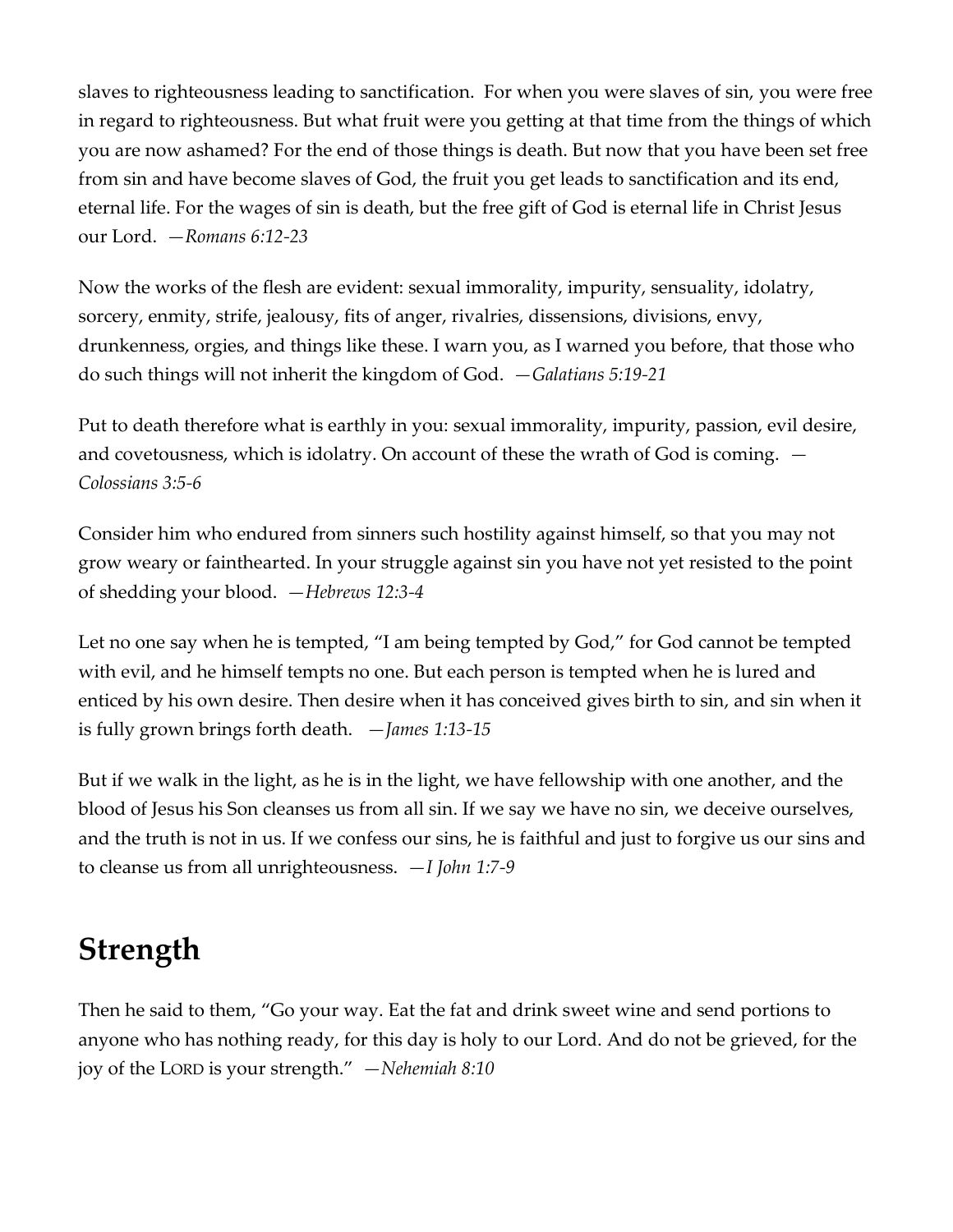The LORD is my light and my salvation; whom shall I fear? The LORD is the stronghold of my life; of whom shall I be afraid? *—Psalm 27:1*

Be strong, and let your heart take courage, all you who wait for the LORD! *—Psalm 31:24*

Seek the LORD and his strength; seek his presence continually! *—Psalm 105:4*

Have you not known? Have you not heard? The LORD is the everlasting God, the Creator of the ends of the earth. He does not faint or grow weary; his understanding is unsearchable. He gives power to the faint, and to him who has no might he increases strength. Even youths shall faint and be weary, and young men shall fall exhausted; but they who wait for the LORD shall renew their strength; they shall mount up with wings like eagles; they shall run and not be weary; they shall walk and not faint. *—Isaiah 40:28-31*

fear not, for I am with you; be not dismayed, for I am your God; I will strengthen you, I will help you, I will uphold you with my righteous right hand. *—Isaiah 41:10*

But he said to me, "My grace is sufficient for you, for my power is made perfect in weakness." Therefore I will boast all the more gladly of my weaknesses, so that the power of Christ may rest upon me. For the sake of Christ, then, I am content with weaknesses, insults, hardships, persecutions, and calamities. For when I am weak, then I am strong. *—II Corinthians 12:9-10*

For this reason I bow my knees before the Father, from whom every family in heaven and on earth is named, that according to the riches of his glory he may grant you to be strengthened with power through his Spirit in your inner being, so that Christ may dwell in your hearts through faith—that you, being rooted and grounded in love, may have strength to comprehend with all the saints what is the breadth and length and height and depth, and to know the love of Christ that surpasses knowledge, that you may be filled with all the fullness of God. *— Ephesians 3:14-19*

Finally, be strong in the Lord and in the strength of his might. *—Ephesians 6:10*

I can do all things through him who strengthens me. *—Philippians 4:13*

The Lord is my strength and my song; he has given me victory. This is my God, and I will praise him—my father's God, and I will exalt him! -- Exodus 15:2 (NLT)

This is my command—be strong and courageous! Do not be afraid or discouraged. For the Lord your God is with you wherever you go." -- Joshua 1:9 (NLT)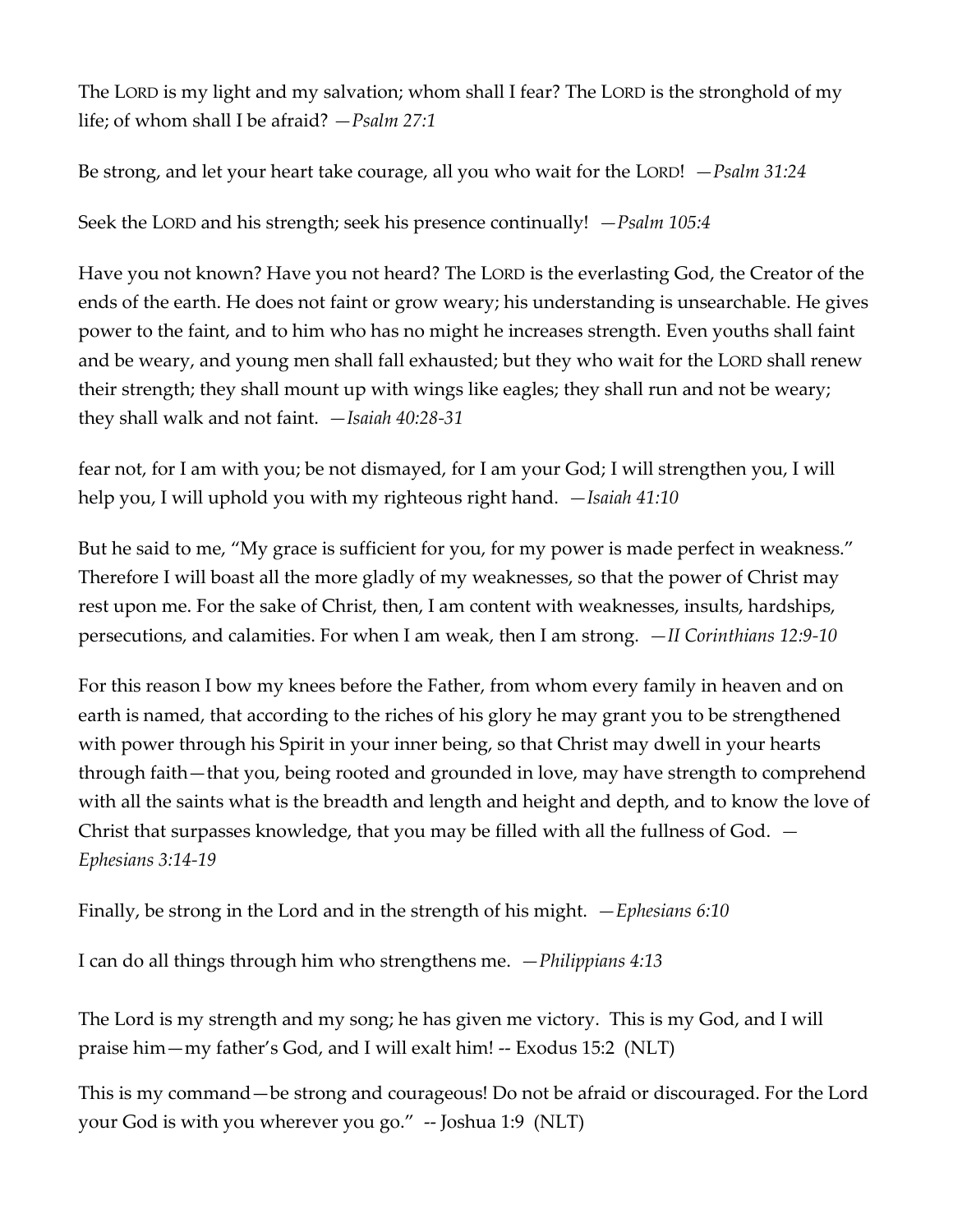Search for the Lord and for his strength; continually seek him. --I Chronicles 16:11 (NLT)

A psalm of David. 1 The Lord is my light and my salvation—so why should I be afraid? The Lord is my fortress, protecting me from danger, so why should I tremble? God is our refuge and strength, always ready to help in times of trouble. -- Psalm 46:1 (NLT)

He gives power to the weak and strength to the powerless. Isaiah 40:29 (NLT)

Each time he said, "My grace is all you need. My power works best in weakness." So now I am glad to boast about my weaknesses, so that the power of Christ can work through me. --II Corinthians 12:9 (NLT)

For I can do everything through Christ, who gives me strength. Philippians 4:13 (NLT)

I pray that from his glorious, unlimited resources he will empower you with inner strength through his Spirit. Ephesians 3:16 (NLT)

But you will receive power when the Holy Spirit comes upon you. And you will be my witnesses, telling people about me everywhere—in Jerusalem, throughout Judea, in Samaria, and to the ends of the earth." Acts 1:8 (NLT)

# **Suffering**

But the LORD is with me as a dread warrior; therefore my persecutors will stumble; they will not overcome me. They will be greatly shamed, for they will not succeed. Their eternal dishonor will never be forgotten. *—Jeremiah 20:11*

"Blessed are those who are persecuted for righteousness' sake, for theirs is the kingdom of heaven.

"Blessed are you when others revile you and persecute you and utter all kinds of evil against you falsely on my account. Rejoice and be glad, for your reward is great in heaven, for so they persecuted the prophets who were before you. *—Matthew 5:10-12*

"If the world hates you, know that it has hated me before it hated you. If you were of the world, the world would love you as its own; but because you are not of the world, but I chose you out of the world, therefore the world hates you. Remember the word that I said to you: 'A servant is not greater than his master.' If they persecuted me, they will also persecute you. If they kept my word, they will also keep yours. *—John 15:18-20*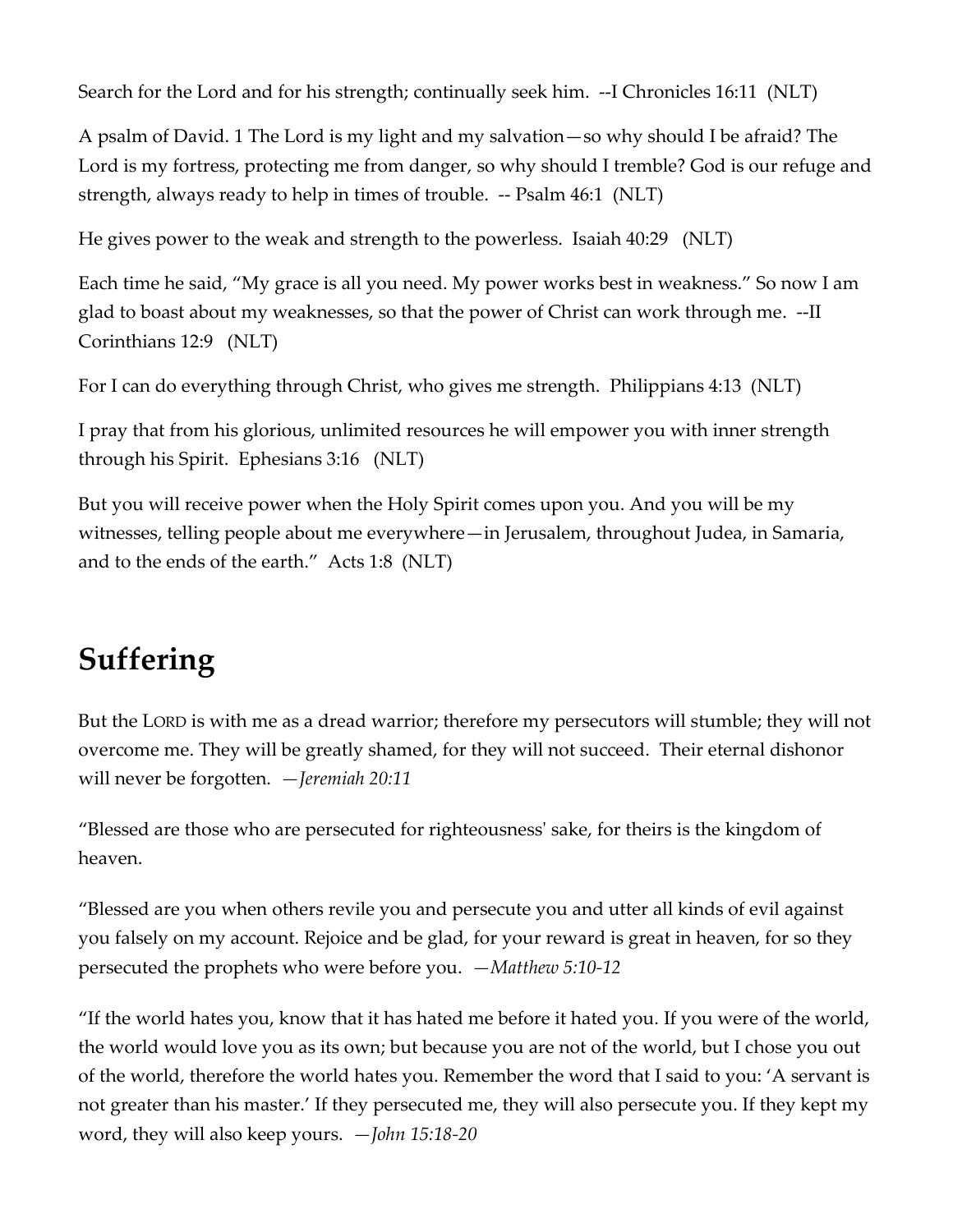When they had preached the gospel to that city and had made many disciples, they returned to Lystra and to Iconium and to Antioch, strengthening the souls of the disciples, encouraging them to continue in the faith, and saying that through many tribulations we must enter the kingdom of God. *—Acts 14:21-22*

Who shall separate us from the love of Christ? Shall tribulation, or distress, or persecution, or famine, or nakedness, or danger, or sword? As it is written, "For your sake we are being killed all the day long; we are regarded as sheep to be slaughtered." No, in all these things we are more than conquerors through him who loved us. For I am sure that neither death nor life, nor angels nor rulers, nor things present nor things to come, nor powers, nor height nor depth, nor anything else in all creation, will be able to separate us from the love of God in Christ Jesus our Lord. *—Romans 8:35-39*

We are afflicted in every way, but not crushed; perplexed, but not driven to despair; persecuted, but not forsaken; struck down, but not destroyed; always carrying in the body the death of Jesus, so that the life of Jesus may also be manifested in our bodies. For we who live are always being given over to death for Jesus' sake, so that the life of Jesus also may be manifested in our mortal flesh. *—II Corinthians 4:8-11*

For the sake of Christ, then, I am content with weaknesses, insults, hardships, persecutions, and calamities. For when I am weak, then I am strong. *—II Corinthians 12:10*

Indeed, all who desire to live a godly life in Christ Jesus will be persecuted, *—2 Timothy 3:12*

Beloved, do not be surprised at the fiery trial when it comes upon you to test you, as though something strange were happening to you. But rejoice insofar as you share Christ's sufferings, that you may also rejoice and be glad when his glory is revealed. If you are insulted for the name of Christ, you are blessed, because the Spirit of glory and of God rests upon you. Yet if anyone suffers as a Christian, let him not be ashamed, but let him glorify God in that name. *—I Peter 4:12-14, 16*

## **Temptation**

No temptation has overtaken you that is not common to man. God is faithful, and he will not let you be tempted beyond your ability, but with the temptation he will also provide the way of escape, that you may be able to endure it. *—I Corinthians 10:13*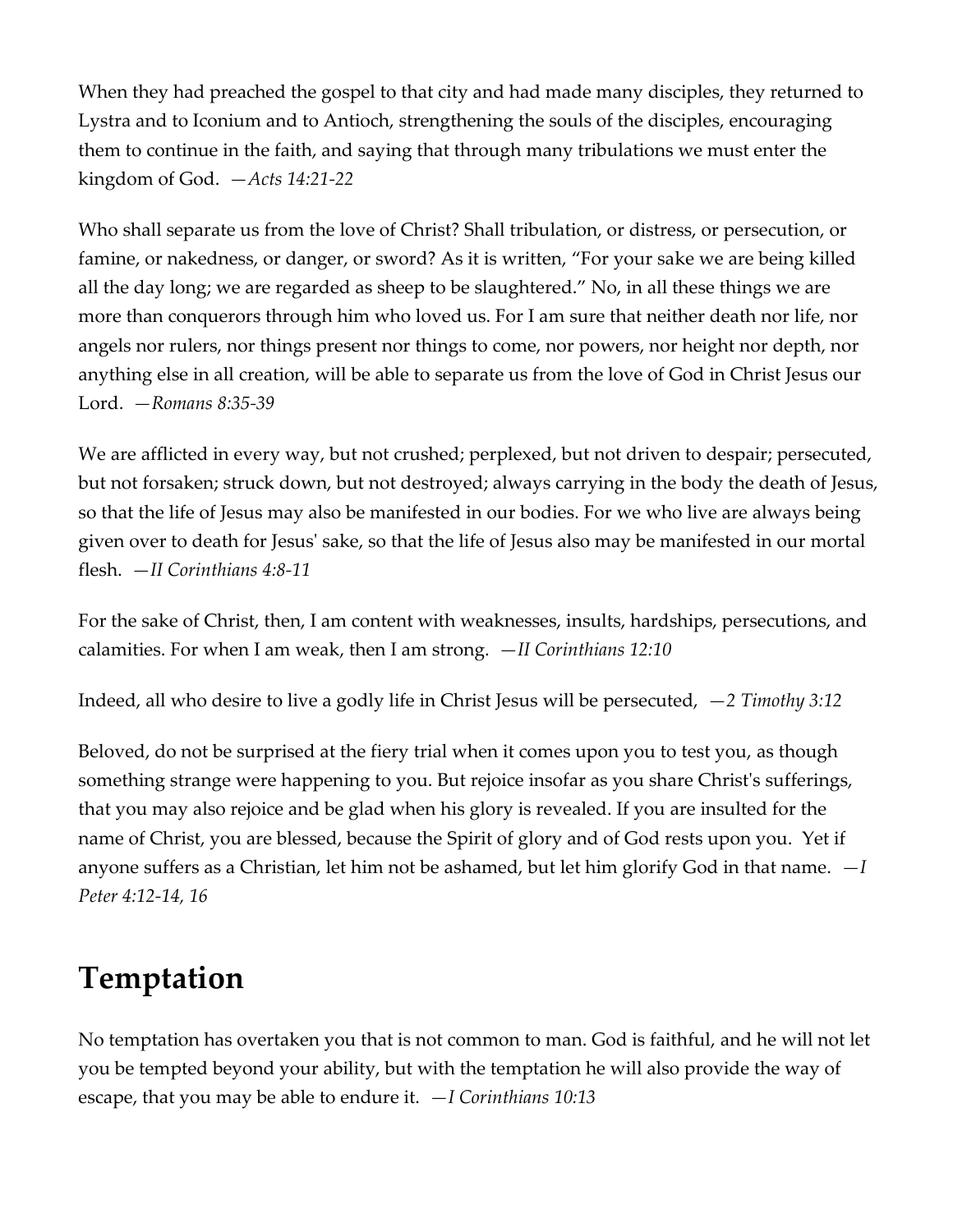For because he himself has suffered when tempted, he is able to help those who are being tempted. *—Hebrews 2:18*

Since then we have a great high priest who has passed through the heavens, Jesus, the Son of God, let us hold fast our confession. For we do not have a high priest who is unable to sympathize with our weaknesses, but one who in every respect has been tempted as we are, yet without sin. Let us then with confidence draw near to the throne of grace, that we may receive mercy and find grace to help in time of need. *—Hebrews 4:14-16*

Count it all joy, my brothers, when you meet trials of various kinds, for you know that the testing of your faith produces steadfastness. And let steadfastness have its full effect, that you may be perfect and complete, lacking in nothing.

If any of you lacks wisdom, let him ask God, who gives generously to all without reproach, and it will be given him.

Blessed is the man who remains steadfast under trial, for when he has stood the test he will receive the crown of life, which God has promised to those who love him. Let no one say when he is tempted, "I am being tempted by God," for God cannot be tempted with evil, and he himself tempts no one. But each person is tempted when he is lured and enticed by his own desire. Then desire when it has conceived gives birth to sin, and sin when it is fully grown brings forth death. *—James 1:2-5, 12-15*

# **Thankfulness**

I will give thanks to the LORD with my whole heart; I will recount all of your wonderful deeds. *—Psalm 9:1*

The one who offers thanksgiving as his sacrifice glorifies me; to one who orders his way rightly I will show the salvation of God!" *—Psalm 50:23*

It is good to give thanks to the LORD, to sing praises to your name, O Most High; *—Psalm 92:1*

Rejoice in the LORD, O you righteous, and give thanks to his holy name! *—Psalm 97:12*

Enter his gates with thanksgiving, and his courts with praise! Give thanks to him; bless his name! *—Psalm 100:4*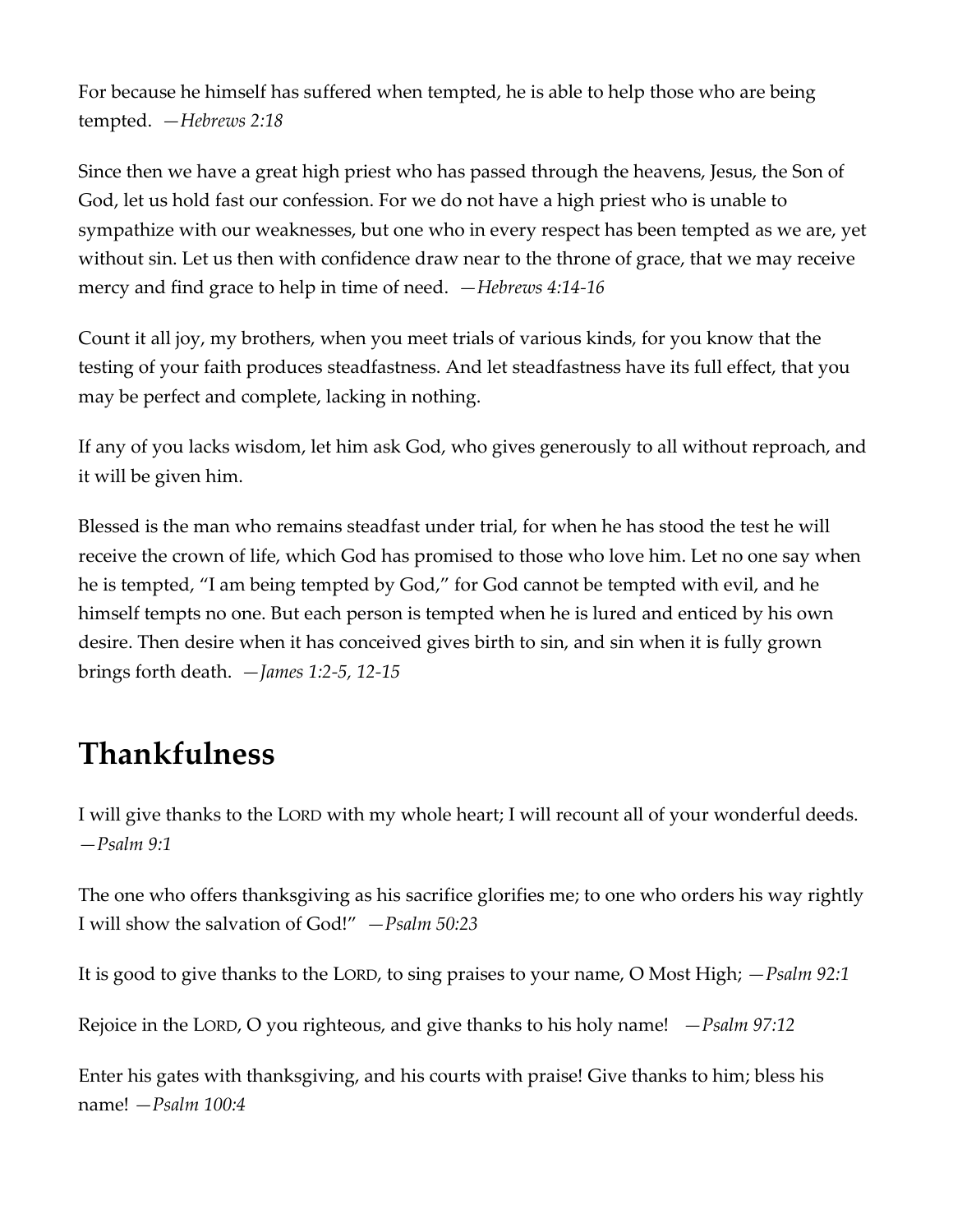Oh give thanks to the LORD; call upon his name; make known his deeds among the peoples! Sing to him, sing praises to him; tell of all his wondrous works! *—Psalm 105:1-2*

Do not be anxious about anything, but in everything by prayer and supplication with thanksgiving let your requests be made known to God. *—Philippians 4:6* 

# **Unhealthy Relationships**

Blessed is the man who walks not in the counsel of the wicked, nor stands in the way of sinners, nor sits in the seat of scoffers; but his delight is in the law of the LORD, and on his law he meditates day and night. *—Psalm 1:1-2*

My son, if sinners entice you, do not consent. If they say, "Come with us, let us lie in wait for blood; let us ambush the innocent without reason; like Sheol let us swallow them alive, and whole, like those who go down to the pit; we shall find all precious goods, we shall fill our houses with plunder; throw in your lot among us; we will all have one purse"— my son, do not walk in the way with them; hold back your foot from their paths, for their feet run to evil, and they make haste to shed blood. For in vain is a net spread in the sight of any bird, but these men lie in wait for their own blood; they set an ambush for their own lives. Such are the ways of everyone who is greedy for unjust gain; it takes away the life of its possessors. *—Proverbs 1:10- 19*

My son, be attentive to my wisdom; incline your ear to my understanding, that you may keep discretion, and your lips may guard knowledge. For the lips of a forbidden woman drip honey, and her speech is smoother than oil, but in the end she is bitter as wormwood, sharp as a twoedged sword. Her feet go down to death; her steps follow the path to Sheol; she does not ponder the path of life; her ways wander, and she does not know it. And now, O sons, listen to me, and do not depart from the words of my mouth. Keep your way far from her, and do not go near the door of her house, lest you give your honor to othersand your years to the merciless, lest strangers take their fill of your strength, and your labors go to the house of a foreigner, and at the end of your life you groan, when your flesh and body are consumed, and you say, "How I hated discipline, and my heart despised reproof! I did not listen to the voice of my teachers or incline my ear to my instructors. I am at the brink of utter ruin in the assembled congregation." *—Proverbs 5:1-14*

Do not be unequally yoked with unbelievers. For what partnership has righteousness with lawlessness? Or what fellowship has light with darkness? *—II Corinthians 6:14*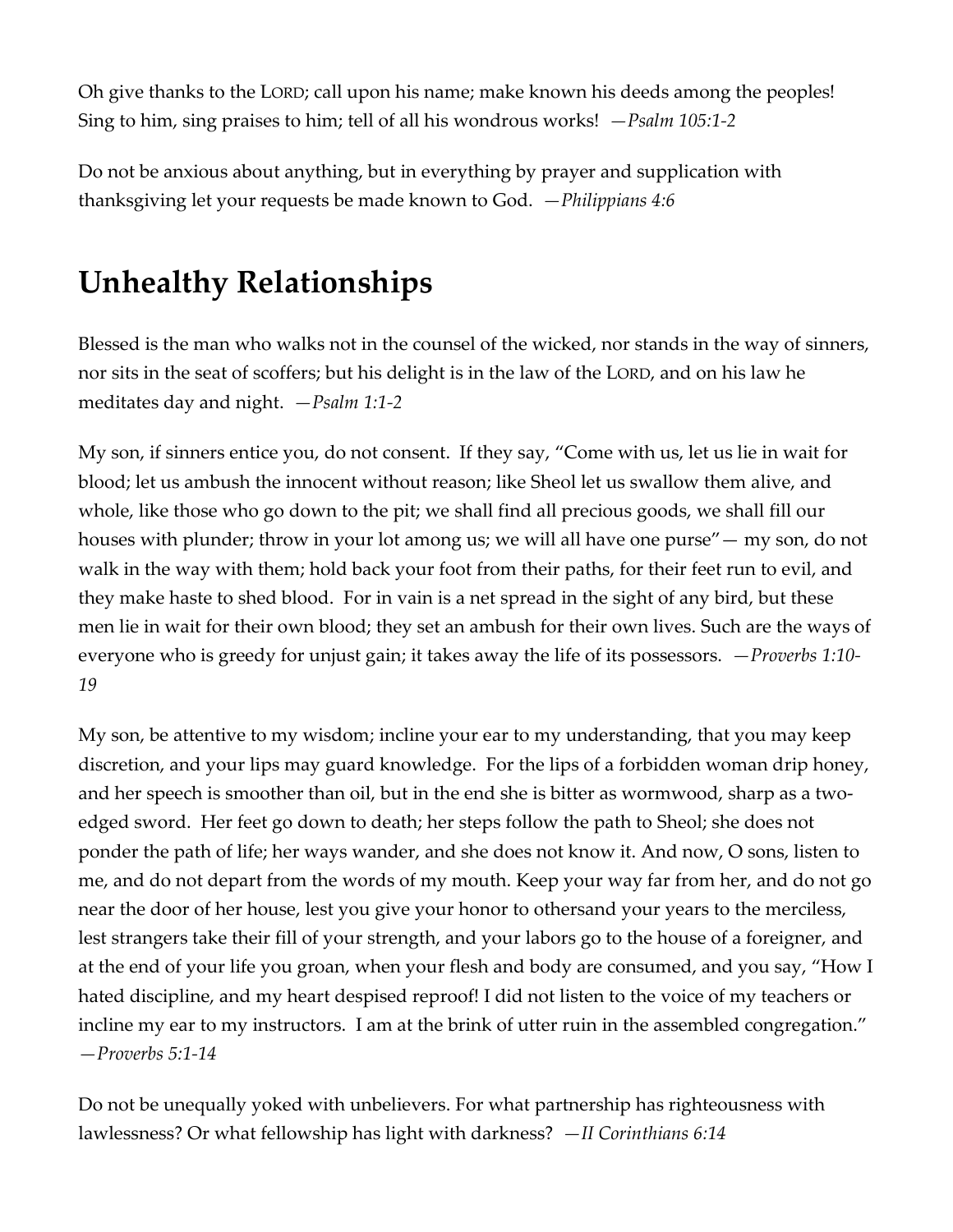## **Work and Jobs**

From the fruit of his mouth a man is satisfied with good, and the work of a man's hand comes back to him. *—Proverbs 12:14*

Whoever is slack in his work is a brother to him who destroys. *—Proverbs 18:9*

Do you see a man skillful in his work? He will stand before kings; he will not stand before obscure men. *—Proverbs 22:29*

There is nothing better for a person than that he should eat and drink and find enjoyment in his toil. This also, I saw, is from the hand of God, for apart from him who can eat or who can have enjoyment? *—Ecclesiastes 2:24-25*

So I saw that there is nothing better than that a man should rejoice in his work, for that is his lot. Who can bring him to see what will be after him? *—Ecclesiastes 3:22*

Whatever your hand finds to do, do it with your might, for there is no work or thought or knowledge or wisdom in Sheol, to which you are going. *—Ecclesiastes 9:10*

Let the thief no longer steal, but rather let him labor, doing honest work with his own hands, so that he may have something to share with anyone in need. *—Ephesians 4:28*

Slaves, obey your earthly masters with fear and trembling, with a sincere heart, as you would Christ, not by the way of eye-service, as people-pleasers, but as servants of Christ, doing the will of God from the heart, rendering service with a good will as to the Lord and not to man, knowing that whatever good anyone does, this he will receive back from the Lord, whether he is a slave or free. Masters, do the same to them, and stop your threatening, knowing that he who is both their Master and yours is in heaven, and that there is no partiality with him. *—Ephesians 6:5-9*

and to aspire to live quietly, and to mind your own affairs, and to work with your hands, as we instructed you, so that you may walk properly before outsiders and be dependent on no one. *— 1 Thessalonians 4:11-12*